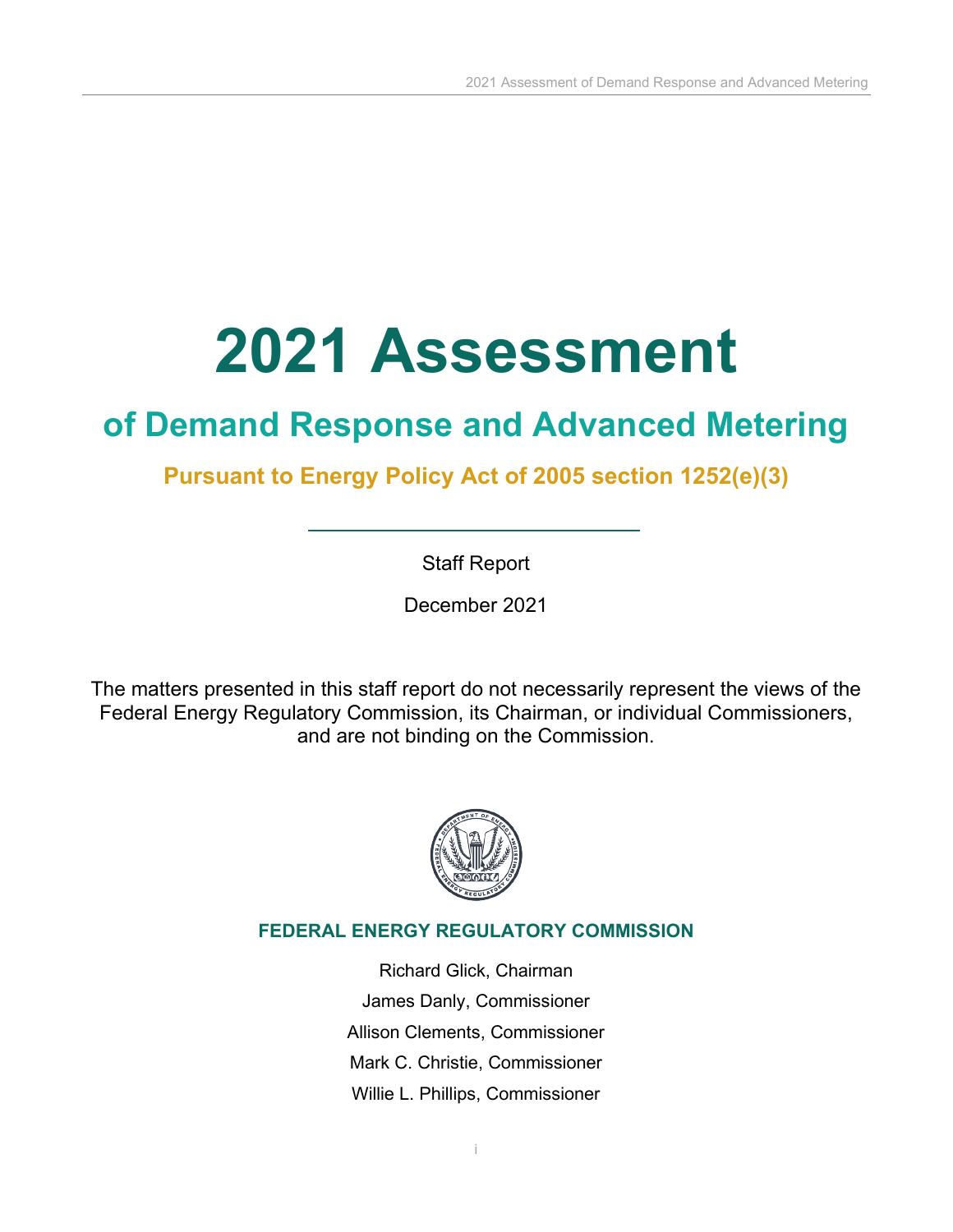## **Acknowledgements**

<span id="page-1-0"></span>Federal Energy Regulatory Commission Staff Team

David Burns, Team Lead Kyle Connors David Kathan Samin Peirovi Michael Tita Hakeem Yaya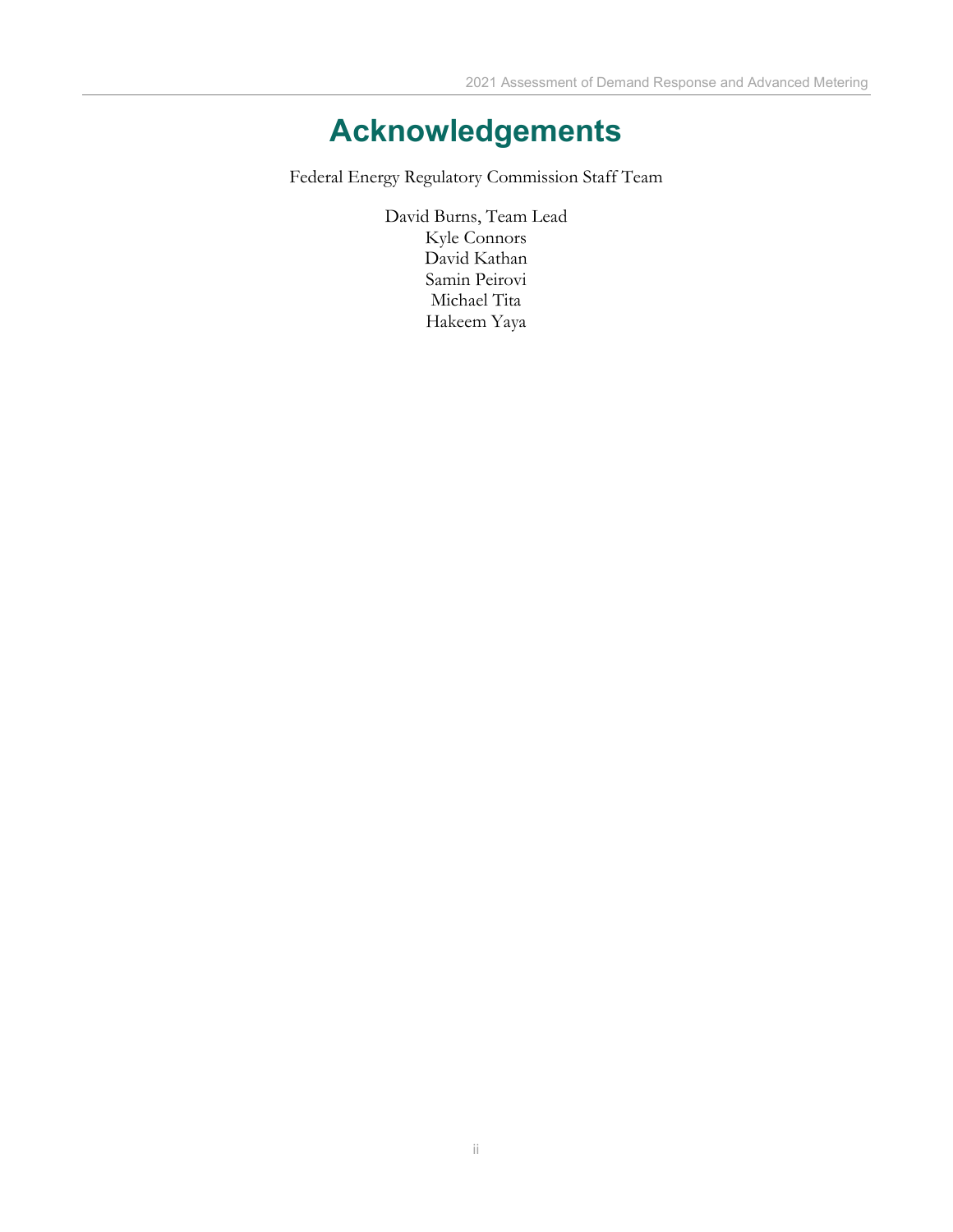| <b>Table of Contents</b> |  |  |  |
|--------------------------|--|--|--|
|                          |  |  |  |

| 1. |                                                                                               |
|----|-----------------------------------------------------------------------------------------------|
| 2. |                                                                                               |
|    |                                                                                               |
|    |                                                                                               |
|    |                                                                                               |
|    |                                                                                               |
|    |                                                                                               |
|    |                                                                                               |
|    |                                                                                               |
|    |                                                                                               |
| 4. | Potential for Demand Response as a Quantifiable, Reliable Resource for                        |
| 5. | <b>Existing Demand Response and Dynamic Pricing Programs 31</b>                               |
|    |                                                                                               |
|    |                                                                                               |
|    |                                                                                               |
|    |                                                                                               |
|    | State Legislative and Regulatory Activities Related to Demand Response and Dynamic Pricing 41 |
| 6. | Regulatory Barriers to Improved Customer Participation in Demand Response,                    |
|    |                                                                                               |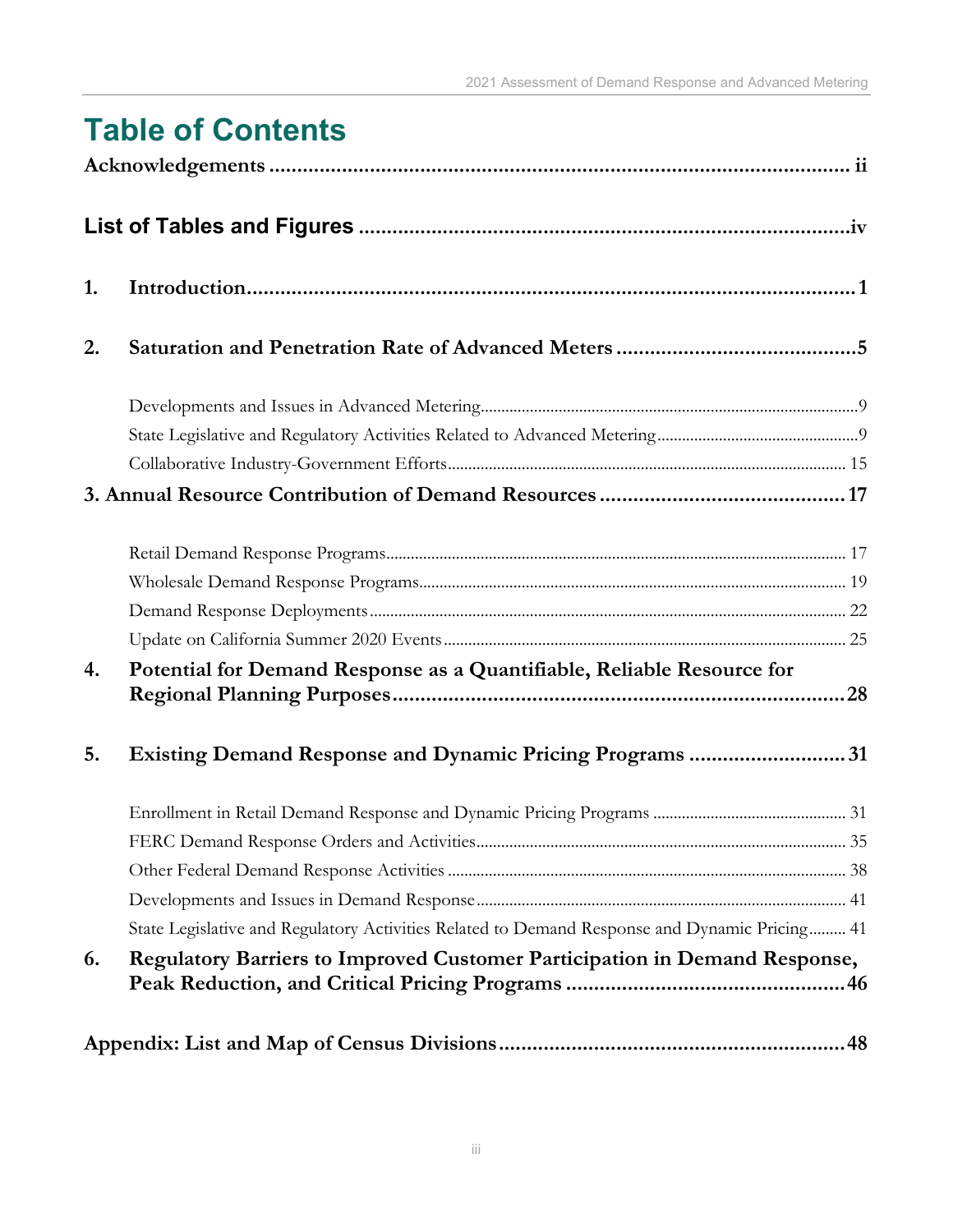## <span id="page-3-0"></span>**List of Tables and Figures**

| Table 3-1: Potential Peak Demand Savings (MW) from Retail Demand Response Programs by Region (2018 |
|----------------------------------------------------------------------------------------------------|
|                                                                                                    |
| Table 3-2: Potential Peak Demand Savings (MW) from Retail Demand Response Programs by Region and   |
|                                                                                                    |
|                                                                                                    |
| Table 5-1: Customer Enrollment in Retail Demand Response Programs by Region (2018 & 2019)32        |
| Table 5-2: Customer Enrollment in Retail Time-Based Rate Programs by Region (2018 & 2019)35        |
| No table of figures entries found.                                                                 |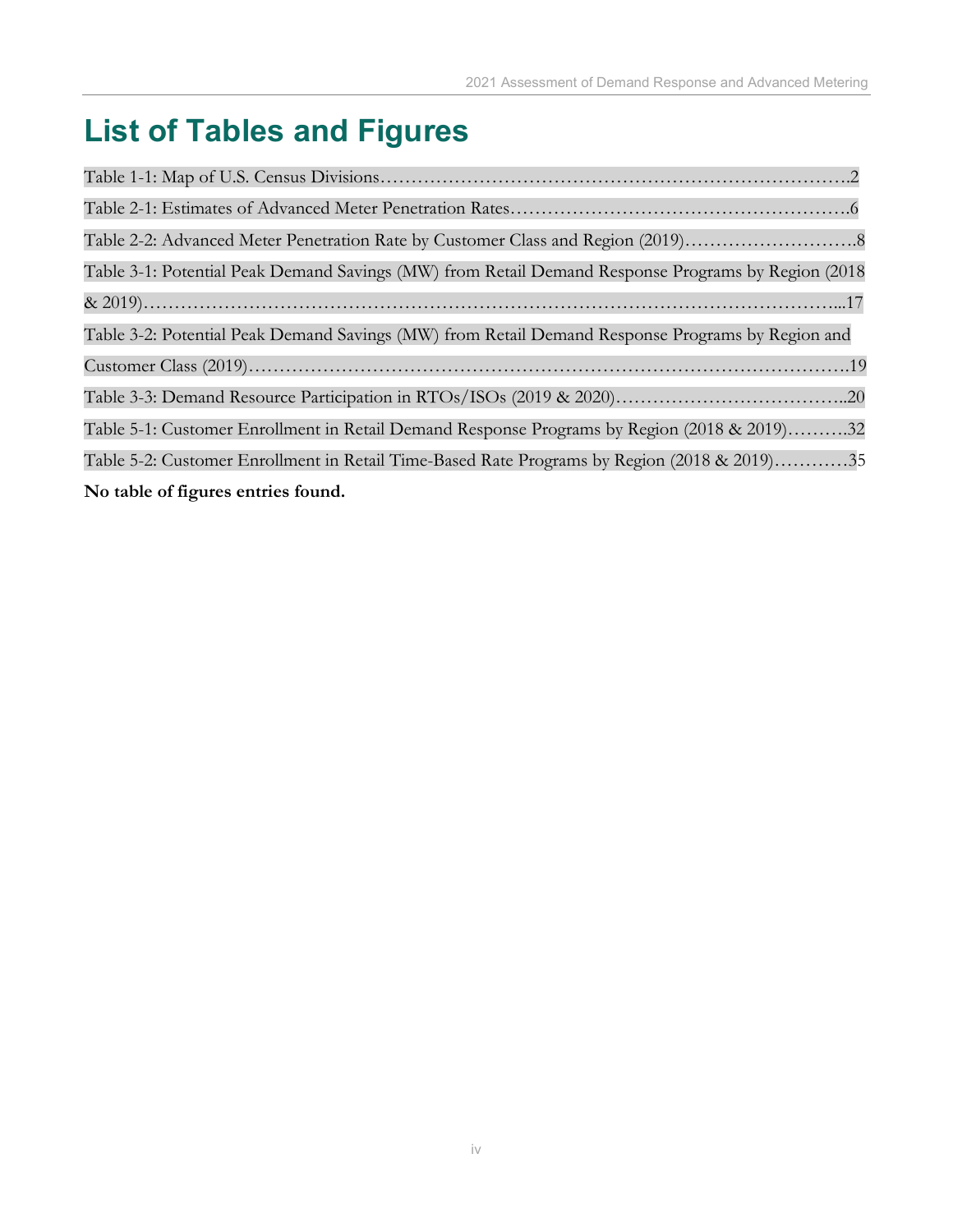## <span id="page-4-0"></span>**1. Introduction**

This report is the Federal Energy Regulatory Commission (Commission) staff's sixteenth annual report on demand response and advanced metering, as required by section 1252(e)(3) of the Energy Policy Act of 2005 (EPAct 2005). The information presented in the report is based on publicly available data that is used to estimate demand response potential in the retail and wholesale markets. **[1](#page-4-1)**

This year's report uses different regional definitions to present certain data, compared to past reports. In past reports, Commission staff reported advanced meter penetration, potential peak demand savings, retail demand response enrollment, and retail dynamic pricing enrollment totals by North American Electric Reliability Corporation (NERC) region as reported in Energy Information Administration (EIA) Form 861 data. However, in recent years, some NERC regions have changed. In May 2018, the Commission approved a joint petition to dissolve the Southwest Power Pool (SPP) Regional Entity and, beginning on July 1, 2018, transfer NERC registered entities within the SPP Regional Entity footprint to the Midwest Reliability Organization and SERC Reliability Corporation.<sup>[2](#page-4-2)</sup> Similarly, in 2019, the Commission approved a separate joint petition to dissolve the Florida Reliability Coordinating Council as a Regional Entity and transfer NERC registered entities within the Florida Reliability Coordinating Council footprint to the SERC Reliability Corporation.<sup>[3](#page-4-3)</sup> As a result of these changes, this year's report presents data according to the nine U.S. Census Division, **[4](#page-4-4)** broken down by state in the Appendix, to meaningfully fulfill the regional reporting requirements of EPAct 2005. **[5](#page-4-5)**

<span id="page-4-5"></span><sup>5</sup> Section 1252(e)(3) of the Energy Policy Act of 2005 requires the Commission to prepare and publish an annual report, *by appropriate region …* (emphasis added).

<span id="page-4-2"></span><span id="page-4-1"></span><sup>&</sup>lt;sup>1</sup> The latest publicly available retail data for the report is for the year 2019 while the latest publicly available wholesale data is for the year 2020.

**<sup>2</sup>** *North American Reliability Corp.*, 163 FERC ¶ 61,094 (2018).

**<sup>3</sup>** *North American Reliability Corp.*, 167 FERC ¶ 61,095 (2019).

<span id="page-4-4"></span><span id="page-4-3"></span>**<sup>4</sup>** Census Bureau, *Census Regions and Division of the United States*, [https://www2.census.gov/geo/pdfs/maps-data/maps/reference/us\\_regdiv.pdf.](https://www2.census.gov/geo/pdfs/maps-data/maps/reference/us_regdiv.pdf) *See* Appendix.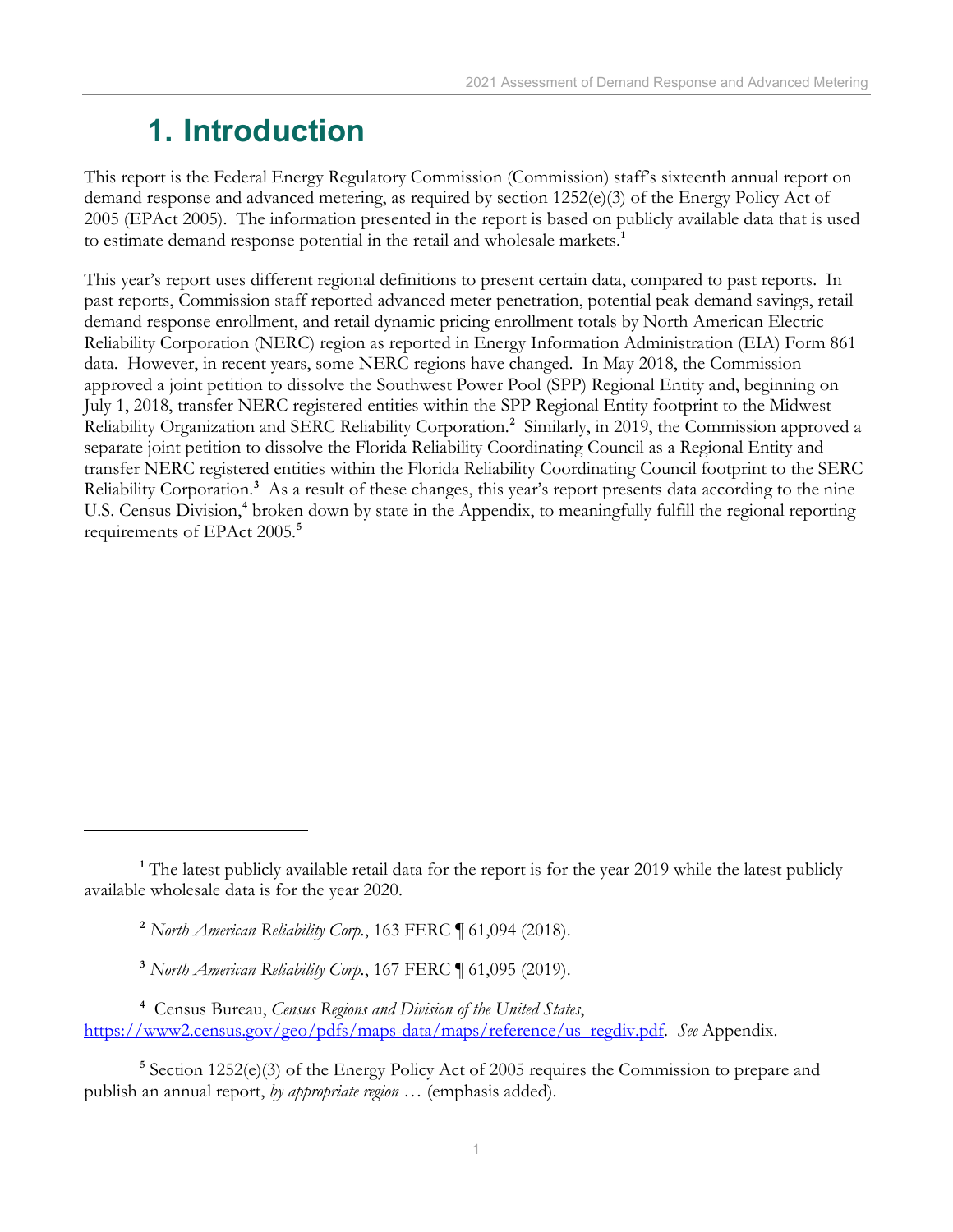

#### **Figure 1-1: Map of U.S. Census Divisions**

While utilities do not report a Census Division in Form EIA 861 data, utilities do report a state identifier and state-level information. Commission staff used the state identifier that utilities reported to EIA to present data by Census Division. A breakdown of the Census Divisions can be found in the Appendix to this report. To present accurate trends and to provide continuity, the analysis in this report presents findings by Census Division for the last two years that EIA Form 861 data are available (i.e., 2018 and 2019).

Highlights of the report include the following:

• From 2018 to 2019, the number of advanced meters<sup>[6](#page-5-0)</sup> in operation in the United States increased by approximately 8 million to a total of 94.8 million, representing a 9% annual increase. According to

<span id="page-5-0"></span>**<sup>6</sup>** As defined by the EIA, advanced metering infrastructure (AMI) meters (also referred to throughout this report as "advanced meters") are "[m]eters that measure and record usage data[,] at a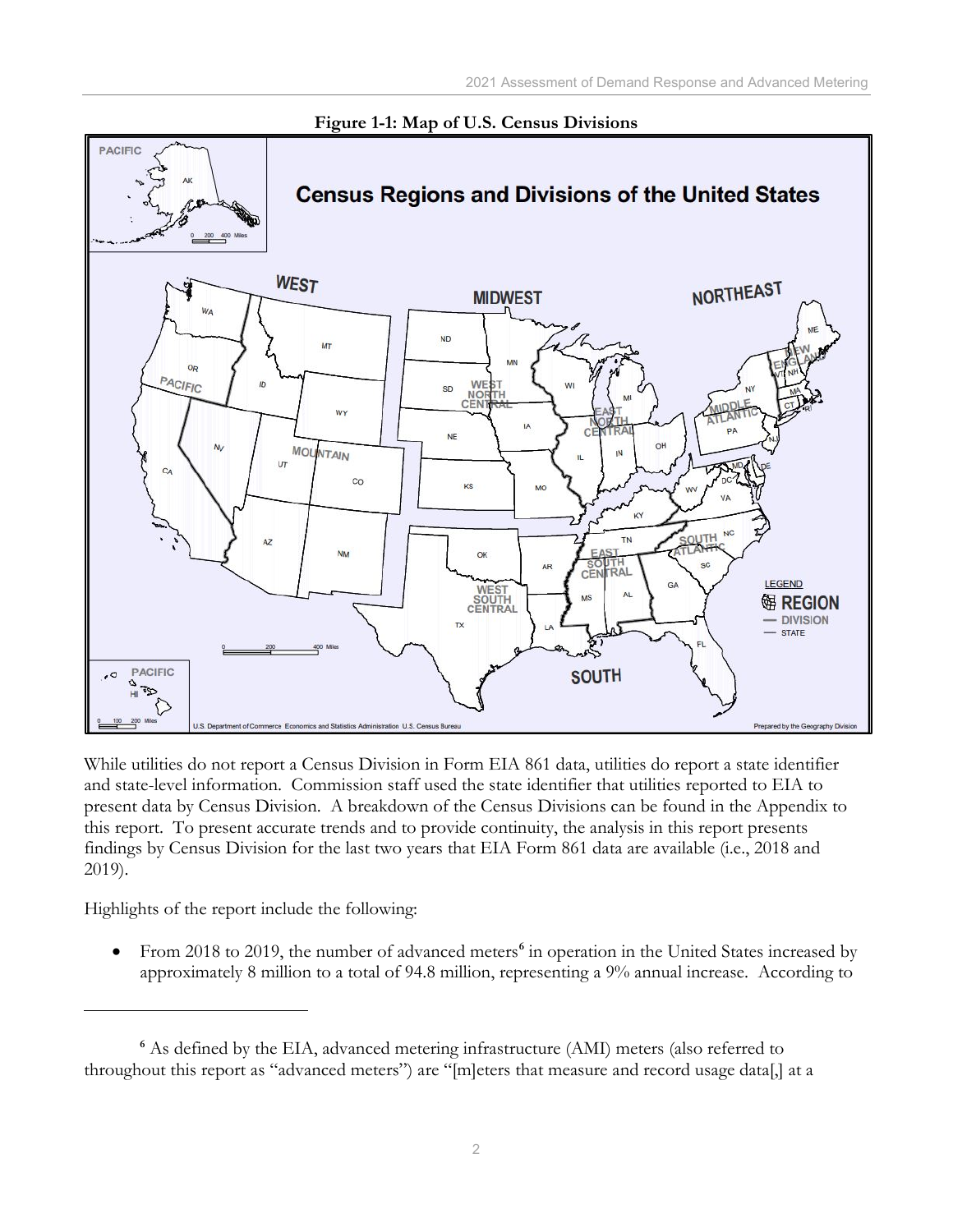EIA data, the 94.8 million advanced meters in operation represent 60.3% of the 157.2 million meters in the United States. While the advanced meter penetration rate varies by Census Division and customer class, the estimated advanced meter penetration rates nationwide for each of the residential, commercial, and industrial customer classes were greater than 50% in 2019.

- In 2019, utilities in the South Atlantic Census Division reported over 21 million advanced meters in operation, while utilities in the East North Central, Pacific, and West South Central Census Divisions each reported over 14 million advanced meters in operation. The total number of advanced meters reported by utilities in the East North Central, East South Central, Pacific, South Atlantic, and West South Central Census Divisions represent advanced meter penetration rates greater than 65%.
- State regulators across the country continue to support proposals to deploy advanced metering. States such as Connecticut and New Jersey are initiating proceedings and establishing frameworks for advanced metering proposals and proposal analysis. Increasingly, state regulators are proactively seeking different approaches to calculate the benefits and costs of advanced meter deployments beyond the traditional cost-benefit analysis prevalent for traditional utility investments.
- From 2019 to 2020, demand resource totals decreased in the wholesale markets by approximately 4% to a total of 30,787 MW. The aggregate decrease was concentrated in three regional transmission organization (RTO) and independent system operator (ISO) regions. Despite the nationwide decrease in demand resource totals from 2019 to 2020, wholesale demand resource potential to meet peak loads increased from 2019 to 2020 as a result of lower peak demand in 2020.
- From 2018 to 2019, customer enrollment in retail incentive-based demand response programs increased by 1.1 million, while customer enrollment in retail dynamic pricing programs increased by 1.7 million. These customer enrollment increases represent annual percentage increases of 12% and 19%, respectively.

This report addresses the six requirements included in section  $1252(e)(3)$  of EPAct 2005, which directs the Commission to identify and review:

(A) saturation and penetration rate of advanced meters and communications technologies, devices and systems (Chapter 2);

minimum, in hourly intervals and provide usage data at least daily to energy companies and may also provide data to consumers. Data are used for billing and other purposes. Advanced meters include basic hourly interval meters and extend to real-time meters with built-in two-way communication capable of recording and transmitting instantaneous data."

Other types of meters currently in use – such as standard electromechanical, standard solid state, and automated meter reading (AMR) meters, which collect data for billing purposes only and transmit this data one way – are not considered advanced meters for the purposes of this report. *See* EIA, Form EIA-861: Annual Electric Power Industry Report Instructions at 18, [http://www.eia.gov/survey/form/eia\\_861/instructions.pdf.](http://www.eia.gov/survey/form/eia_861/instructions.pdf)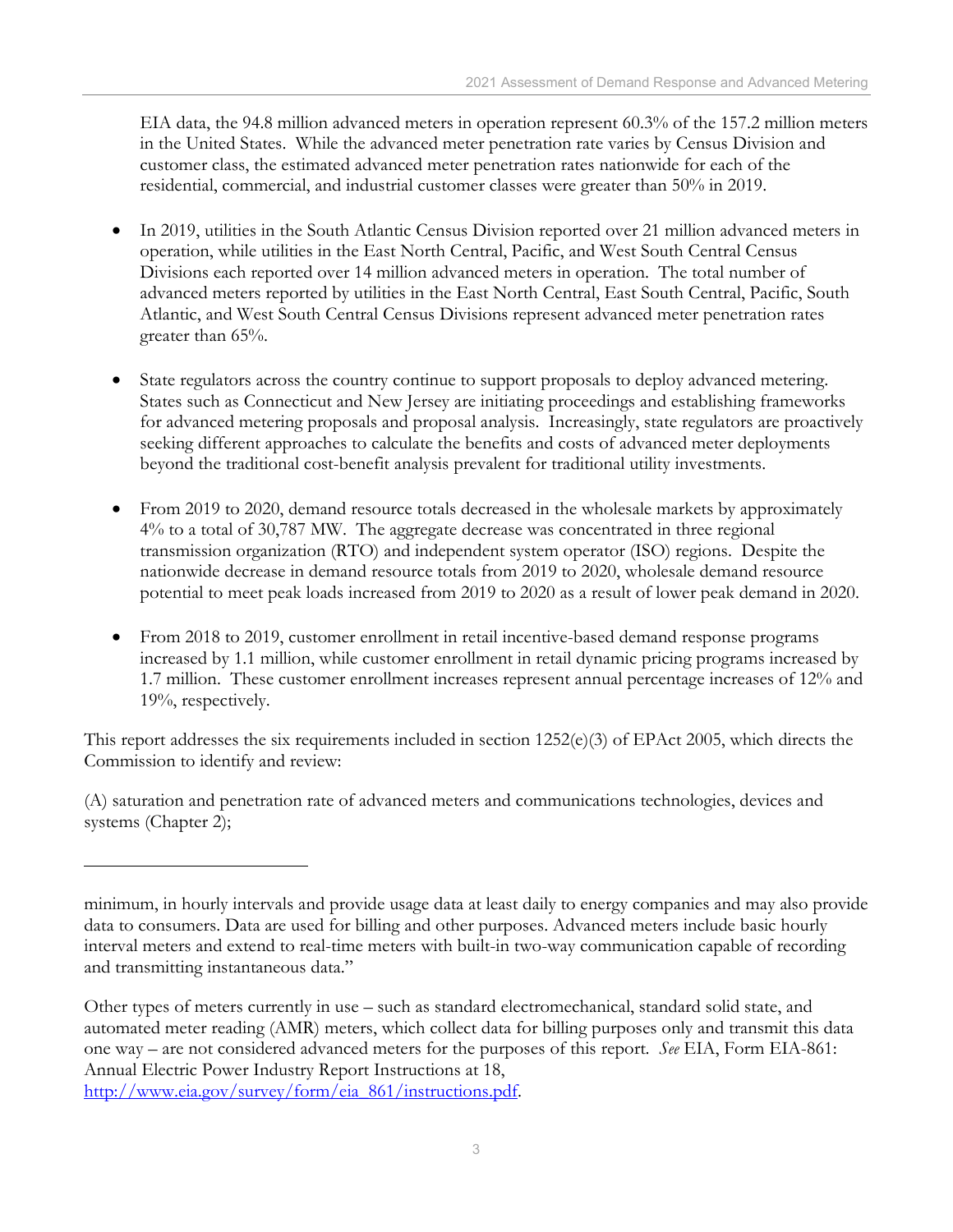(B) existing demand response and time-based rate programs (Chapter 5);

(C) the annual resource contribution of demand resources (Chapter 3);

(D) the potential for demand response as a quantifiable, reliable resource for regional planning purposes (Chapter 4);

(E) steps taken to ensure that, in regional transmission planning and operations, demand resources are provided equitable treatment as a quantifiable, reliable resource relative to the resource obligations of any load-serving entity, transmission provider, or transmitting party (Chapter 5); and

(F) regulatory barriers to improved customer participation in demand response, peak reduction and critical period pricing programs (Chapter 6).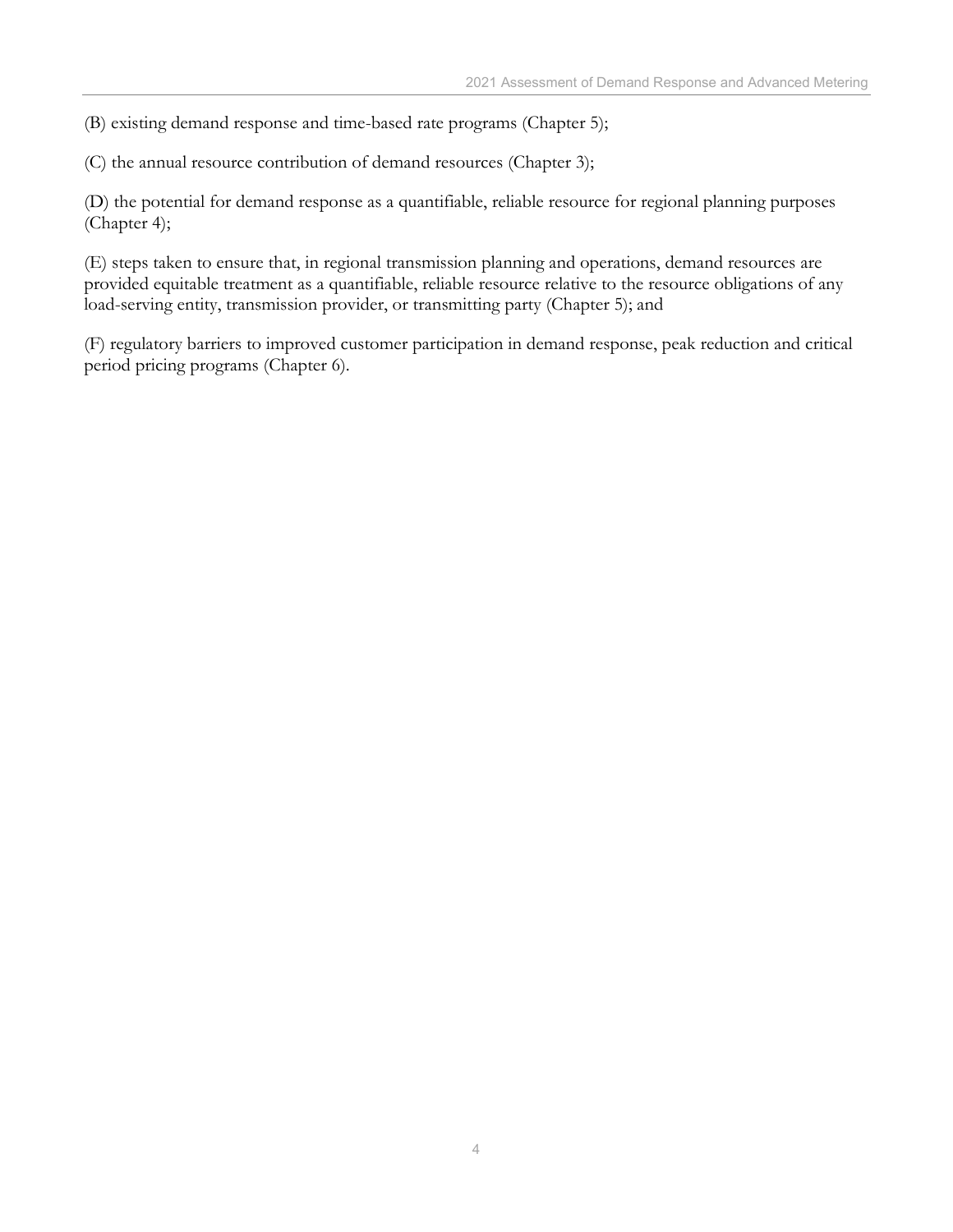## <span id="page-8-0"></span>**2. Saturation and Penetration Rate of Advanced Meters**

Chapter 2 reports the penetration rate for advanced meters as well as state developments related to grid modernization and advanced metering. Table 2-1 shows that, according to EIA data, advanced meter deployments have increased in the United States by approximately 8 million meters for the third consecutive year, representing a 9% annual increase in the number of advanced meters from 2018 to 2019. Table 2-1 and Figure 2-1 show that, in 2019, there were approximately 94.8 million advanced meters installed and operational out of 157.2 million meters in the United States, representing an advanced meter penetration rate of 60.3%. In addition to the EIA data, the Edison Foundation's Institute for Electric Innovation reported a similar number and penetration rate for advanced meters in 2019, with a reported 99 million advanced meters in operation.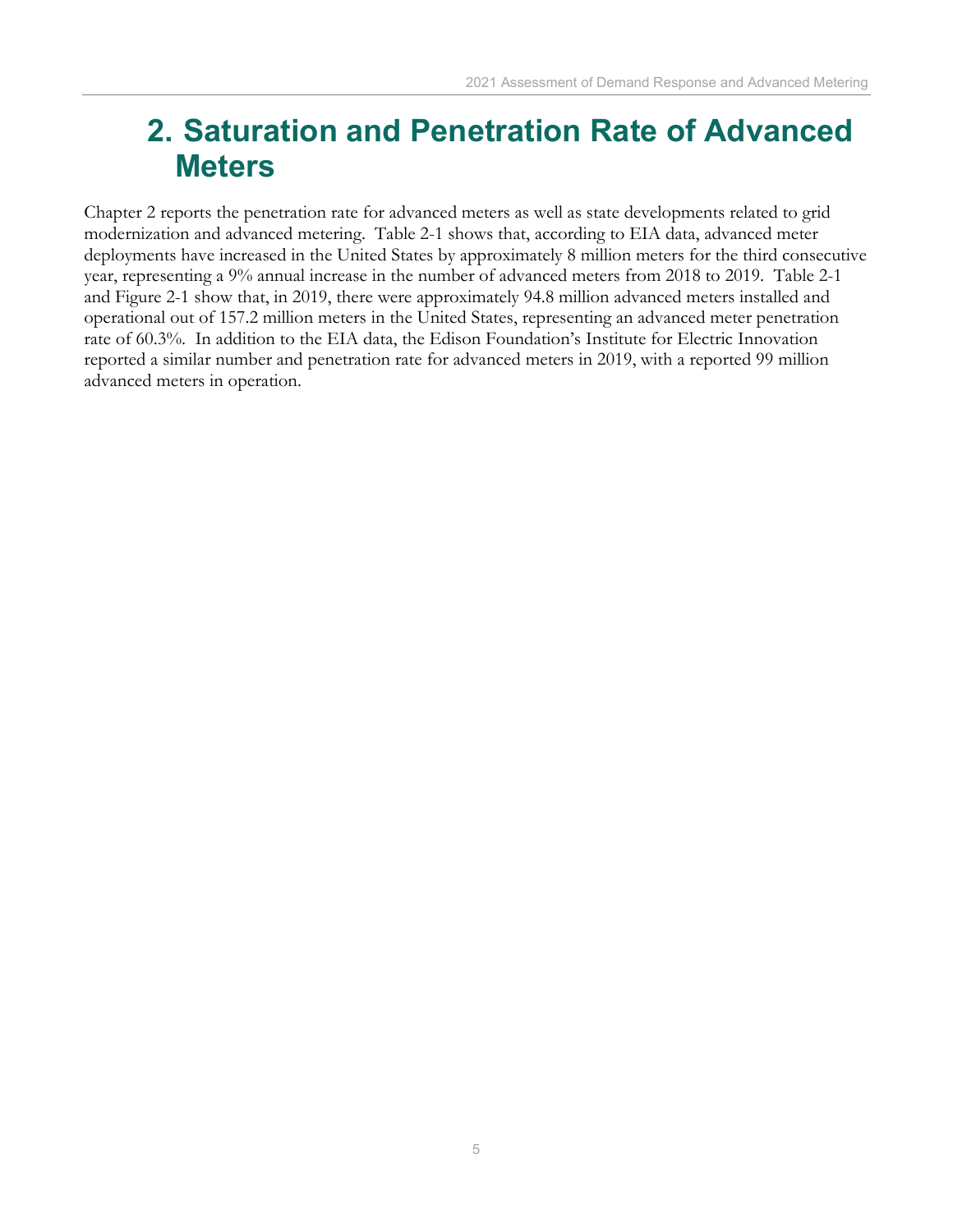| Data Source                                     | Data as Of        | Number of<br>Advanced<br>Meters<br>(millions) | Total<br>Number of<br>Meters<br>(millions) | Advanced<br>Meter<br>Penetration<br>Rate |
|-------------------------------------------------|-------------------|-----------------------------------------------|--------------------------------------------|------------------------------------------|
| $2008$ FERC Survey <sup>1</sup>                 | Dec 2007 (FERC)   | 6.7                                           | 144.4                                      | $4.7\%$                                  |
| 2010 FERC Survey <sup>2</sup>                   | Dec 2009 (FERC)   | 12.8                                          | 147.8                                      | $8.7\%$                                  |
| 2012 FERC Survey <sup>3</sup>                   | Dec 2011 (FERC)   | 38.1                                          | 166.5                                      | 22.9%                                    |
| 2011 Form EIA-861 <sup>4</sup>                  | Dec 2011 (EIA)    | 37.3                                          | 144.5                                      | 25.8%                                    |
| Institute for Electric Efficiency <sup>5</sup>  | May 2012 (IEE)    | 35.7                                          | 144.5                                      | 24.7%                                    |
| 2012 Form EIA-861 <sup>6</sup>                  | Dec 2012 (EIA)    | 43.2                                          | 145.3                                      | 29.7%                                    |
| Institute for Electric Innovation <sup>7</sup>  | July 2013 (IEI)   | 45.8                                          | 145.3                                      | 31.5%                                    |
| 2013 Form EIA-861 <sup>8</sup>                  | Dec 2013 (EIA)    | 51.9                                          | 138.1                                      | 37.6%                                    |
| Institute for Electric Innovation <sup>9</sup>  | July 2014 $(IEI)$ | 50.1                                          | 138.1                                      | 36.3%                                    |
| 2014 Form EIA-861 <sup>10</sup>                 | Dec 2014 (EIA)    | 58.5                                          | 144.3                                      | 40.5%                                    |
| 2015 Form EIA-861 <sup>11</sup>                 | Dec 2015 (EIA)    | 64.7                                          | 150.8                                      | 42.9%                                    |
| Institute for Electric Innovation <sup>12</sup> | Dec 2015 (IEI)    | 65.6                                          | 150.8                                      | 43.5%                                    |
| 2016 Form EIA-861 <sup>13</sup>                 | Dec 2016 (EIA)    | 70.8                                          | 151.3                                      | 46.8%                                    |
| Institute for Electric Innovation <sup>14</sup> | Dec 2016 (IEI)    | 72.0                                          | 151.3                                      | 47.6%                                    |
| 2017 Form EIA-861 <sup>15</sup>                 | Dec 2017 (EIA)    | 78.9                                          | 152.1                                      | 51.9%                                    |
| 2018 Form EIA-861 <sup>16</sup>                 | Dec 2018 (EIA)    | 86.8                                          | 154.1                                      | 56.4%                                    |
| Institute for Electric Innovation <sup>17</sup> | Dec 2018 (IEI)    | 88.0                                          | 154.1                                      | 57.1%                                    |
| 2019 Form EIA-861 <sup>18</sup>                 | Dec 2019 (EIA)    | 94.8                                          | 157.2                                      | 60.3%                                    |
| Institute for Electric Innovation <sup>19</sup> | Dec 2019 (IEI)    | 99.0                                          | 157.2                                      | $63.0\%$                                 |

 **Table 2-1: Estimates of Advanced Meter Penetration Rates**

Sources: <sup>1</sup> FERC, *Assessment of Demand Response and Advanced Metering* (FERC DR AM Staff Report) (2008). 2 FERC DR AM Staff Report (2011). <sup>3</sup> FERC DR AM Staff Report (2012). <sup>4</sup> EIA-861 file 2 2011 and file 8 2011 (re-released May 20, 2014). The number of ultimate customers served by full-service and energy-only providers is used as a proxy for the total number of meters. 5 The Edison Foundation Institute for Electric Efficiency (IEE), *Utility-Scale Smart Meter Deployments, Plans & Proposals* (2012). 6 EIA-861 and EIA-861S: retail\_sales\_2012 and advanced\_meters\_2012 data files (Oct. 29, 2013). 7 The Edison Foundation Institute for Electric Innovation (IEI), *Utility-Scale Smart Meter Deployments: A Foundation for Expanded Grid Benefit*s (2013). 8 EIA-861: Advanced\_Meters\_2013 data file (re-released Jun. 8, 2015). The number of total meters—including AMI, AMR, and standard electromechanical meters—was reported for the first time in 2013. Therefore, we no longer use the number of customers as a proxy. *See* source note 4 above and *Form EIA-861 Annual Electric Power Industry Report Instructions*, Schedule 6, Part D,

[http://www.eia.gov/survey/form/eia\\_861/proposed/2013/instructions.pdf.](http://www.eia.gov/survey/form/eia_861/proposed/2013/instructions.pdf) 9 IEI, *Utility-Scale Smart Meter Deployments:*  <sup>11</sup> EIA-861: Advanced\_Meters\_2015 data file (re-released Nov. 1, 2016). <sup>12</sup> IEI, Electric Company Smart Meter Deployments: *Foundation for A Smart Grid* (2016). EIA-861: Advanced\_Meters\_2016 data file (re-released Nov. 6, 2017). 13 EIA-861: Advanced\_Meters\_2016 data file (re-released Nov. 6, 2017). 14 IEI, *Electric Company Smart Meter Deployments: Foundation for a Smart Grid* (2017). 15 EIA-861: Advanced\_Meters\_2017 data file (re-released Jan. 15, 2019). 16 EIA-861: Advanced\_Meters\_2018 data file (originally released October 2019, re-released Mar. 16, 2020). 17 IEI, *Electric Company Smart Meter Deployments: Foundation for a Smart Grid* (2019). The IEI report only lists the total number of advanced meters. 18 EIA-861: Advanced\_Meters\_2019 data file (released Oct. 6, 2020). 19 IEI, *Electric Company Smart Meter Deployments: Foundation for a Smart Grid* (2021).

Note: Commission staff has not independently verified the accuracy of EIA or Edison Foundation data. Values from source data are rounded for publication.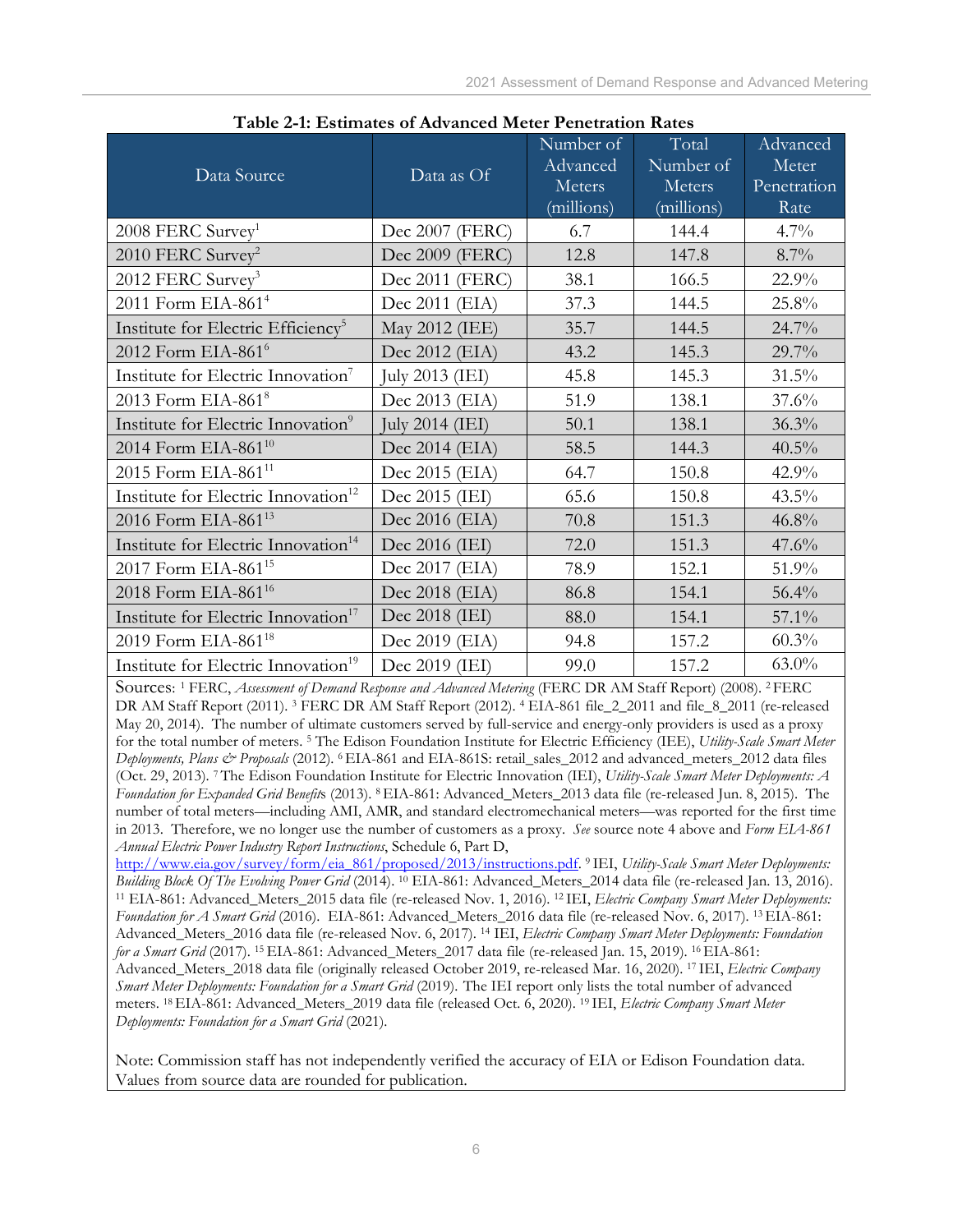Figure 2-1 below shows the growth of advanced meters from 2007 through 2019. Since 2007, the number of advanced meters in operation has increased by almost 90 million, from 6.7 million meters to more than 94.8 million meters in 2019. Advanced meters continue to be the most prevalent meter type in the United States and, in 2019, the penetration rate of advanced meters passed 60% for the first time. From 2018 to 2019, the number of advanced meters increased by approximately 8 million, or 9.2%, according to EIA data.





Table 2-2 below provides estimates of advanced meter penetration rates by Census Division and retail customer class. Data for 2019 show that aggregate totals of advanced meters reported by utilities in six of the nine Census Divisions represented advanced meter penetration rates above 50%, while aggregate totals reported by utilities in five Census Divisions represented advanced meter penetration rates equal to or greater than 65% of all meters. Utilities in the West South Central and Pacific Census Divisions reported the highest advanced meter penetration rates, with advanced meters accounting for approximately 74% of all meters. In contrast, the reported total number of advanced meters for utilities in the Middle Atlantic, New England, and West North Central Census Divisions represent penetration rates below 50% in 2019.

Table 2-2 also shows the advanced meter penetration rates for the residential, commercial, and industrial customer classes in 2019. For the second consecutive year, the overall advanced meter penetration rate for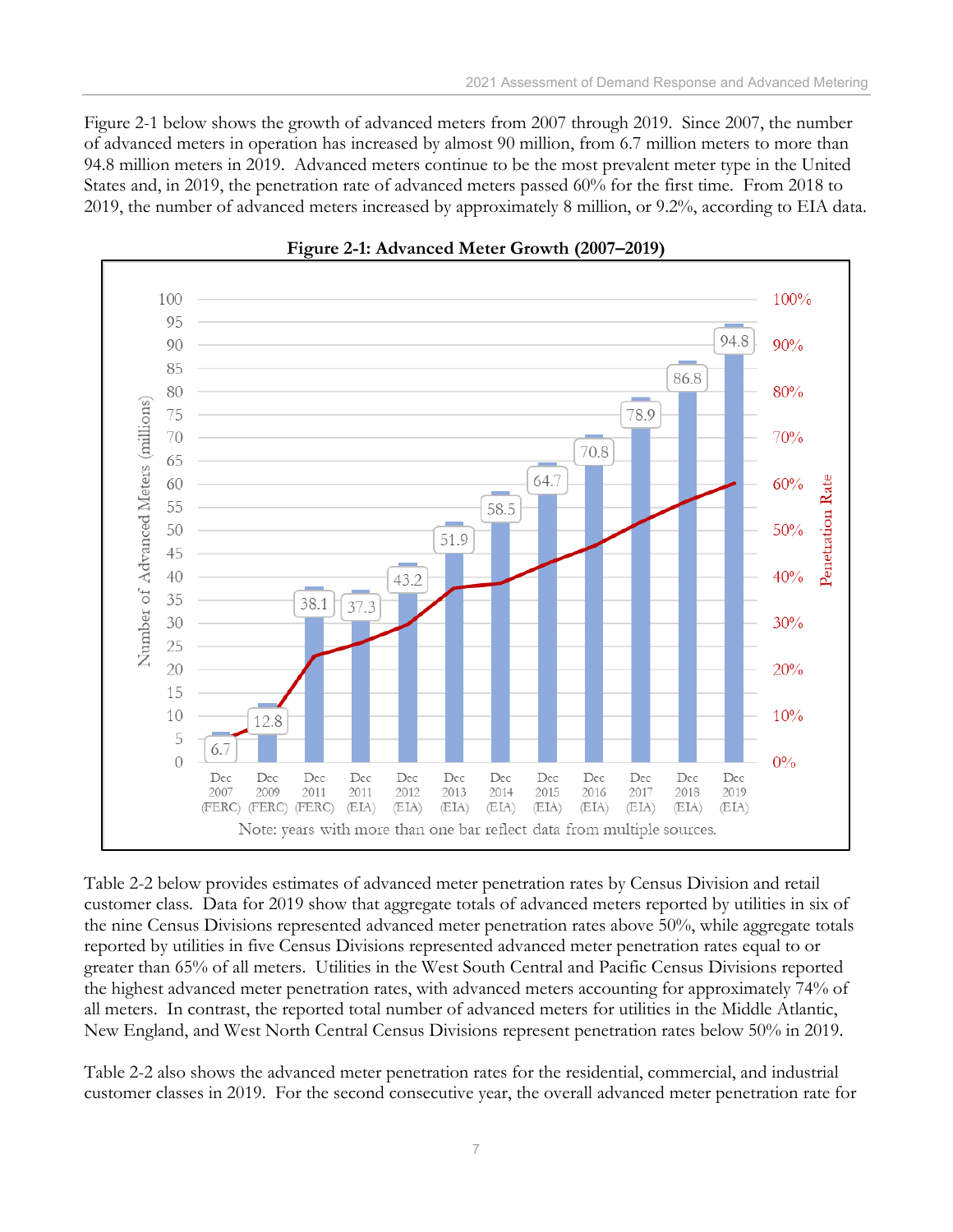each of the residential, commercial, and industrial customer classes was greater than 50%. In 2019, the advanced meter penetration rate was highest in the residential and commercial customer classes at approximately 61% and 58%, respectively, followed closely by the industrial sector at 54%. Advanced meter penetration rates vary by region and customer class. In five Census Divisions, utilities reported the highest penetration of advanced meters in the residential customer class, while utilities in two Census Divisions reported a higher penetration rate of advanced meters in the industrial customer class. For the Mountain Census Division, both the residential and industrial classes had the same advanced meter penetration rate, at 51.5% of all meters in those classes. Overall advanced meter penetration rate for the commercial class was greater than that of the industrial customer class.

| Census Division    | <b>Customer Class</b> |            |            |             |  |  |
|--------------------|-----------------------|------------|------------|-------------|--|--|
|                    | Residential           | Commercial | Industrial | All Classes |  |  |
| East North Central | $68.0\%$              | $64.5\%$   | $56.5\%$   | $67.6\%$    |  |  |
| East South Central | $68.8\%$              | $61.6\%$   | $51.7\%$   | $67.8\%$    |  |  |
| Middle Atlantic    | $37.8\%$              | $34.5\%$   | $40.4\%$   | $37.4\%$    |  |  |
| Mountain           | $51.5\%$              | $47.7\%$   | $51.5\%$   | $51.1\%$    |  |  |
| New England        | $22.0\%$              | $24.6\%$   | $24.5\%$   | $22.3\%$    |  |  |
| Pacific            | $74.0\%$              | 73.9%      | $64.0\%$   | 73.9%       |  |  |
| South Atlantic     | $66.3\%$              | $62.5\%$   | $57.4\%$   | $65.8\%$    |  |  |
| West North Central | $43.5\%$              | 42.8%      | 58.6%      | $43.6\%$    |  |  |
| West South Central | $75.2\%$              | $71.1\%$   | $47.5\%$   | $74.4\%$    |  |  |
| <b>All Regions</b> | 60.7%                 | 57.8%      | 53.9%      | 60.3%       |  |  |

#### **Table 2-2: Advanced Meter Penetration Rate by Customer Class and Census Division (2019)**

Source: 2019 Form EIA-861 Advanced\_Meters\_2019 data file, 2019 Form EIA-861 Utility\_Data\_2019, 2018 Form EIA-861 Advanced\_Meters\_2018 data file, 2018 Form EIA-861 Utility\_Data\_2018.

Note: The transportation sector data collected by EIA contain a relatively small number of meters and are not reported separately here. Although some utilities may operate in more than one state and Census Division, EIA data is broken down by utility at the state level. Commission staff has not independently verified the accuracy of EIA data.

Figure 2-2 displays the number of advanced meters by Census Division in 2018 and 2019. From 2018 to 2019, utilities in all nine Census Divisions reported aggregate increases in the number of advanced meters in operation. The largest percentage increases from 2018 to 2019 were reported by utilities in the West North Central, South Atlantic, and East North Central Census Divisions with reported increases of 16%, 12%, and 11%, respectively. In 2019, in the South Atlantic Census Division, 21 million advanced meters were reported by utilities, marking the first time utilities in a Census Division reported more than 20 million advanced meters in operation.

The West North Central Census Division had the largest percentage increase in advanced meters from 2018 to 2019 reported by utilities. Interstate Power and Light in Iowa reported 283,000 more advanced meters in 2019 compared with 2018, representing a 145% increase. Utilities in the South Atlantic Census Division reported approximately 2.3 million additional advanced meters in 2019 compared with 2018. The largest increases in the South Atlantic Census Division were from Duke Energy Florida with over 604,000 additional advanced meters, Tampa Electric Company with an additional 307,000 advanced meters, and Appalachian Power Company in Virginia with over 202,000 additional advanced meters. In the East North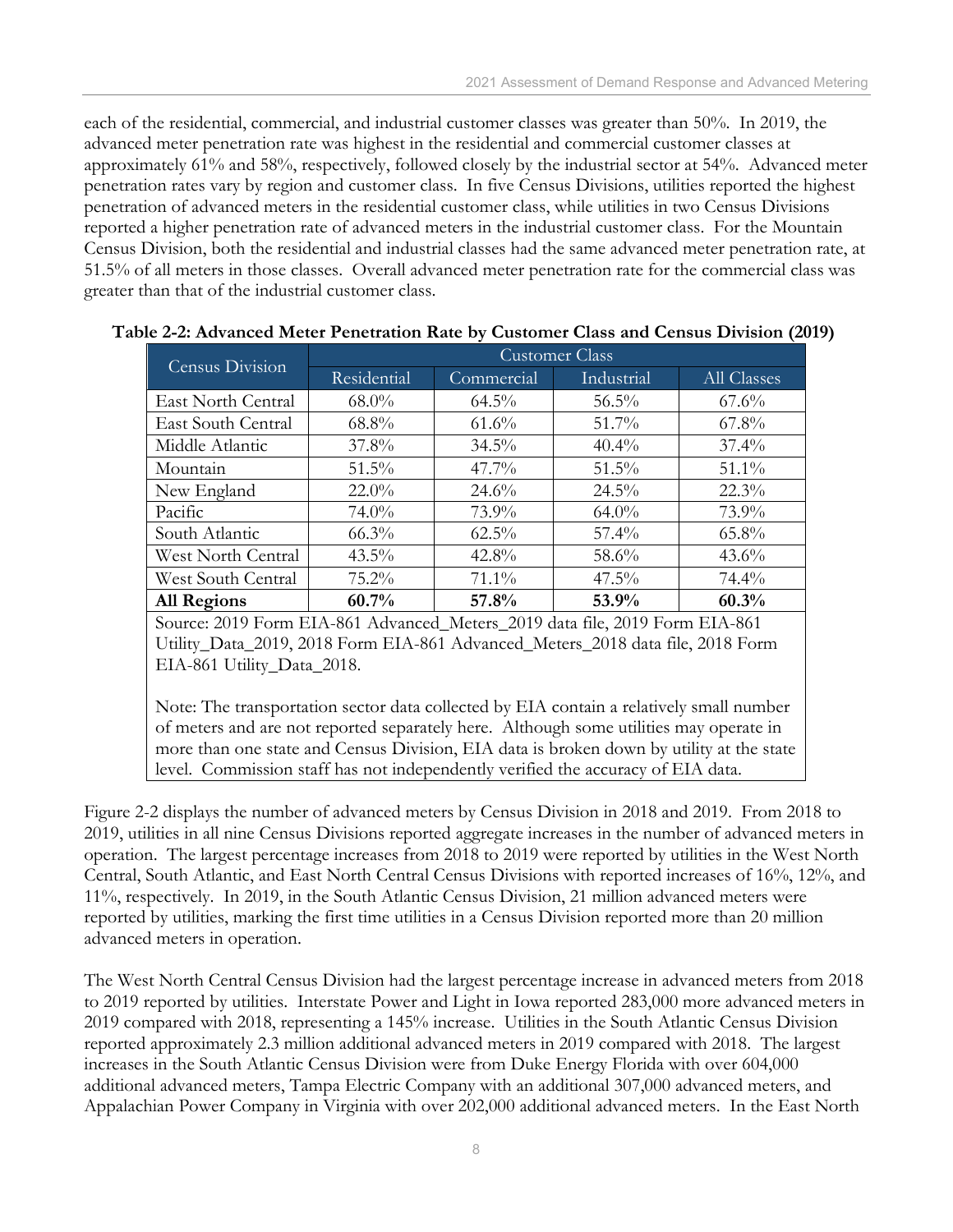Central Census Division, Ameren Illinois reported an increase of over 144,000 advanced meters, Southern Indiana Gas and Electric reported an additional 152,000 advanced meters, and the City of Lansing in Michigan reported 73,500 additional advanced meters. Finally, utilities in the West South Central, Pacific, East South Central, Middle Atlantic, Mountain, and New England Census Divisions reported aggregate increases of over 1.1 million, 686,000, 633,000, 589,000, 391,000, and 25,000 advanced meters, respectively.





## <span id="page-12-0"></span>**Developments and Issues in Advanced Metering**

### <span id="page-12-1"></span>**State Legislative and Regulatory Activities Related to Advanced Metering**

As the penetration of advanced meters rises across the country, many state regulators are initiating proceedings in anticipation of additional advanced meter deployment proposals. For example, state regulators in Connecticut and New Jersey initiated proceedings that provide upfront clarity on how they expect utilities to unlock value from advanced meters and analyze the costs and benefits of advanced meter deployment. Additionally, New York regulators have provided direction on how to measure benefits of advanced meters beyond traditional cost-benefit analysis. As described in previous reports, some state regulators have characterized advanced meter deployment proposals as having incomplete or speculative benefit calculations and have required greater demonstration of costs and benefits in utility proposals. Changes and new proposals by utilities in some states may be in response to those concerns.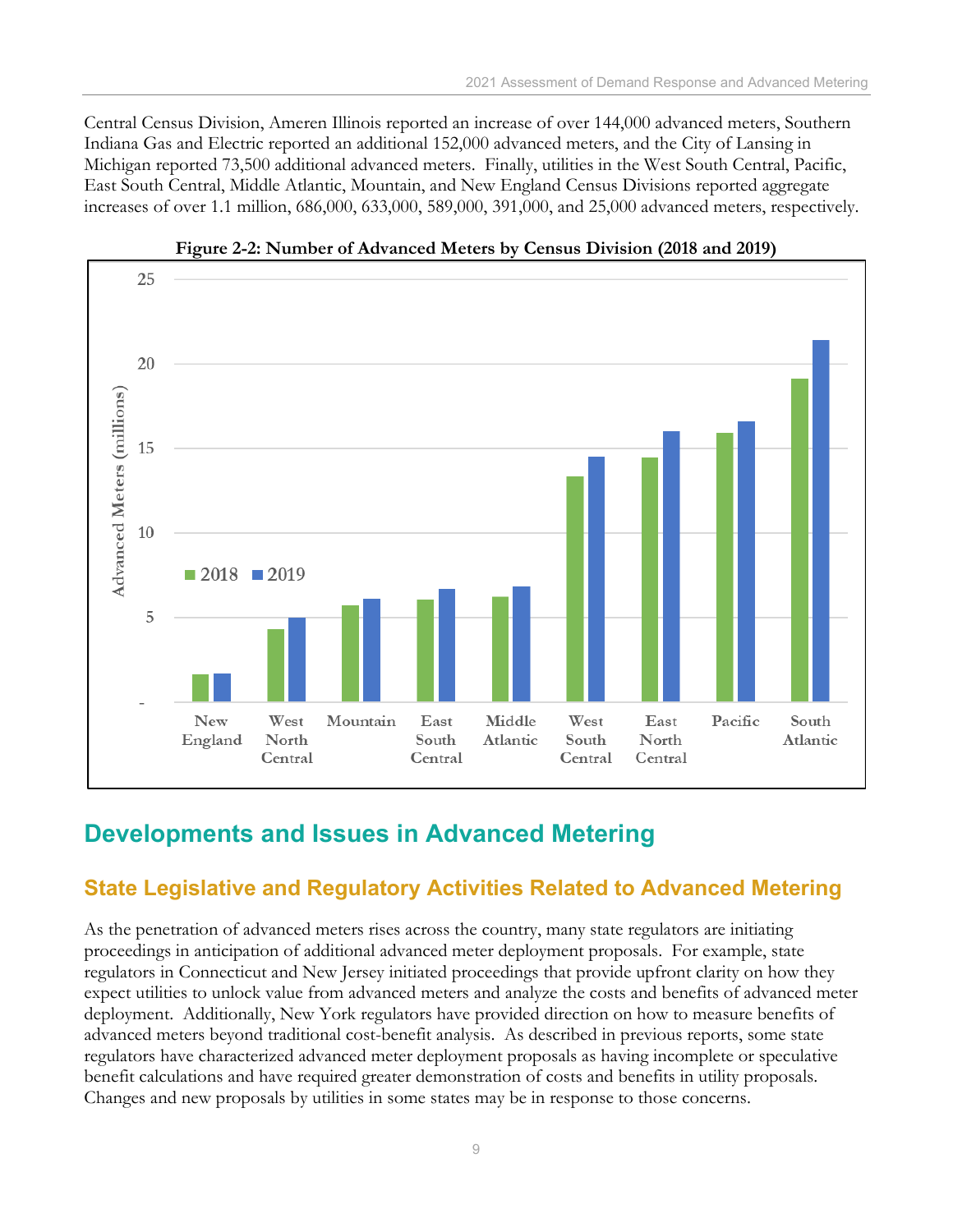• **Connecticut**. On May 6, 2020, the Connecticut Public Utilities Regulatory Authority (Connecticut PURA) issued a final request for proposals for advanced meter business and implementation plans.**[7](#page-13-0)** The request for proposals instructed utilities to present details on their advanced metering starting point, the business needs and value that full deployment of advanced meters will unlock, data and analytical tools to deliver operational efficiencies of advanced meters, and how advanced meters will enhance demand reduction strategies, among other state strategies.**[8](#page-13-1)** The request for proposals also asked that utilities provide an analysis of costs and benefits, as well as a plan for deployment, metrics and evaluation, customer engagement, data privacy and security, and cost recovery.**[9](#page-13-2)** In July 2020, United Illuminating and Eversource Energy both submitted proposals. United Illuminating proposed to deploy advanced meters across the remainder of its service territory, replacing 74,000 meters, by the end of 2024.**[10](#page-13-3)** Eversource proposed to deploy advanced meters to its roughly 1.2 million residential and small commercial customers<sup>[11](#page-13-4)</sup> and estimates that its AMI Plan will cost \$612 million on a net present value basis. **[12](#page-13-5)** After soliciting additional information and stakeholder input on the United Illuminating and Eversource submissions, the Connecticut PURA developed a draft proposal providing goals, expectations, and requirements for utilities to incorporate into their existing and future advanced meter deployment proposals. **[13](#page-13-6)** Specifically, the proposal requires

<sup>8</sup> *Id.* at 2.

**<sup>9</sup>** *Id.* at 2.

<span id="page-13-3"></span><span id="page-13-2"></span><span id="page-13-1"></span>**<sup>10</sup>** *2020-2040 AMI Benefit Cost Analysis and Implementation Plan/Roadmap*, Docket 17-12-03RE02 (Connecticut PURA July 31, 2020) at 5, [http://www.dpuc.state.ct.us/2nddockcurr.nsf/8e6fc37a54110e3e852576190052b64d/7a0bf0f5aaf64373852](http://www.dpuc.state.ct.us/2nddockcurr.nsf/8e6fc37a54110e3e852576190052b64d/7a0bf0f5aaf643738525875200798f40/$FILE/2020-07-30%20UI%20AMI%20Benefit%20Cost%20Analysis%20and%20Implementation%20Plan%20&%20Roadmap%20%2317-12-03-RE02.docx) [5875200798f40/\\$FILE/2020-07-](http://www.dpuc.state.ct.us/2nddockcurr.nsf/8e6fc37a54110e3e852576190052b64d/7a0bf0f5aaf643738525875200798f40/$FILE/2020-07-30%20UI%20AMI%20Benefit%20Cost%20Analysis%20and%20Implementation%20Plan%20&%20Roadmap%20%2317-12-03-RE02.docx) [30%20UI%20AMI%20Benefit%20Cost%20Analysis%20and%20Implementation%20Plan%20&%20Road](http://www.dpuc.state.ct.us/2nddockcurr.nsf/8e6fc37a54110e3e852576190052b64d/7a0bf0f5aaf643738525875200798f40/$FILE/2020-07-30%20UI%20AMI%20Benefit%20Cost%20Analysis%20and%20Implementation%20Plan%20&%20Roadmap%20%2317-12-03-RE02.docx) [map%20%2317-12-03-RE02.docx.](http://www.dpuc.state.ct.us/2nddockcurr.nsf/8e6fc37a54110e3e852576190052b64d/7a0bf0f5aaf643738525875200798f40/$FILE/2020-07-30%20UI%20AMI%20Benefit%20Cost%20Analysis%20and%20Implementation%20Plan%20&%20Roadmap%20%2317-12-03-RE02.docx)

<span id="page-13-4"></span>**<sup>11</sup>** *PURA Investigation into Distribution System Planning of the Electric Distribution Companies - Advanced Metering Infrastructure, Proposal of Eversource Energy in Response to Request for Proposals for Advanced Metering Infrastructure Business and Implementation Plan,* Docket No. 17-12-03RE02, (July 30, 2021) at 2, [http://www.dpuc.state.ct.us/2nddockcurr.nsf/8e6fc37a54110e3e852576190052b64d/5b7dc6ac9c29569685](http://www.dpuc.state.ct.us/2nddockcurr.nsf/8e6fc37a54110e3e852576190052b64d/5b7dc6ac9c2956968525875200798f57/$FILE/AMI%20Business%20and%20Implementation%20Plan%20ES%20200731%20FINAL.pdf) [25875200798f57/\\$FILE/AMI%20Business%20and%20Implementation%20Plan%20ES%20200731%20FI](http://www.dpuc.state.ct.us/2nddockcurr.nsf/8e6fc37a54110e3e852576190052b64d/5b7dc6ac9c2956968525875200798f57/$FILE/AMI%20Business%20and%20Implementation%20Plan%20ES%20200731%20FINAL.pdf) [NAL.pdf.](http://www.dpuc.state.ct.us/2nddockcurr.nsf/8e6fc37a54110e3e852576190052b64d/5b7dc6ac9c2956968525875200798f57/$FILE/AMI%20Business%20and%20Implementation%20Plan%20ES%20200731%20FINAL.pdf)

**<sup>12</sup>** *Id.* at 6.

<span id="page-13-6"></span><span id="page-13-5"></span>**<sup>13</sup>** *Attachment A – Straw Advanced Metering Infrastructure Program Design*, Docket 17-12-03RE02 (Connecticut PURA Aug. 17, 2021), [http://www.dpuc.state.ct.us/2nddockcurr.nsf/8e6fc37a54110e3e852576190052b64d/00ed58d83bf0696485](http://www.dpuc.state.ct.us/2nddockcurr.nsf/8e6fc37a54110e3e852576190052b64d/00ed58d83bf06964852587520079953f/$FILE/17-12-03RE02%20AMI%20Straw%20Proposal%20Att%20A.pdf) [2587520079953f/\\$FILE/17-12-03RE02%20AMI%20Straw%20Proposal%20Att%20A.pdf.](http://www.dpuc.state.ct.us/2nddockcurr.nsf/8e6fc37a54110e3e852576190052b64d/00ed58d83bf06964852587520079953f/$FILE/17-12-03RE02%20AMI%20Straw%20Proposal%20Att%20A.pdf)

<span id="page-13-0"></span>**<sup>7</sup>** *Notice of Release of Final Requests for Program Design and Proposals*, Docket No. 17-12-03RE02 (Connecticut PURA May 6, 2020) Attachment C, [https://portal.ct.gov/-/media/PURA/electric/Notice-of-](https://portal.ct.gov/-/media/PURA/electric/Notice-of-Release-of-Final-Requests-for-Program-Design-and-Proposals.pdf?la=en)[Release-of-Final-Requests-for-Program-Design-and-Proposals.pdf?la=en.](https://portal.ct.gov/-/media/PURA/electric/Notice-of-Release-of-Final-Requests-for-Program-Design-and-Proposals.pdf?la=en)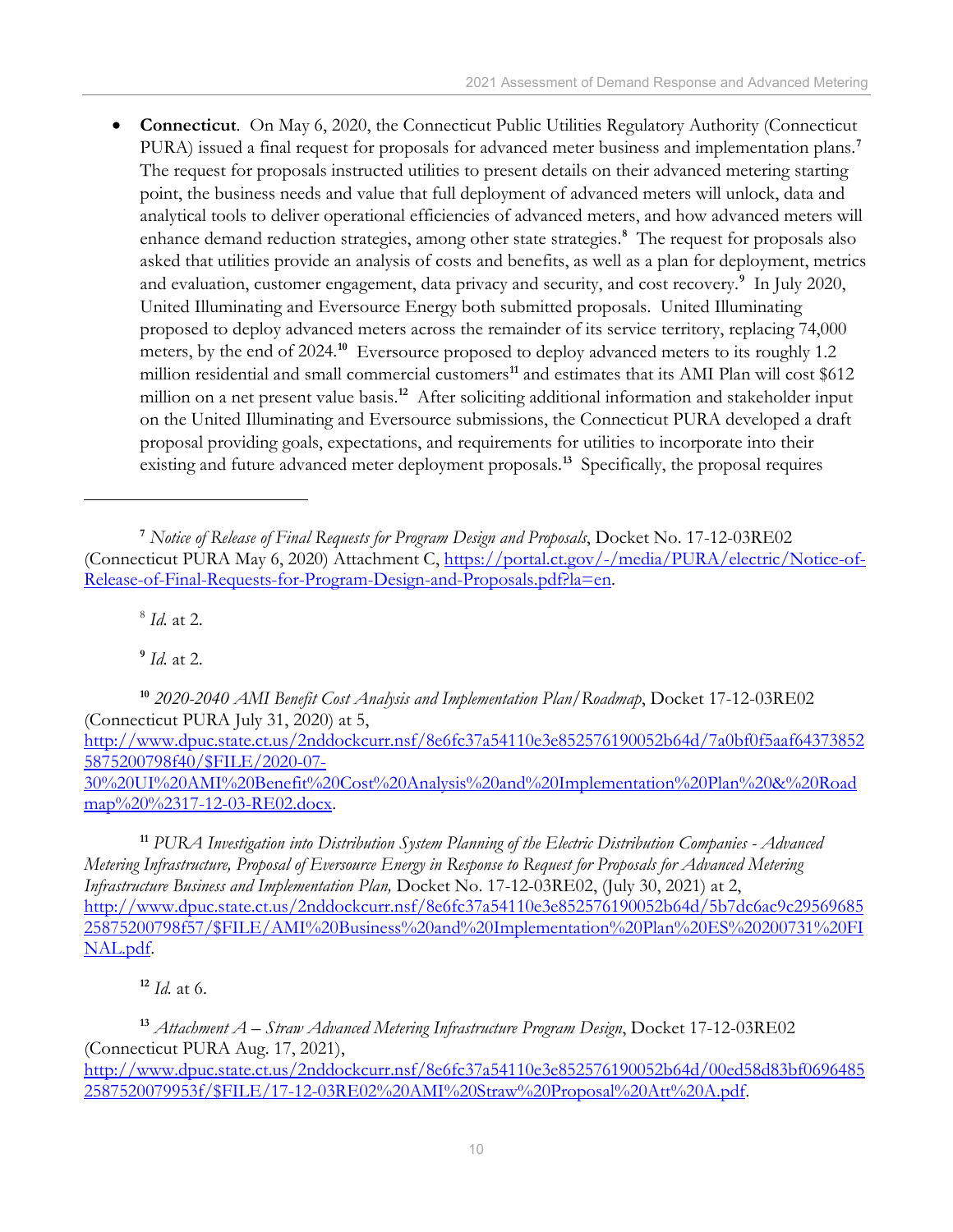utilities to re-submit their advanced meter deployment proposals to include, among other things: a detailed timeline for advanced meter deployment; benefit calculations to be classified as "customer" or "operational" benefits; a plan to provide customers with information and online tools, such as real-time bill calculation; and separate rate design plans to explore the viability of an opt-in or optout provision for time-varying rates.**[14](#page-14-0)** Utilities are required to submit their amended deployment plans by November 5, 2021.**[15](#page-14-1)**

- **District of Columbia**. On March 25, 2021, the District of Columbia Public Service Commission (DC PSC) reconvened the Customer Impact Working Group to resolve issues raised in a Potomac Electric Power Company report on the feasibility of providing customers with access to energy usage data in a standardized, consumer-friendly format. **[16](#page-14-2)** On September 9, 2021, the DC PSC directed the working group to prepare a report, within 90 days, including a timeline and cost estimate for implementing a "Connect My Data" platform. **[17](#page-14-3)**
- **Minnesota.** In August 2018, the Minnesota Public Utilities Commission (Minnesota PUC) directed Xcel Energy's Northern States Power Company (Xcel Energy) to file annually an Integrated Distribution Plan. **[18](#page-14-4)** In November 2019, Xcel Energy filed an Integrated Distribution Plan, which included a proposal to install 1.3 million advanced meters throughout its service territory. **[19](#page-14-5)** On July

**<sup>14</sup>** *Id.* at 25.

<span id="page-14-1"></span><span id="page-14-0"></span>**<sup>15</sup>** *Notice of Issuance of Straw Data Access and Privacy Program Design*, Docket 17-12-03RE02 (Connecticut PURA Aug. 17, 2021), [http://www.dpuc.state.ct.us/2nddockcurr.nsf/8e6fc37a54110e3e852576190052b64d/00ed58d83bf0696485](http://www.dpuc.state.ct.us/2nddockcurr.nsf/8e6fc37a54110e3e852576190052b64d/00ed58d83bf06964852587520079953f/$FILE/17-12-03RE02%20Notice%20of%20Issuance%20of%20Straw%20Proposals.pdf) [2587520079953f/\\$FILE/17-12-03RE02%20Notice%20of%20Issuance%20of%20Straw%20Proposals.pdf.](http://www.dpuc.state.ct.us/2nddockcurr.nsf/8e6fc37a54110e3e852576190052b64d/00ed58d83bf06964852587520079953f/$FILE/17-12-03RE02%20Notice%20of%20Issuance%20of%20Straw%20Proposals.pdf)

<span id="page-14-2"></span>**<sup>16</sup>** *In the Matter of the Investigation into Modernizing the Energy Delivery System for Increased Sustainability*, Order No. 20717, Formal Case No. 1130 (DC PSC Mar. 25, 2021) at 13, [https://edocket.dcpsc.org/apis/api/Filing/download?attachId=113804&guidFileName=d10a9844-aa11-](https://edocket.dcpsc.org/apis/api/Filing/download?attachId=113804&guidFileName=d10a9844-aa11-4e02-850e-d1a348941f2f.pdf) [4e02-850e-d1a348941f2f.pdf.](https://edocket.dcpsc.org/apis/api/Filing/download?attachId=113804&guidFileName=d10a9844-aa11-4e02-850e-d1a348941f2f.pdf)

<span id="page-14-3"></span>**<sup>17</sup>** *In the Matter of the Investigation into Modernizing the Energy Delivery System for Increased Sustainability*, Order No. 21013, Formal Case No. 1130 (DC PSC Sept. 9, 2021) at 10, [https://edocket.dcpsc.org/apis/api/Filing/download?attachId=140983&guidFileName=e790ade0-1691-](https://edocket.dcpsc.org/apis/api/Filing/download?attachId=140983&guidFileName=e790ade0-1691-4b7c-b099-2ce3853158c8.pdf) [4b7c-b099-2ce3853158c8.pdf.](https://edocket.dcpsc.org/apis/api/Filing/download?attachId=140983&guidFileName=e790ade0-1691-4b7c-b099-2ce3853158c8.pdf)

<span id="page-14-4"></span>**<sup>18</sup>** *In the Matter of Distribution System Planning for Xcel Energy*, Docket No. E-002/CI-18-251 (Minnesota PUC Aug. 30, 2018) Attachment at 1, [https://www.edockets.state.mn.us/EFiling/edockets/searchDocuments.do?method=showPoup&documen](https://www.edockets.state.mn.us/EFiling/edockets/searchDocuments.do?method=showPoup&documentId=%7BF05A8C65-0000-CA19-880C-C130791904B2%7D&documentTitle=20188-146119-01) [tId=%7BF05A8C65-0000-CA19-880C-C130791904B2%7D&documentTitle=20188-146119-01.](https://www.edockets.state.mn.us/EFiling/edockets/searchDocuments.do?method=showPoup&documentId=%7BF05A8C65-0000-CA19-880C-C130791904B2%7D&documentTitle=20188-146119-01)

<span id="page-14-5"></span>**<sup>19</sup>** *In the Matter of Xcel Energy's Integrated Distribution Plan and Advanced Grid Intelligence and Security Certification Request*, Docket No. E002/M-19-666 (Minnesota PUC Nov. 1, 2019) Attachment M2 at 39, [https://www.edockets.state.mn.us/EFiling/edockets/searchDocuments.do?method=showPoup&documen](https://www.edockets.state.mn.us/EFiling/edockets/searchDocuments.do?method=showPoup&documentId=%7b90E1276E-0000-CC54-B628-861D10E2F58D%7d&documentTitle=201911-157133-03) [tId={90E1276E-0000-CC54-B628-861D10E2F58D}&documentTitle=201911-157133-03.](https://www.edockets.state.mn.us/EFiling/edockets/searchDocuments.do?method=showPoup&documentId=%7b90E1276E-0000-CC54-B628-861D10E2F58D%7d&documentTitle=201911-157133-03)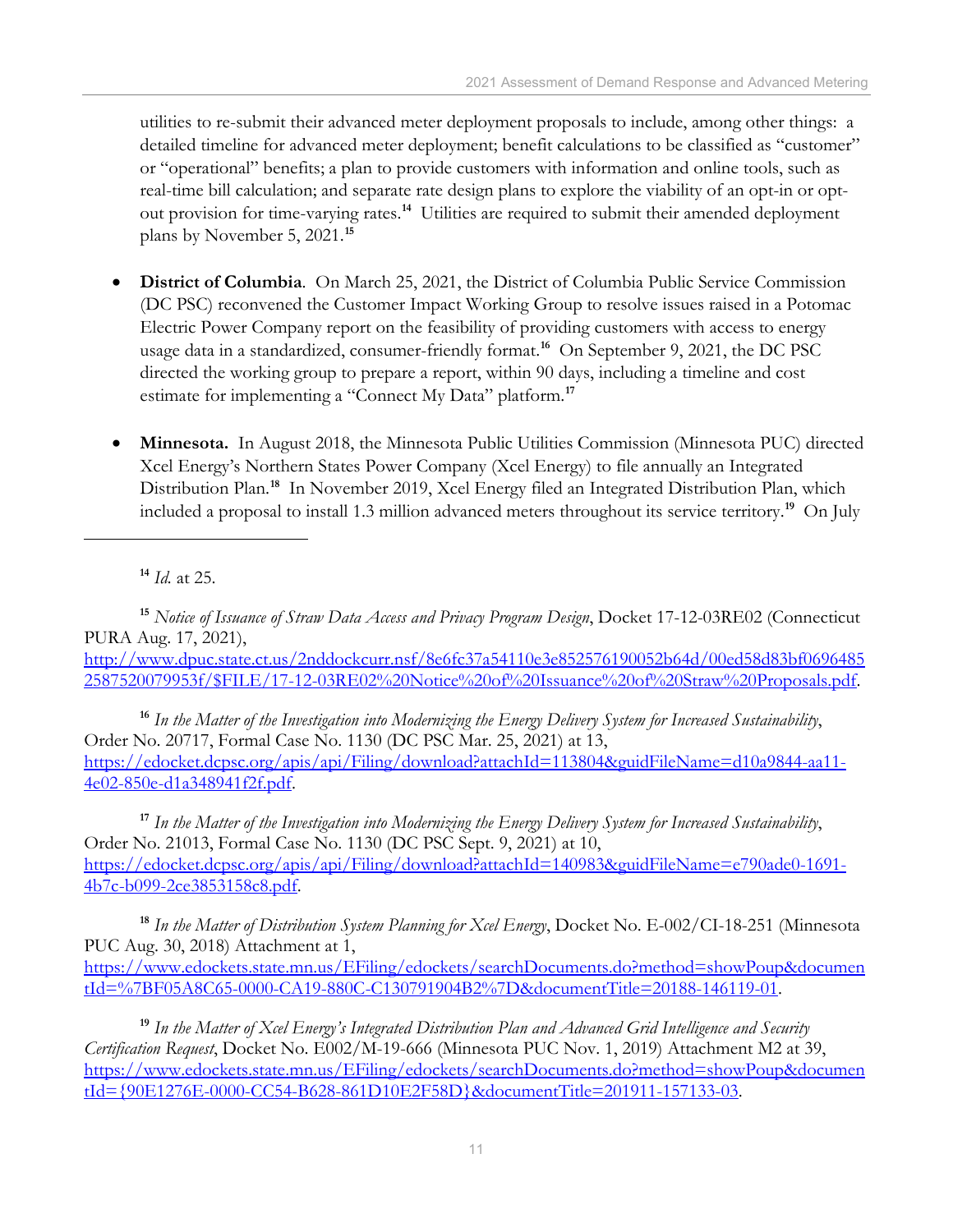23, 2020, the Minnesota PUC accepted Xcel Energy's Integrated Distribution Plan, including Xcel Energy's proposed deployment of advanced meters, subject to a future cost recovery proposal based upon Xcel Energy meeting performance metrics set by the Minnesota PUC. **[20](#page-15-0)** On October 1, 2020, Xcel Energy submitted a compliance filing stating its expectation to install over 90% of the advanced meters proposed in its Integrated Distribution Plan by 2023. The compliance filing also noted that advanced meters are a key enabler for more complex rate structures, such as a threeperiod design in its time-of-use rate pilot, interactive demand response rate offerings, and critical peak pricing, among others. **[21](#page-15-1)** Xcel Energy also stated that it will monitor energy usage levels and patterns to precisely calibrate rate design and rate components, while advanced meters will offer the opportunity to lower future systems costs by incenting changes in energy use as well as providing better data for future rate options. **[22](#page-15-2)**

- **Montana.** On May 12, 2021, the Montana legislature passed a joint resolution requesting an interim study to examine future electric grid capacity requirements, grid technologies, and the roles of regulatory, private-sector, and state government entities in the future of the grid.**[23](#page-15-3)** The resolution, noting the rapidly changing economic and technological environment of the electric industry in the state, directed a study on the contributions of non-generation technologies, including advanced meters and demand-side management, to achieve a more efficient grid.**[24](#page-15-4)** The legislature directed that the study be completed by September 15, 2022.**[25](#page-15-5)**
- **New Jersey.** In February 2020, the New Jersey Board of Public Utilities (New Jersey BPU) lifted its moratorium on the pre-approval of advanced metering and ordered Atlantic City Electric, Jersey

<span id="page-15-1"></span>**<sup>21</sup>** *In the Matter of Xcel Energy's Integrated Distribution Plan and Advanced Grid Intelligence and Security Certification Request*, Docket No. E002/M-19-666 (Minnesota PUC Oct. 1, 2020) at 11-12, [https://www.edockets.state.mn.us/EFiling/edockets/searchDocuments.do?method=showPoup&documen](https://www.edockets.state.mn.us/EFiling/edockets/searchDocuments.do?method=showPoup&documentId=%7b70E3E574-0000-CF14-ADDE-8996903AF146%7d&documentTitle=202010-167007-0) [tId={70E3E574-0000-CF14-ADDE-8996903AF146}&documentTitle=202010-167007-0.](https://www.edockets.state.mn.us/EFiling/edockets/searchDocuments.do?method=showPoup&documentId=%7b70E3E574-0000-CF14-ADDE-8996903AF146%7d&documentTitle=202010-167007-0)

**<sup>22</sup>** *Id.* at 11-12.

**<sup>24</sup>** *Id.* at 2.

**<sup>25</sup>** *Id.* at 2.

<span id="page-15-0"></span>**<sup>20</sup>** *In the Matter of Xcel Energy's Integrated Distribution Plan and Advanced Grid Intelligence and Security Certification Request*, Docket No. E-002/M-19-666 (Minnesota PUC July 23, 2020) at 12, [https://www.edockets.state.mn.us/EFiling/edockets/searchDocuments.do?method=showPoup&documen](https://www.edockets.state.mn.us/EFiling/edockets/searchDocuments.do?method=showPoup&documentId=%7bF00E7D73-0000-CD15-B6E0-EA73F0AC037E%7d&documentTitle=20207-165209-01) [tId={F00E7D73-0000-CD15-B6E0-EA73F0AC037E}&documentTitle=20207-165209-01.](https://www.edockets.state.mn.us/EFiling/edockets/searchDocuments.do?method=showPoup&documentId=%7bF00E7D73-0000-CD15-B6E0-EA73F0AC037E%7d&documentTitle=20207-165209-01)

<span id="page-15-5"></span><span id="page-15-4"></span><span id="page-15-3"></span><span id="page-15-2"></span>**<sup>23</sup>** Joint Resolution, SJ 33, 67th Minnesota Legislature (2021) at 1, [https://leg.mt.gov/bills/2021/billpdf/SJ0033.pdf.](https://leg.mt.gov/bills/2021/billpdf/SJ0033.pdf)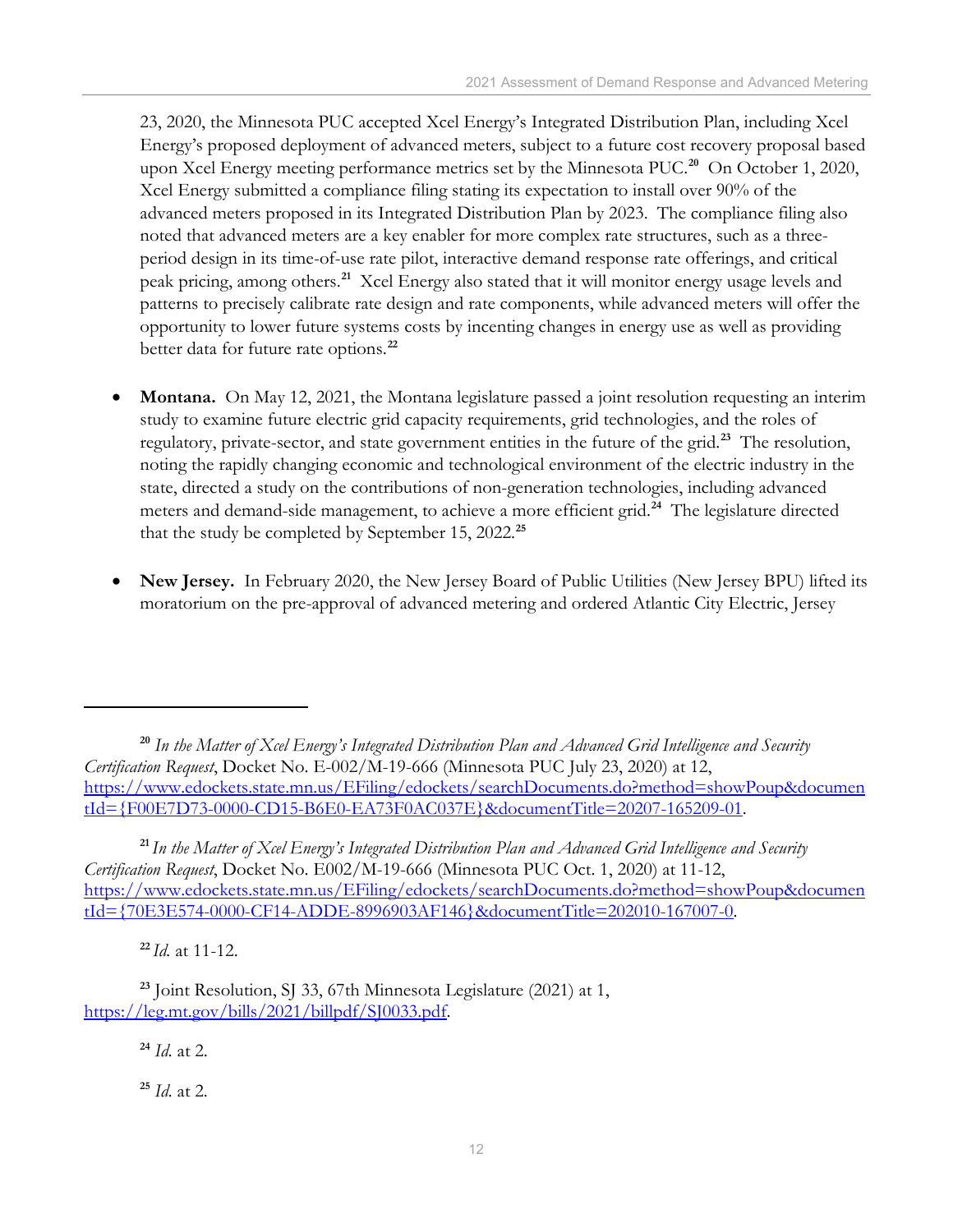Central Power and Light, and Public Service Electric and Gas to file petitions to implement advanced meters or update previously filed advanced meter implementation petitions.**[26](#page-16-0)**

In response to the February 2020 order, Public Service Electric and Gas updated a previously-filed advanced meter deployment plan on April 1, 2020. **[27](#page-16-1)** The updated proposal entailed a \$714 million capital investment over five years along with an additional \$71 million for operations and maintenance.**[28](#page-16-2)** On December 24, 2020, Public Service Electric and Gas filed a fully executed Stipulation, which included a plan to install approximately 2.2 million advanced meters through 2024 at a total expenditure of \$778 million. **[29](#page-16-3)** On January 7, 2021, the New Jersey BPU adopted the Stipulation, with cost recovery to be reviewed in a subsequent rate case. **[30](#page-16-4)**

In August 2020, Jersey Central Power & Light filed for approval of an advanced meter program to install 1.15 million advanced meters over the three-year period ending in December 2025 at an estimated total cost of \$732 million. **[31](#page-16-5)** On January 13, 2021, the New Jersey BPU issued a prehearing order and set a procedural schedule to review the cost effectiveness of the proposal and the reasonableness of the cost recovery mechanism.**[32](#page-16-6)** On March 10, 2021, the New Jersey BPU

<span id="page-16-1"></span>**<sup>27</sup>** *In the Matter of the Petition of Public Service Electric and Gas Company for Approval of its Clean Energy Future – Energy Cloud Program on a Regulated Basis*, Docket No. EO18101115 (New Jersey BPU Jan. 7, 2021) at 2, [https://publicaccess.bpu.state.nj.us/DocumentHandler.ashx?document\\_id=1231760.](https://publicaccess.bpu.state.nj.us/DocumentHandler.ashx?document_id=1231760)

<span id="page-16-2"></span>**<sup>28</sup>** *In the Matter of the Petition of Public Service Electric and Gas Company for Approval of its Clean Energy Future – Energy Cloud Program on a Regulated Basis*, Docket No. EO18101115 (New Jersey BPU Dec. 24, 2020) at 3-4, [https://publicaccess.bpu.state.nj.us/DocumentHandler.ashx?document\\_id=1231434.](https://publicaccess.bpu.state.nj.us/DocumentHandler.ashx?document_id=1231434)

**<sup>29</sup>** *Id.*

<span id="page-16-4"></span><span id="page-16-3"></span>**<sup>30</sup>** *In the Matter of the Petition of Public Service Electric and Gas Company for Approval of its Clean Energy Future – Energy Cloud Program on a Regulated Basis*, Docket No. EO18101115 (New Jersey BPU Jan. 7, 2021) at 13, [https://publicaccess.bpu.state.nj.us/DocumentHandler.ashx?document\\_id=1231760.](https://publicaccess.bpu.state.nj.us/DocumentHandler.ashx?document_id=1231760)

<span id="page-16-5"></span>**<sup>31</sup>** *In the Matter of the Petition of Jersey Central Power & Light Company for Approval of an Advanced Metering Infrastructure Program*, Docket No. EO20080545 (New Jersey BPU Aug. 27, 2020) at 3-4, [https://publicaccess.bpu.state.nj.us/DocumentHandler.ashx?document\\_id=1224763.](https://publicaccess.bpu.state.nj.us/DocumentHandler.ashx?document_id=1224763)

<span id="page-16-6"></span>**<sup>32</sup>** *In the Matter of the Petition of Jersey Central Power & Light Company for Approval of an Advanced Metering Infrastructure Program*, Docket No. EO20080545 (New Jersey BPU Jan. 13, 2021) at 12, [https://publicaccess.bpu.state.nj.us/DocumentHandler.ashx?document\\_id=1231995.](https://publicaccess.bpu.state.nj.us/DocumentHandler.ashx?document_id=1231995)

<span id="page-16-0"></span>**<sup>26</sup>** *In the Matter of the Petition of Rockland Electric Company for Approval of an Advanced Metering Program; and for Other Relief*, Docket No. ER16060524 (New Jersey BPU Feb. 24, 2020) at 3, [https://publicaccess.bpu.state.nj.us/DocumentHandler.ashx?document\\_id=1218779.](https://publicaccess.bpu.state.nj.us/DocumentHandler.ashx?document_id=1218779)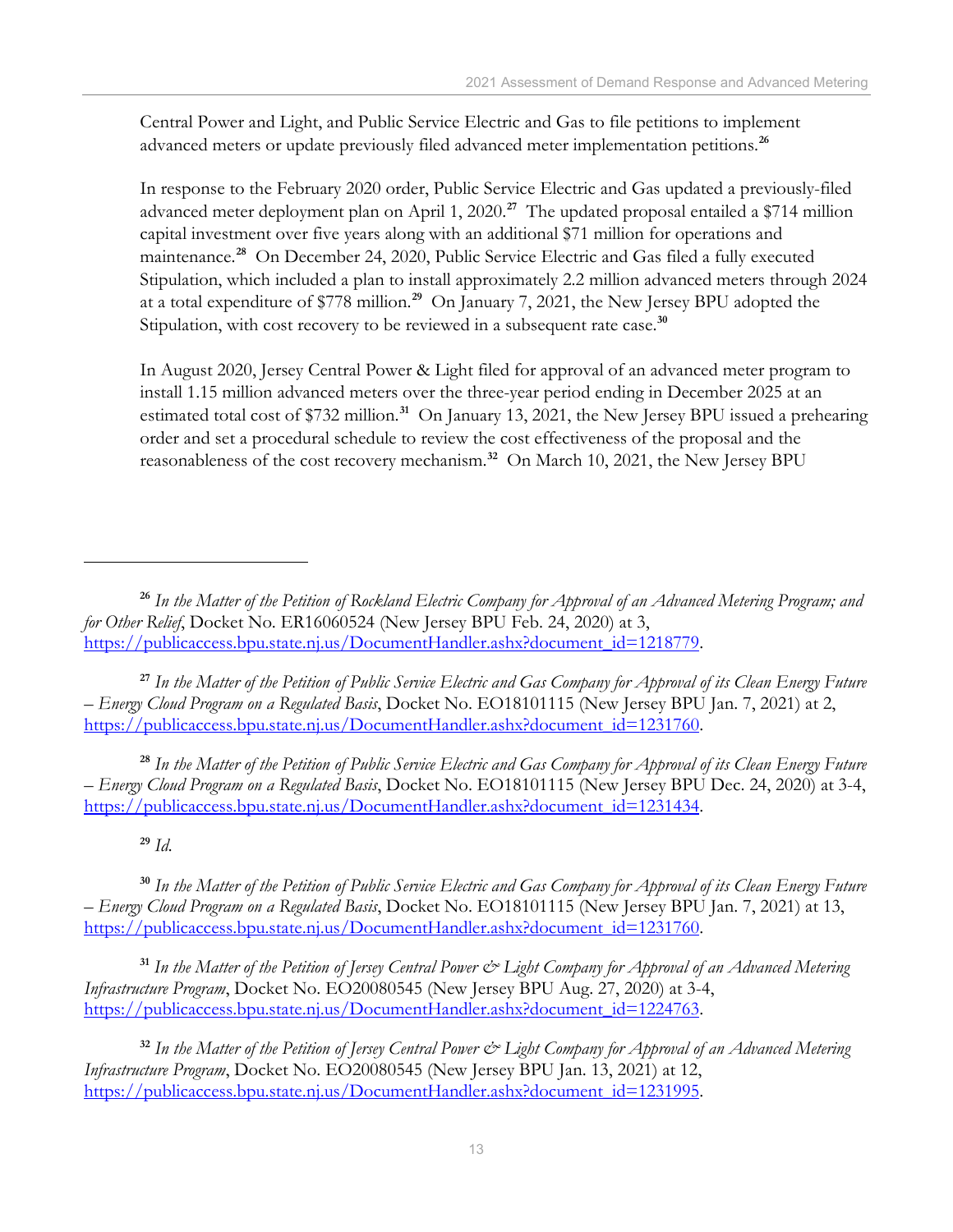suspended the procedural schedule set forth in the January 2021 Order so that the parties could continue to work toward a possible settlement.**[33](#page-17-0)**

On August 26, 2020, Atlantic City Electric filed an advanced meter proposal to replace all meters in its service territory at a cost of \$220 million. **[34](#page-17-1)** On March 18, 2021, the New Jersey BPU suspended the procedural schedule to allow parties to negotiate a possible settlement.**[35](#page-17-2)** In July 2021, the New Jersey BPU adopted a stipulation of settlement that included replacement of roughly 568,000 meters by the middle of 2024 at a cost of \$177 million.**[36](#page-17-3)** As part of the stipulation, the New Jersey BPU will review the advanced meter cost recovery in Atlantic City Electric's next rate case to be filed no later than January 2023.**[37](#page-17-4)**

• **New Mexico.** On April 7, 2021, the governor of New Mexico signed legislation providing several clarifications for public utilities seeking state approval for grid modernization projects.**[38](#page-17-5)** The legislation defined grid modernization as investments in assets, technologies, or services that are designed to modernize electrical infrastructure "by enhancing electric distribution or transmission grid reliability, resilience, interconnection of distributed energy resources, distribution system efficiency. . . customer service or energy efficiency and conservation."**[39](#page-17-6)** Within this definition, the legislation explicitly included advanced meters and associated communications networks.**[40](#page-17-7)**

<span id="page-17-1"></span>**<sup>34</sup>** *In the Matter of the Petition of Atlantic City Electric Company for Approval of a Smart Energy Network Program and Cost Recovery Mechanism and Other Related Relief*, Docket No. EO20080541 (New Jersey BPU Aug. 26, 2020) at 1, 4, [https://publicaccess.bpu.state.nj.us/DocumentHandler.ashx?document\\_id=1224713.](https://publicaccess.bpu.state.nj.us/DocumentHandler.ashx?document_id=1224713)

<span id="page-17-2"></span>**<sup>35</sup>** *In the Matter of the Petition of Atlantic City Electric Company for Approval of a Smart Energy Network Program and Cost Recovery Mechanism and Other Related Relief*, Docket EO20080541 (New Jersey BPU Mar. 18, 2021) at 2, [https://publicaccess.bpu.state.nj.us/DocumentHandler.ashx?document\\_id=1237913.](https://publicaccess.bpu.state.nj.us/DocumentHandler.ashx?document_id=1237913)

<span id="page-17-3"></span>**<sup>36</sup>** *In the Matter of the Petition of Atlantic City Electric Company for Approval of a Smart Energy Network Program and Cost Recovery Mechanism and Other Related Relief*, Docket EO20080541 (New Jersey BPU July 14, 2021) at 4, [https://publicaccess.bpu.state.nj.us/DocumentHandler.ashx?document\\_id=1244177.](https://publicaccess.bpu.state.nj.us/CaseSummary.aspx?case_id=2109377)

**<sup>37</sup>** *Id.* at 14.

**<sup>39</sup>** *Id.* at 4.

**<sup>40</sup>** *Id*.

<span id="page-17-0"></span>**<sup>33</sup>** *In the Matter of the Petition of Jersey Central Power & Light Company for Approval of an Advanced Metering Infrastructure Program*, Docket EO20080545 (New Jersey BPU Mar. 3, 2021) at 2, [https://publicaccess.bpu.state.nj.us/DocumentHandler.ashx?document\\_id=1237307.](https://publicaccess.bpu.state.nj.us/DocumentHandler.ashx?document_id=1237307)

<span id="page-17-7"></span><span id="page-17-6"></span><span id="page-17-5"></span><span id="page-17-4"></span>**<sup>38</sup>** Utility Distribution System Hardening, New Mexico Laws 2020 Ch. 15 § 3, N.M. Stat. Ann. § 62- 8-13 (2021), [https://www.nmlegis.gov/Sessions/21%20Regular/final/HB0245.pdf.](https://www.nmlegis.gov/Sessions/21%20Regular/final/HB0245.pdf)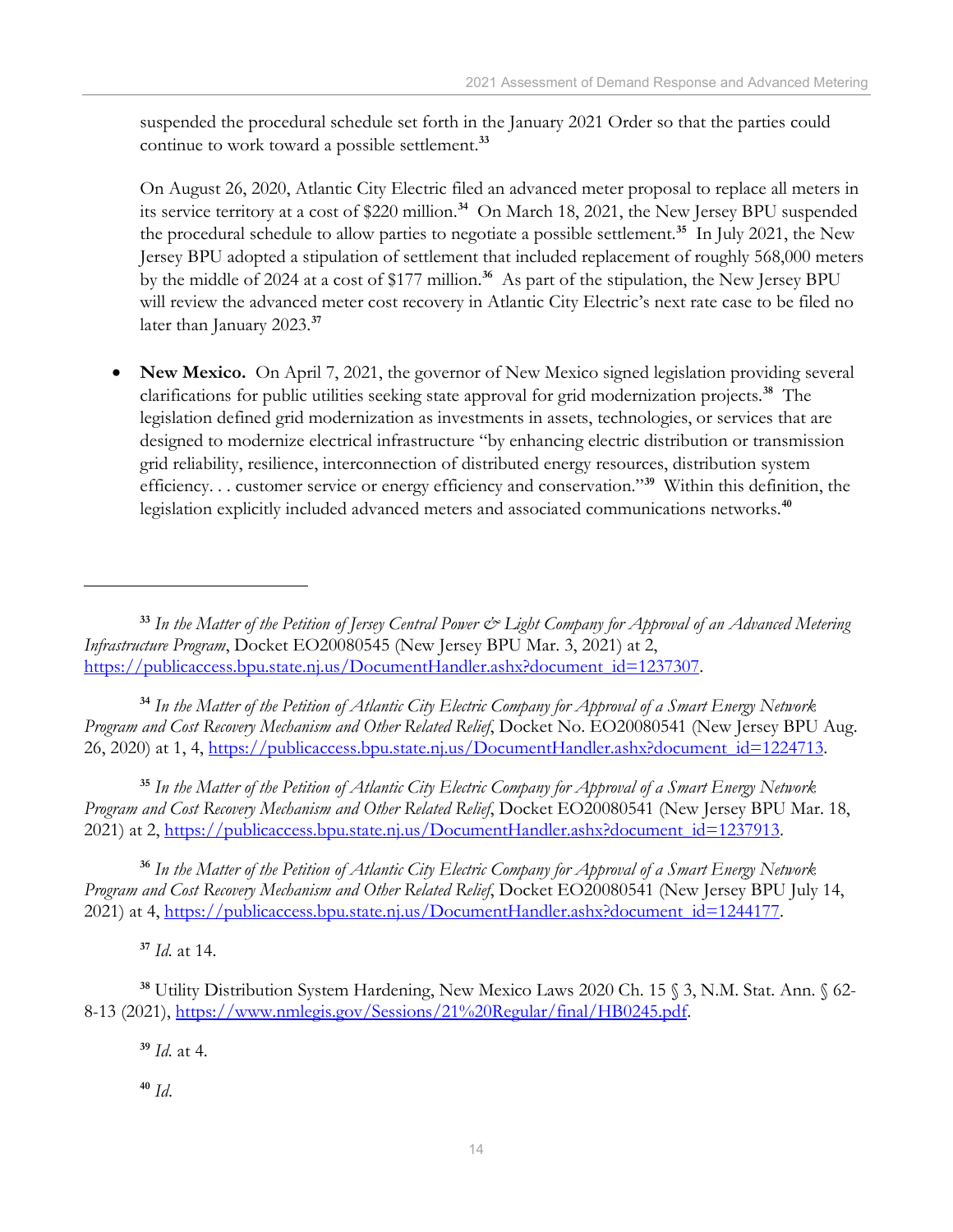• **New York.** On November 20, 2020, the New York Public Service Commission (New York PSC) approved National Grid's plan in its Niagara Mohawk service territory to deploy 1.7 million advanced meters across its service territory by March 2027 at a cost of approximately \$474 million.**[41](#page-18-1)** Along with the deployment of advanced meters, the order also required that National Grid provide data to mass market customers in 15-minute intervals.**[42](#page-18-2)** As directed in the November 2020 order, National Grid filed a "Benefit Implementation Plan" on January 20, 2021, which included an analysis of the quantifiable and unquantifiable benefits that advanced meters can provide, together with specific implementation steps and interim milestones to achieve those benefits.<sup>[43](#page-18-3)</sup>

### <span id="page-18-0"></span>**Collaborative Industry-Government Efforts**

The OpenADR Alliance was formed in 2010 to enable stakeholders to participate in automated demand response, distributed energy resource (DER) management, and dynamic pricing using the OpenADR standard. OpenADR is a two-way information exchange model and Smart Grid standard that standardizes the message format used for automated demand response and DER management between utilities, RTOs/ISOs, and energy management and control systems. In October 2020, OpenLEADR was deployed as an open source, standardized code implementation of the OpenADR standard.**[44](#page-18-4)** The OpenLEADR code was originally developed for electric vehicle charging infrastructure, and The OpenADR Alliance expects that availability and use of OpenADR will increase by using OpenLEADR as an open source platform for OpenADR.

The North American Energy Standards Board is an industry forum to develop standards for wholesale electric and natural gas markets. In February 2021, the North American Energy Standards Board announced the initiation of a standards development process to support integration of battery storage and

**<sup>42</sup>** *Id.* at 52.

<span id="page-18-3"></span><span id="page-18-2"></span>**<sup>43</sup>** *Proceeding on Motion of the Commission as to the Rates, Charges, Rules, and Regulations of Niagara Mohawk Power Corporation d/b/a National Grid for Electric Service*, Case No. 17-E-0238 (New York PSC Jan. 20, 2021), [https://documents.dps.ny.gov/public/Common/ViewDoc.aspx?DocRefId={923313F3-41F2-47D4-A199-](https://documents.dps.ny.gov/public/Common/ViewDoc.aspx?DocRefId=%7b923313F3-41F2-47D4-A199-CA11C1FB5D97%7d) [CA11C1FB5D97}.](https://documents.dps.ny.gov/public/Common/ViewDoc.aspx?DocRefId=%7b923313F3-41F2-47D4-A199-CA11C1FB5D97%7d)

<span id="page-18-4"></span>**<sup>44</sup>** OpenADR Alliance, *LF Energy Launches openLEADR to Streamline Integration of Green Energy for Demand Side Management* (Oct. 2020),

<span id="page-18-1"></span>**<sup>41</sup>** *Proceeding on Motion of the Commission as to the Rates, Charges, Rules, and Regulations of Niagara Mohawk Power Corporation d/b/a National Grid for Electric Service*, Case No. 17-E-0238 (New York PSC Nov. 20, 2020) at 5-6, [https://documents.dps.ny.gov/public/Common/ViewDoc.aspx?DocRefId={7F47DEF5-3F7F-](https://documents.dps.ny.gov/public/Common/ViewDoc.aspx?DocRefId=%7b7F47DEF5-3F7F-4191-9A2A-FE0803682FDD%7d)[4191-9A2A-FE0803682FDD}.](https://documents.dps.ny.gov/public/Common/ViewDoc.aspx?DocRefId=%7b7F47DEF5-3F7F-4191-9A2A-FE0803682FDD%7d)

[https://www.openadr.org/index.php?option=com\\_content&view=article&id=192:lfenergy-creates-open](https://www.openadr.org/index.php?option=com_content&view=article&id=192:lfenergy-creates-open-source-project&catid=21:press-releases&Itemid=121)[source-project&catid=21:press-releases&Itemid=121.](https://www.openadr.org/index.php?option=com_content&view=article&id=192:lfenergy-creates-open-source-project&catid=21:press-releases&Itemid=121)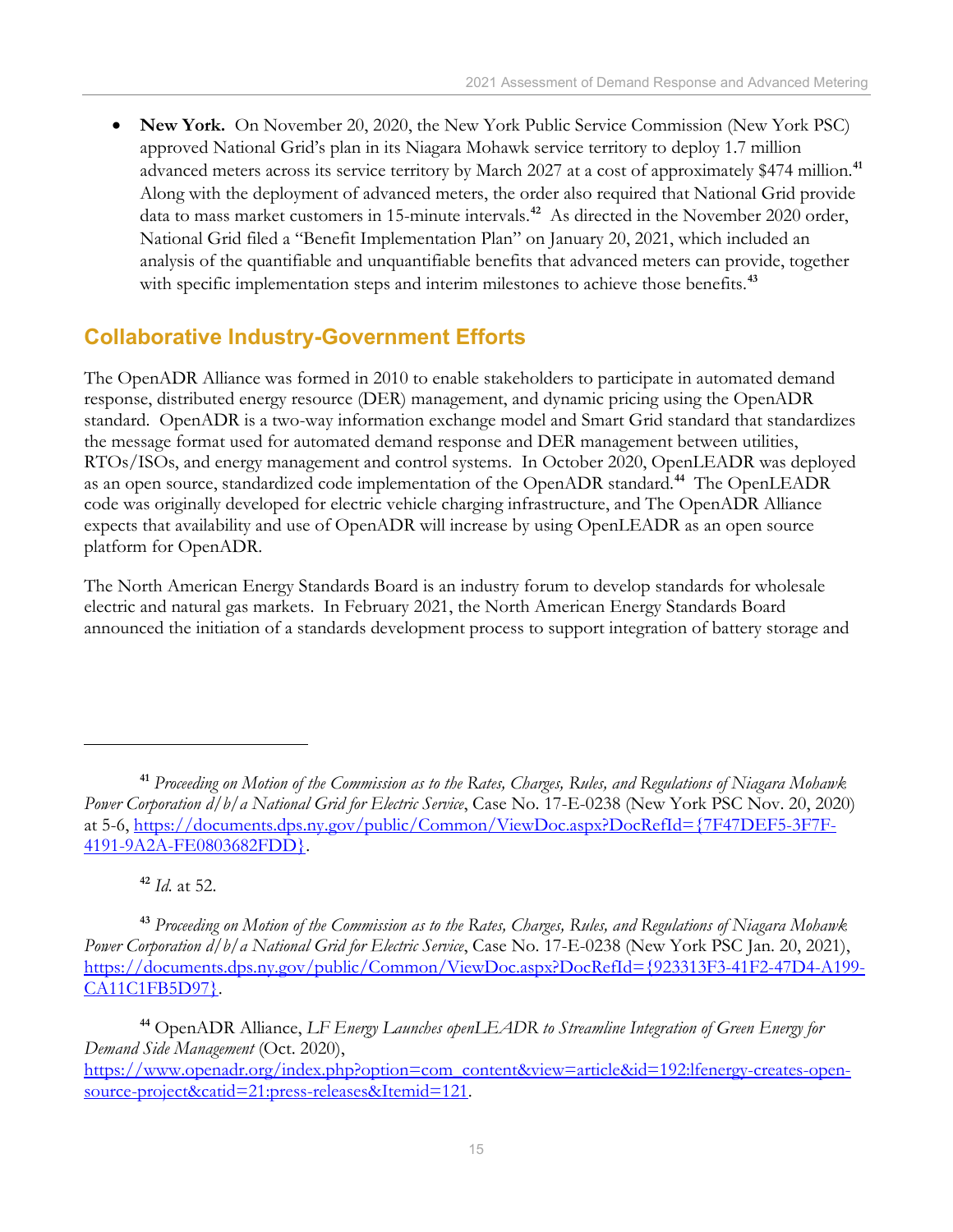DERs in wholesale markets in response to Commission Order Nos. 841 and 2222.**[45](#page-19-0)** In a June 2021 informational filing to the Commission, the North American Energy Standards Board stated that efforts included exploration of information and reporting requirements as well as information exchange, such as data communicated between energy storage asset owners or DER aggregators and RTOs/ISOs.**[46](#page-19-1)**

<span id="page-19-0"></span>**<sup>45</sup>** North American Energy Standards Board, *NAESB to Address Battery Storage/Distributed Energy Resources and Renewable Natural as in 2021* (Feb. 17, 2021), [https://www.naesb.org/pdf4/021721press\\_release.pdf.](https://www.naesb.org/pdf4/021721press_release.pdf)

<span id="page-19-1"></span>**<sup>46</sup>** North American Energy Standards Board, Informational Filing, Docket No. RM05-5-000, at 2 (filed June 21, 2021).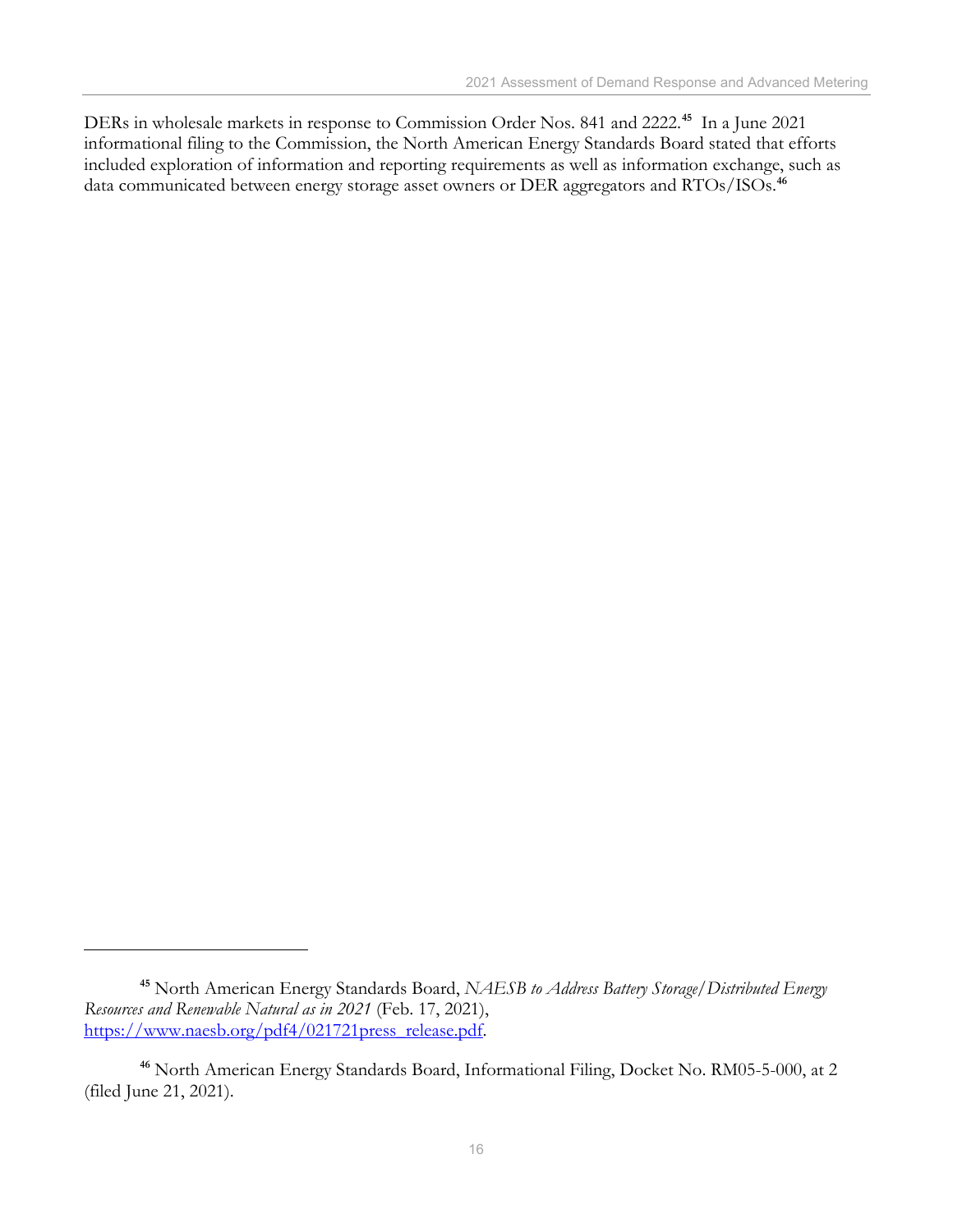## **3. Annual Resource Contribution of Demand Resources**

<span id="page-20-0"></span>Chapter 3 summarizes the annual potential resource contribution from retail and wholesale demand response programs at the national and regional levels using the latest publicly available data from EIA and RTOs/ISOs.

## <span id="page-20-1"></span>**Retail Demand Response Programs**

Table 3-1 presents data on potential peak demand savings from retail demand response programs by Census Division. The term "potential peak demand savings" refers to "the total demand savings that could occur at the time of the system peak hour assuming all demand response is called."<sup>[47](#page-20-2)</sup> From 2018 to 2019, potential peak demand savings in the United States increased by approximately 125 MW, or 0.4%, from 30,895 MW to approximately 31,020 MW. In 2018 and 2019, utilities in the South Atlantic, West North Central, and East North Central Census Divisions reported the greatest potential peak demand savings.

| <b>Census Division</b> | <b>Annual Potential Peak</b><br><b>Demand Savings (MW)</b>          |          | Year-on-Year<br>Change |               |  |  |
|------------------------|---------------------------------------------------------------------|----------|------------------------|---------------|--|--|
|                        | 2018                                                                | 2019     | <b>MW</b>              | $\frac{0}{0}$ |  |  |
| East North Central     | 4,708.0                                                             | 5,362.8  | 654.8                  | $13.9\%$      |  |  |
| East South Central     | 4,600.2                                                             | 4,343.1  | $-257.1$               | $-5.6\%$      |  |  |
| Middle Atlantic        | 1,632.9                                                             | 1,463.6  | $-169.3$               | $-10.4\%$     |  |  |
| Mountain               | 2,128.2                                                             | 1,968.0  | $-160.2$               | $-7.5\%$      |  |  |
| New England            | 245.2                                                               | 179.3    | $-65.9$                | $-26.9\%$     |  |  |
| Pacific                | 2,213.0                                                             | 1,803.2  | $-409.8$               | $-18.5\%$     |  |  |
| South Atlantic         | 7,939.8                                                             | 8,106.8  | 167.0                  | $2.1\%$       |  |  |
| West North Central     | 5,045.1                                                             | 5,554.1  | 509.0                  | $10.1\%$      |  |  |
| West South Central     | 2,382.6                                                             | 2,238.7  | $-143.9$               | $-6.0\%$      |  |  |
| Total                  | 30,895.0                                                            | 31,019.5 | 124.5                  | 0.4%          |  |  |
|                        | Source: EIA, EIA-861 Demand_Response_2018,                          |          |                        |               |  |  |
|                        | Demand_Response_2019, Utility_Data_2018, and Utility_Data_2019 data |          |                        |               |  |  |
| files.                 |                                                                     |          |                        |               |  |  |

| Table 3-1: Potential Peak Demand Savings (MW) from Retail Demand Response Programs by |  |  |
|---------------------------------------------------------------------------------------|--|--|
| Census Division (2018 and 2019)                                                       |  |  |

Note: Although some utilities may operate in more than one state and Census Division, EIA data is broken down by utility at the state level. Commission staff has not independently verified the accuracy of EIA data.

<span id="page-20-2"></span>**<sup>47</sup>** *See* 2019 Form EIA 861 Schedule 6, Part B: Demand Response Programs.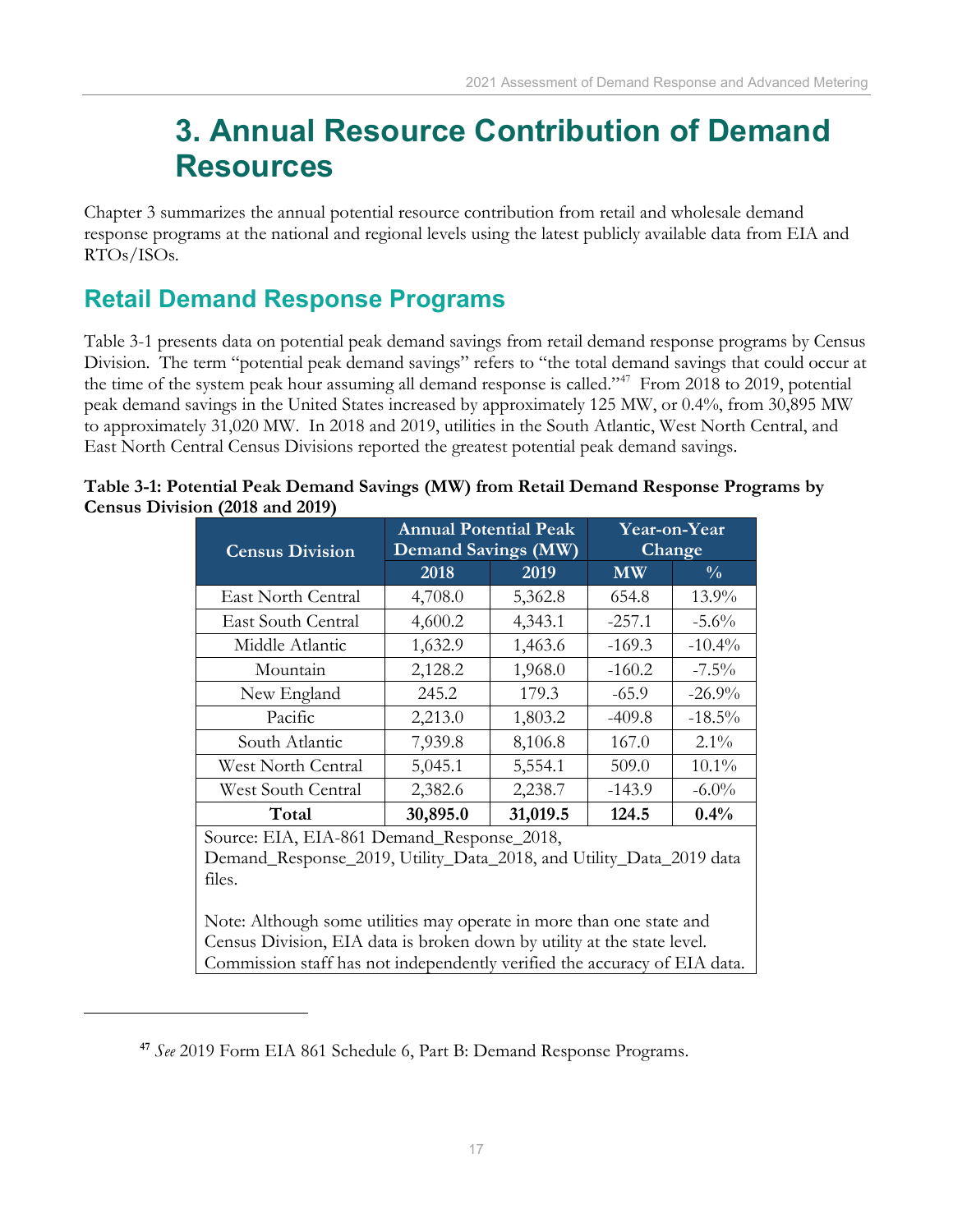Figure 3-1 below shows retail potential peak demand savings by Census Division in 2018 and 2019. Despite the overall increase in retail potential peak demand savings, utilities in only three of the nine Census Divisions reported aggregate annual increases. Utilities in the East North Central Division reported the largest annual increase in retail potential peak demand savings, with an increase of 655 MW, or 13.9%, from 2018 to 2019. Commonwealth Edison in Illinois, Indiana Michigan Power Company in Indiana, and Consumers Energy Company in Michigan, which are located in the East North Central Census Division, each reported large annual increases in potential peak demand savings. Duke Energy Carolinas in North and South Carolina and Baltimore Gas and Electric in Maryland, both located in the South Atlantic Census Division, also reported large annual increases in potential peak demand savings. Northern States Power Company in Minnesota reported an increase in potential peak demand savings in the West North Central Census Division. Despite reported overall decreases in six of the Census Divisions, some utilities in those Census Divisions reported increases in potential peak demand savings. For example, Consolidated Edison Company in New York in the Middle Atlantic Census Division and Portland General Electric in the Pacific Census Division reported increases in potential peak demand savings despite the aggregate decreases reported by utilities in these Census Divisions.





Table 3-2 below shows the relative contribution of retail potential peak demand savings in 2019 from the residential, commercial, and industrial customer classes. In 2019, utilities reported over 15,000 MW of potential peak demand savings from the industrial customer class, roughly half of the reported total. In six of the nine Census Divisions, reported potential peak demand savings were greatest in the industrial customer class. The relative contribution of potential peak demand savings from the residential and commercial sectors was similar to their contribution in 2018, at 29% and 22%, respectively. With a total of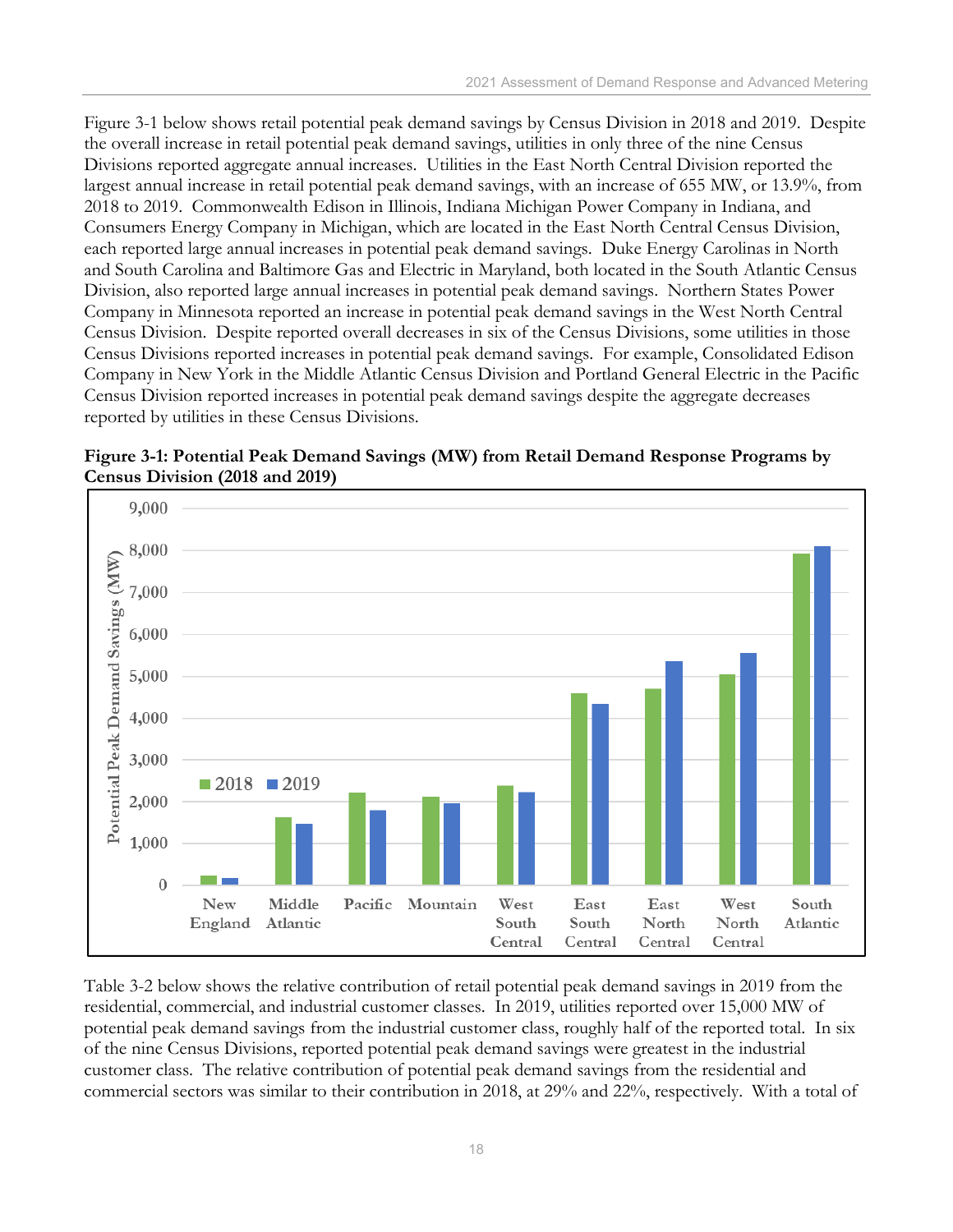nine states, the South Atlantic Census Division is the largest by number of states and accounted for roughly one quarter of all reported potential peak demand savings in 2019.

| Table 3-2: Potential Peak Demand Savings (MW) from Retail Demand Response Programs by |  |
|---------------------------------------------------------------------------------------|--|
| <b>Census Division and Customer Class (2019)</b>                                      |  |

| <b>Census Division</b> | <b>Customer Class</b>        |            |                      |                    |  |  |
|------------------------|------------------------------|------------|----------------------|--------------------|--|--|
|                        | <b>Residential</b>           | Commercial | Industrial           | <b>All Classes</b> |  |  |
| East North Central     | 795.4                        | 1,229.4    | 3,338.0              | 5,362.8            |  |  |
| East South Central     | 353.2                        | 182.4      | 3,807.5              | 4,343.1            |  |  |
| Middle Atlantic        | 225.6                        | 443.5      | 794.5                | 1,463.6            |  |  |
| Mountain               | 857.8                        | 442.1      | 668.1                | 1,968.0            |  |  |
| New England            | 78.0                         | 83.1       | 18.2                 | 179.3              |  |  |
| Pacific                | 453.3                        | 306.8      | 1,043.1              | 1,803.2            |  |  |
| South Atlantic         | 3,475.0                      | 2,504.0    | 2,127.9              | 8,106.8            |  |  |
| West North Central     | 2,183.4                      | 1,053.9    | 2,316.7              | 5,554.1            |  |  |
| West South Central     | 445.3                        | 661.7      | 1,131.7              | 2,238.7            |  |  |
| Total                  | 8,866.9                      | 6,906.9    | 15,245.7             | 31,019.5           |  |  |
| Source: ELA            | EIA-861 Demand Response 2019 |            | and Utility<br>12afa | 2019 data          |  |  |

Source: EIA, EIA-861 Demand\_Response\_2019, and Utility\_Data\_2019 data files.

Note: Although some utilities may operate in more than one state and Census Division, EIA data is broken down by utility at the state level. Commission staff has not independently verified the accuracy of EIA data.

## <span id="page-22-0"></span>**Wholesale Demand Response Programs**

Table 3-3 below presents demand response resource participation in RTO/ISO**[48](#page-22-1)** wholesale demand response programs in 2019 and 2020. Demand resource participation in the wholesale markets decreased by approximately 1,383 MW, or 4%, from 2019 to 2020. However, on a regional basis, demand response resource totals increased in four of the seven wholesale markets. The largest annual difference occurred in PJM, where there was a reported decrease of 1,270 MW in demand response resources from 2019 to 2020. Despite the year-on-year decrease, the percent of peak demand that could be met by demand response resources increased from 6% in 2019 to 6.6.% in 2020 because of lower peak loads.

<span id="page-22-1"></span>**<sup>48</sup>** The RTOs/ISOs include California ISO (CAISO), Electric Reliability Council of Texas (ERCOT), ISO New England (ISO-NE), Midcontinent Independent System Operator (MISO), New York Independent System Operator (NYISO), PJM Interconnection (PJM), and Southwest Power Pool (SPP).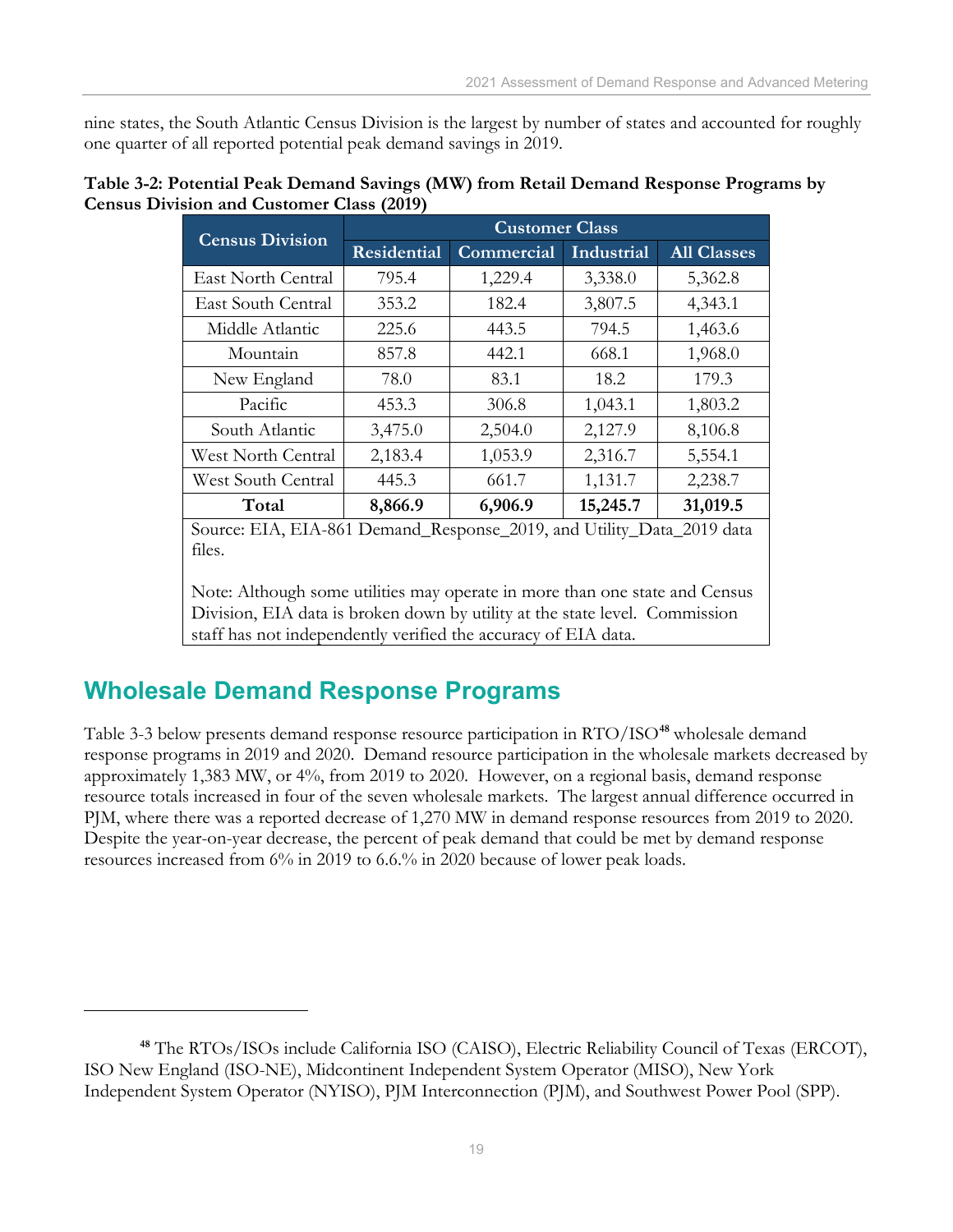|                    | Table 5-9. Definance response resource I anticipation in RTOs/TOOs (2017 & 2020) |                                           |                                    |                                           |                            |           |  |
|--------------------|----------------------------------------------------------------------------------|-------------------------------------------|------------------------------------|-------------------------------------------|----------------------------|-----------|--|
|                    |                                                                                  | 2019                                      | 2020                               |                                           | <b>Year-on-Year Change</b> |           |  |
| RTO/ISO            | Demand<br><b>Resources</b><br>(MW)                                               | Percent of<br>Peak<br>Demand <sup>8</sup> | Demand<br><b>Resources</b><br>(MW) | Percent of<br>Peak<br>Demand <sup>8</sup> | <b>MW</b>                  | Percent   |  |
| CAISO <sup>1</sup> | 3,200.0                                                                          | $7.2\%$                                   | 3,290                              | $7.0\%$                                   | 90.0                       | $2.8\%$   |  |
| ERCOT <sup>2</sup> | 3,551.8                                                                          | $4.8\%$                                   | 3,939.0                            | $5.1\%$                                   | 387.2                      | $6.3\%$   |  |
| $ISO-NE3$          | 454.8                                                                            | $1.9\%$                                   | 476.2                              | $1.9\%$                                   | 21.4                       | $4.7\%$   |  |
| MISO <sup>4</sup>  | 13,375.0                                                                         | $11.1\%$                                  | 13,024.0                           | $11.1\%$                                  | $-351.0$                   | $-2.6\%$  |  |
| NYISO $5$          | 1,404.0                                                                          | $4.6\%$                                   | 1,274.1                            | $4.2\%$                                   | $-129.9$                   | $-9.3\%$  |  |
| $P$ JM $6$         | 10,185.0                                                                         | $6.9\%$                                   | 8,915.0                            | $6.0\%$                                   | $-1,270.0$                 | $-12.5\%$ |  |
| SPP <sup>7</sup>   | 0.3                                                                              | $0.0\%$                                   | 34.2                               | $0.1\%$                                   | 33.9                       | 11,300.0% |  |
| Total              | 32,170.9                                                                         | 6.0%                                      | 30,787.5                           | 6.6%                                      | $-1,383.3$                 | $-4.3%$   |  |

|  | Table 3-3: Demand Response Resource Participation in RTOs/ISOs (2019 & 2020) |  |  |
|--|------------------------------------------------------------------------------|--|--|
|--|------------------------------------------------------------------------------|--|--|

Sources: **<sup>1</sup>** CAISO, 2019 and 2020 Annual Reports on Market Issues and Performance. Totals for 2020 were confirmed in Commission staff discussions with CAISO Department of Market Monitoring staff; **<sup>2</sup>**Estimated based on ERCOT, 2019 and 2020 Annual Reports of Demand Response in the ERCOT Region; **<sup>3</sup>** ISO-NE, Monthly Statistics Report, presented at December 2019 and July 2020 Demand Resources Working Group Meetings; **<sup>4</sup>** Potomac Economics, 2019 and 2020 State of the Market Reports for the MISO Electricity Markets. Values for demand response in the 2019 State of the Market Report for MISO were reported differently in the 2020 State of the Market Report. The 2021 Assessment of Demand Response and Advanced Metering has updated the 2019 values using totals from the 2020 State of the Market report for comparison to values for 2020 from the 2020 State of the Market Report for MISO. **<sup>5</sup>**NYISO, 2019 and 2020 Annual Reports on Demand Side Management Programs of the New York Independent System Operator, Inc.; **<sup>6</sup>** PJM, 2019 and 2020 Demand Response Operations Markets Activity Reports. Totals represent "unique MW"; **<sup>7</sup>** SPP, 2019 and 2020 State of the Market Reports; **<sup>8</sup>** Sources for peak demand data include: CAISO 2019 and 2020 Annual Reports on Market Issues and Performance; ERCOT 2018 & 2019 Demand and Energy Reports; ISO-NE Net Energy and Peak Load Report (July 2020 and July 2021); 2019 and 2020 State of the Market Reports for the MISO Electricity Markets; NYISO Power Trends Reports 2018 and 2019; 2019 and 2020 PJM State of the Markets Reports, Vol. 2; SPP 2019 and 2020 State of the Market Reports.

Note: Commission staff has not independently verified the accuracy of the sources listed. Values from source data are rounded for publication.

CAISO reported similar totals in demand response capability in 2020 compared to 2019. Proxy Demand Resource (PDR) capacity in CAISO increased by 60 MW, from 1,700 MW in 2019 to 1,760 MW in 2020. Similarly, Reliability Demand Response Resource (RDRR) capacity increased from 1,500 MW in 2019 to 1,530 MW in 2020.

Demand response resource participation totals in ERCOT increased by 222 MW, or 6.3%, from 2019 to 2020 to 3,774 MW. ERCOT reported an increase of 194 MW in demand response resources providing frequency response through the Responsive Reserve Service program. ERCOT also reported an increase of 28 MW, or 3.8%, in resources providing Emergency Response Service.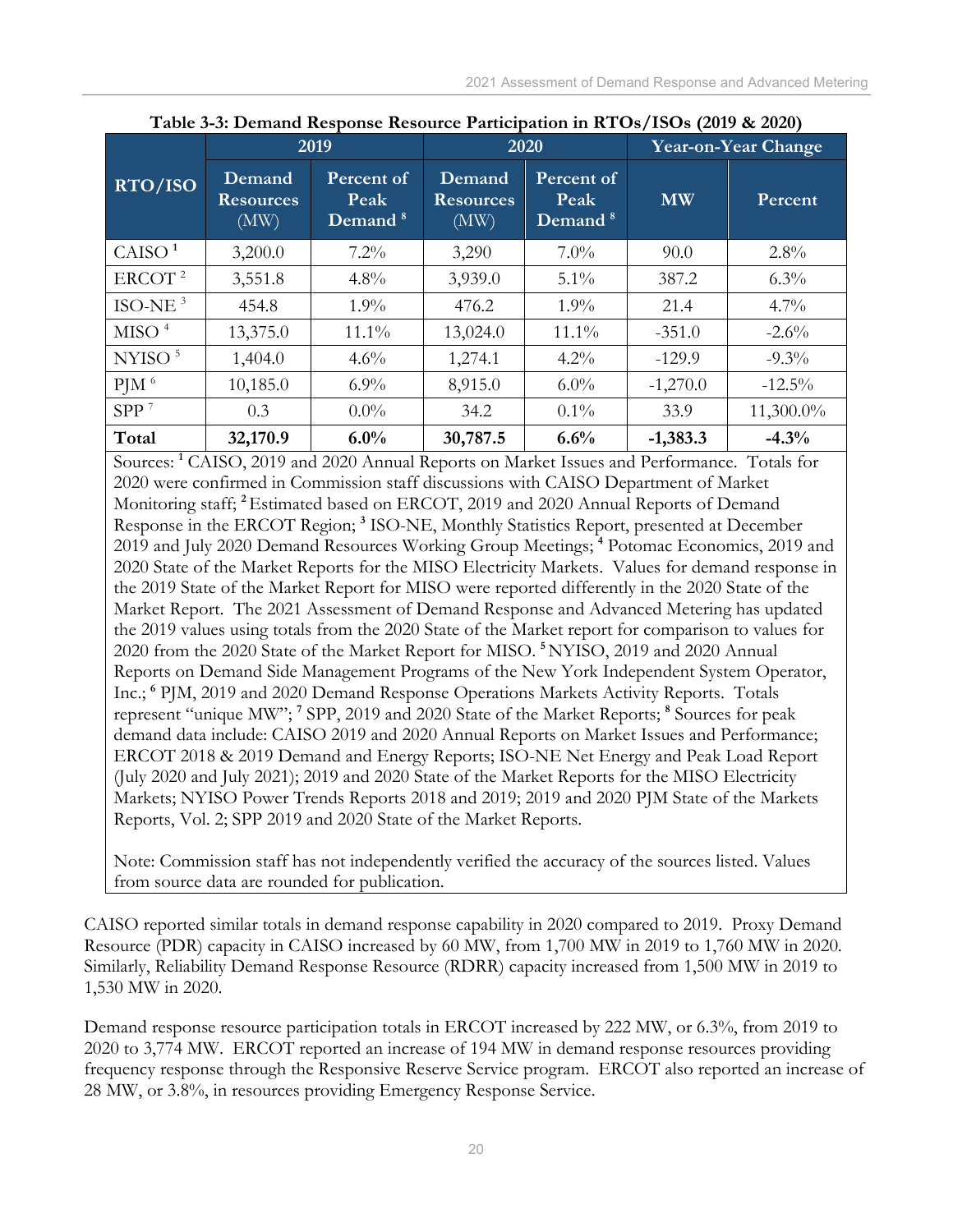ISO-NE's price responsive demand program, which dispatches demand response resources based on energy market offers, marked its third year of operation in 2020. Participation in the program decreased by 21 MW from 2019 to 2020, to a total of 423 MW of Active Demand Capacity Resources enrolled in July 2020, the month of the highest peak demand in ISO-NE.

Demand response resource capability in MISO decreased by 351 MW, or 2.6%, to a total of 13,024 MW from 2019 to 2020. In 2020, the market monitor for MISO reported totals for demand response and energy efficiency separately, which contributed to the year-on-year decrease in demand response capability. However, from 2019 to 2020, Load Modifying Resource (LMR) capability in MISO increased by 39 MW. LMRs can be used to meet MISO's planning reserve requirements and must curtail load during emergency conditions. Demand Response Resource Type I and II resources are demand response resources that economically respond to prices in the energy and ancillary services markets. From 2019 to 2020, combined registration totals of Demand Response Resource Type I and II in MISO decreased by 5 MW, from 899 MW to 894 MW.

In NYISO, demand response resource registration decreased by 130 MW, or approximately 9%, from 2019 to 2020. The annual decrease is attributable to a decline in registration in two programs: Special Case Resources, which are demand-side resources that offer unforced capacity into NYISO's Installed Capacity Market, and demand resources providing operating reserves in NYISO's economic Demand-Side Ancillary Services Program. In 2020, demand resource registration in NYISO's Special Case Resource program totaled 1,195 MW, a decrease of approximately 87 MW, or roughly 7%, from 2019. Participation in NYISO's Demand-Side Ancillary Services Program decreased by 41.5 MW, or 35%, from 2019 to 2020. Despite the decrease in the number of MW participating, NYISO noted that these demand response resources had an average performance of 100.8% between May 2020 and October 2020, indicating that the resources reduced demand by more than NYISO requested. **[49](#page-24-0)**

The largest annual decrease in demand response resource capability reported by an RTO/ISO occurred in PJM. The 2020/2021 Delivery Year was the first year that all resources procured in the PJM capacity market were obligated to meet the annual Capacity Performance requirements. The total capacity procured by the capacity market decreased, as did the amount of demand response that cleared.**[50](#page-24-1)** From 2019 to 2020, total demand response resource capability in PJM decreased by 1,270 MW, or 12%, from 10,185 MW to 8,915 MW. In 2020, PJM's new Price Responsive Demand program went into operation in PJM's energy markets, with 612 MW of price responsive demand capability registered in the program.

In 2020, SPP reported a total of 34.2 MW of demand response capability from 34 demand response resources. This represents an increase of approximately 33 MW from 2019, when SPP reported a total of 0.3 MW of demand response resources.

<span id="page-24-0"></span>**<sup>49</sup>** NYISO, *NYISO 2020 Annual Report on Demand Response Programs*, (Jan. 2020) at 5, [https://www.nyiso.com/documents/20142/18508130/NYISO-2020-Annual-Report-on-Demand-](https://www.nyiso.com/documents/20142/18508130/NYISO-2020-Annual-Report-on-Demand-Response-Programs-FINAL.pdf/820330e8-d51f-9315-fa01-c6590a62013a)[Response-Programs-FINAL.pdf/820330e8-d51f-9315-fa01-c6590a62013a.](https://www.nyiso.com/documents/20142/18508130/NYISO-2020-Annual-Report-on-Demand-Response-Programs-FINAL.pdf/820330e8-d51f-9315-fa01-c6590a62013a)

<span id="page-24-1"></span>**<sup>50</sup>** PJM, *2020/2021 RPM Base Residual Auction Results*, (May 2017) at 1-2, [https://www.pjm.com/~/media/markets-ops/rpm/rpm-auction-info/2020-2021-base-residual-auction](https://www.pjm.com/%7E/media/markets-ops/rpm/rpm-auction-info/2020-2021-base-residual-auction-report.ashx)[report.ashx.](https://www.pjm.com/%7E/media/markets-ops/rpm/rpm-auction-info/2020-2021-base-residual-auction-report.ashx)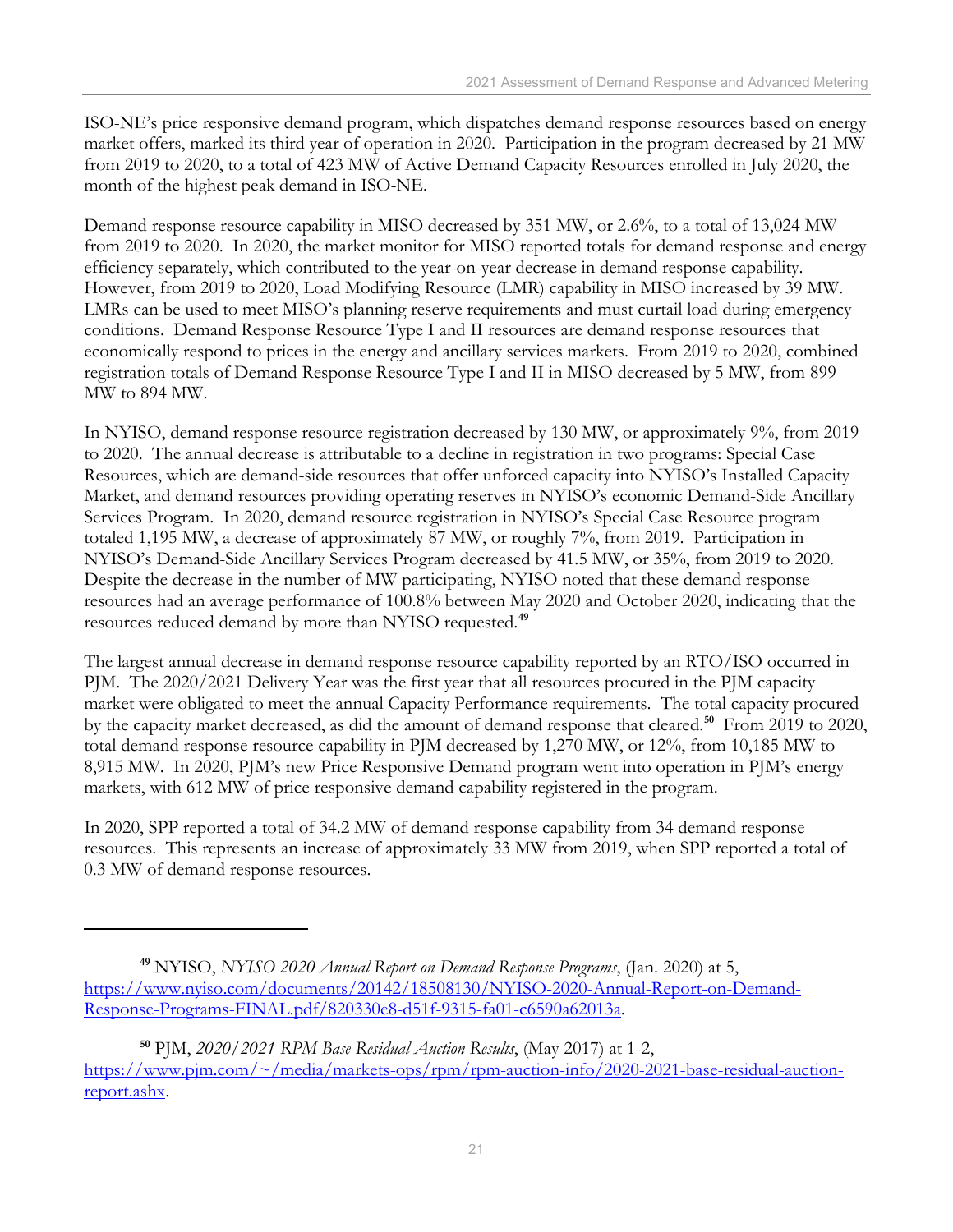## <span id="page-25-0"></span>**Demand Response Deployments**

RTOs/ISOs deploy demand response resources to balance supply and demand and to reduce the cost of dispatching additional generation. Below is a discussion of demand response events since the last report and updates from notable demand response events.

In February 2021, due to severe weather and significant generation outages, ERCOT instituted voluntary and involuntary load reductions to prevent an interconnection-wide blackout. The University of Texas at Austin Energy Institute, using data from ERCOT and through an agreement with the Public Utility Commission of Texas, issued a report detailing the events and causes of the blackouts, as well as other findings. The report noted that the average amount of Responsive Reserve Service provided by loads in February 2021 was 1,259 MW, which is 289 MW lower than the average of 1,548 MW provided by load resources in January 2021.**[51](#page-25-1)** However, the report found that maximum load reductions from resources providing Responsive Reserve Service were over 1,400 MW on February 15, 16, and 17.**[52](#page-25-2)** During the severe weather, ERCOT also reduced demand by deploying resources in the Emergency Response Service (ERS) program. **[53](#page-25-3)** The ERS program achieved its targeted level of demand reduction of 1,100 MW on the morning of February 15, 2021. **[54](#page-25-4)** Further, an ERCOT assessment of demand-side resources found that ERS Loads met and exceeded their obligations on February 14 and 15. ERCOT noted that the aggregate ERS Load fleet contributed 30% to 35% more than its combined obligations while the ERS Generator fleet only provided approximately 70% to 75% of its combined obligation.**[55](#page-25-5)** In addition to actions directed by

**<sup>52</sup>** *Id.* at 38.

**<sup>54</sup>** *Id.* at 38, 39.

<span id="page-25-1"></span>**<sup>51</sup>** The University of Texas at Austin Energy Institute, *The Timeline of Events of the February 2021 Texas Electric Grid Blackout*, (July 2021) at 38,

[https://energy.utexas.edu/sites/default/files/UTAustin%20%282021%29%20EventsFebruary2021TexasBl](https://energy.utexas.edu/sites/default/files/UTAustin%20%282021%29%20EventsFebruary2021TexasBlackout%2020210714.pdf) [ackout%2020210714.pdf.](https://energy.utexas.edu/sites/default/files/UTAustin%20%282021%29%20EventsFebruary2021TexasBlackout%2020210714.pdf)

<span id="page-25-3"></span><span id="page-25-2"></span>**<sup>53</sup>** The Emergency Response Service allows ERCOT to select "qualified loads and generators (including aggregations of loads and generators) to make themselves available for deployment in an electric grid emergency". *See* ERCOT, *Emergency Response Service*, [http://www.ercot.com/services/programs/load/eils.](http://www.ercot.com/services/programs/load/eils)

<span id="page-25-5"></span><span id="page-25-4"></span>**<sup>55</sup>** ERCOT, *ERCOT Winter Storm Review of Demand-Side Resources and Other Related Topics* (Apr. 2021) at slides 6, 8,

[http://www.ercot.com/content/wcm/key\\_documents\\_lists/226624/April\\_2021\\_DSWG\\_Meeting\\_ERCO](http://www.ercot.com/content/wcm/key_documents_lists/226624/April_2021_DSWG_Meeting_ERCOT_FINAL.PPTX) [T\\_FINAL.PPTX.](http://www.ercot.com/content/wcm/key_documents_lists/226624/April_2021_DSWG_Meeting_ERCOT_FINAL.PPTX)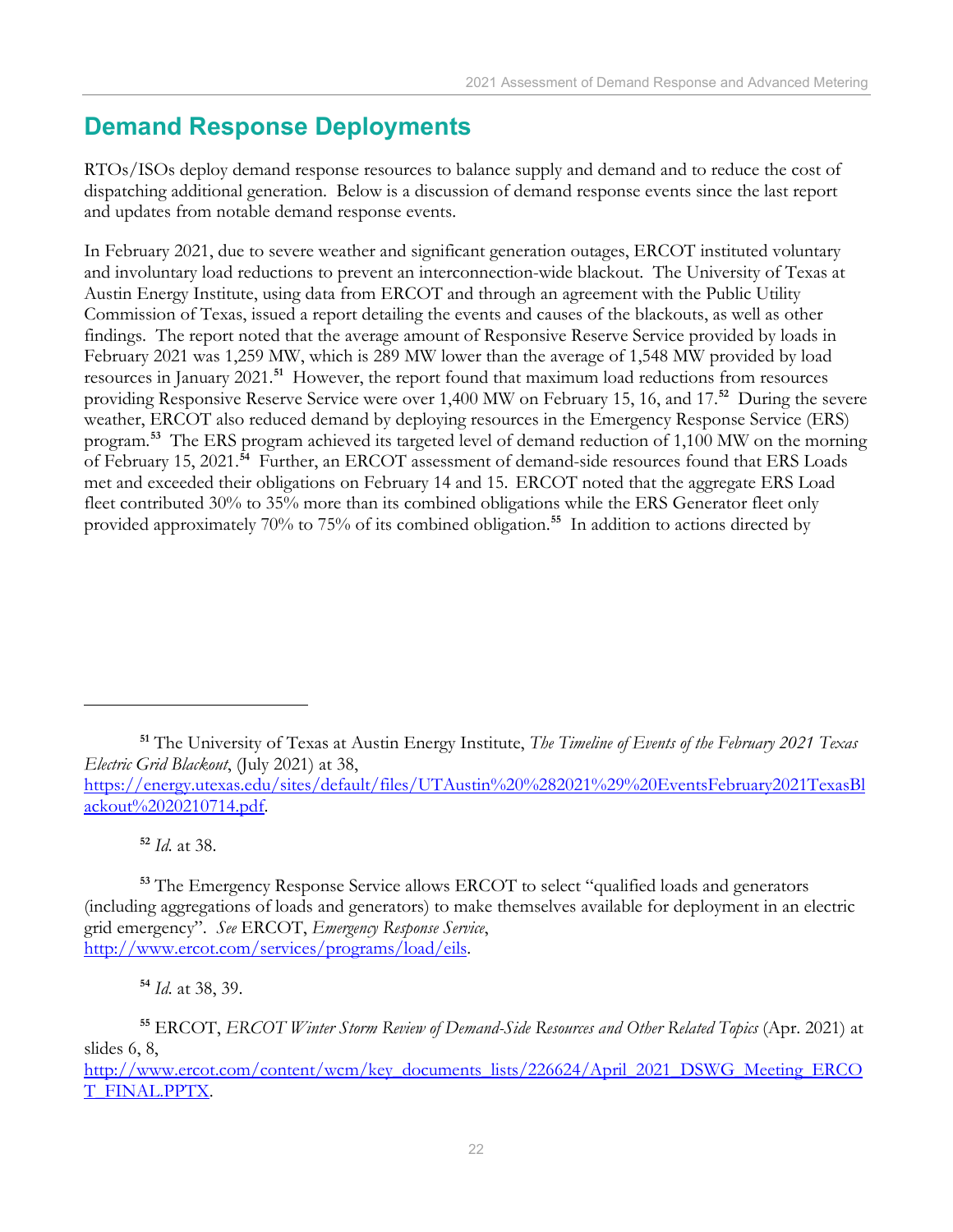ERCOT, utilities, most notably CPS Energy**[56](#page-26-0)** in San Antonio and Austin Energy, **[57](#page-26-1)** called on customers to reduce electric and natural gas consumption.

On November 16, 2021, staff from the Commission, NERC, and the NERC Regional Entities issued a report on the winter cold weather outages in Texas and the South Central United States. The report recommended revising Reliability Standards to prohibit the use of critical natural gas infrastructure loads for demand response by Winter 2023-2024. **[58](#page-26-2)** In addition, the report recommends that RTOs/ISOs and/or state public utility commissions pursue additional voluntary demand response programs and resources to allow grid system operators to quickly respond to grid emergencies.**[59](#page-26-3)**

During the week of February 15, 2021, the MISO region experienced unusually cold weather that increased demand and reduced supply due to weather-related generation performance issues and fuel availability.**[60](#page-26-4)** During the evening peak on February 16, 2021, MISO declared a Maximum Generation Event and committed Emergency Demand Response and coordinated with members to issue public appeals for energy conservation.**[61](#page-26-5)** On June 10, 2021, MISO declared a Maximum Generation Warning for its North and Central Regions. A Maximum Generation Warning requires that market participants and local balancing authorities update LMR availability and ensure preparedness for Load Management Measures.**[62](#page-26-6)** MISO later issued a Maximum Generation Event Step 2 in the North and Central Regions on June 10, 2021. **[63](#page-26-7)** During a Maximum Generation Emergency Event Step 2a, local balancing authorities in MISO are required to reduce load and, as directed by MISO, make use of LMRs and other load management practices. DER aggregators

<span id="page-26-1"></span>**<sup>57</sup>** Austin Energy, *EEA1: Electric Grid Operator Requests Conservation* (Feb. 15, 2021), [https://austinenergy.com/ae/about/news/news-releases/2021/ee1-electric-grid-operator-requests](https://austinenergy.com/ae/about/news/news-releases/2021/ee1-electric-grid-operator-requests-conservation)[conservation.](https://austinenergy.com/ae/about/news/news-releases/2021/ee1-electric-grid-operator-requests-conservation)

<span id="page-26-2"></span>**<sup>58</sup>** FERC-NERC-Regional Entity Staff Report, *The February 2021 Cold Weather Outages in Texas and the South Central United States*, (Nov. 16, 2021) at 19, 207, [https://www.ferc.gov/media/february-2021-cold](https://www.ferc.gov/media/february-2021-cold-weather-outages-texas-and-south-central-united-states-ferc-nerc-and)[weather-outages-texas-and-south-central-united-states-ferc-nerc-and.](https://www.ferc.gov/media/february-2021-cold-weather-outages-texas-and-south-central-united-states-ferc-nerc-and)

**<sup>59</sup>** *Id*. at 226-227.

<span id="page-26-4"></span><span id="page-26-3"></span>**<sup>60</sup>** MISO, *The February Arctic Event: Event Details, Lessons Learned, and Implications for MISO's Reliability Imperative*, (Sep. 2021) at 4, [https://cdn.misoenergy.org/2021%20Arctic%20Event%20Report554429.pdf.](https://cdn.misoenergy.org/2021%20Arctic%20Event%20Report554429.pdf)

**<sup>61</sup>** *Id*. at 6, 7.

<span id="page-26-6"></span><span id="page-26-5"></span>**<sup>62</sup>** MISO, *Max Gen Warning North and Central Regions effective 06/10/2021*, [https://www.misoenergy.org/mcsnotification/?id=1176.](https://www.misoenergy.org/mcsnotification/?id=1176)

<span id="page-26-7"></span>**<sup>63</sup>** MISO, *Max Gen Event North and Central Regions - EEA 2 effective 06/10/2021*, [https://www.misoenergy.org/mcsnotification/?id=1177.](https://www.misoenergy.org/mcsnotification/?id=1177)

<span id="page-26-0"></span>**<sup>56</sup>** CPS Energy, *Weather and Safety Update* (Feb. 14, 2021), [https://newsroom.cpsenergy.com/update](https://newsroom.cpsenergy.com/update-as-of-sunday-february-14-2021-400-pm-winter-weather-and-extreme-cold-puts-community-at-risk-state-grid-operator-and-cps-energy-call-for-customers-to-reduce-electric-and-natural-gas-use/)[as-of-sunday-february-14-2021-400-pm-winter-weather-and-extreme-cold-puts-community-at-risk-state](https://newsroom.cpsenergy.com/update-as-of-sunday-february-14-2021-400-pm-winter-weather-and-extreme-cold-puts-community-at-risk-state-grid-operator-and-cps-energy-call-for-customers-to-reduce-electric-and-natural-gas-use/)[grid-operator-and-cps-energy-call-for-customers-to-reduce-electric-and-natural-gas-use/.](https://newsroom.cpsenergy.com/update-as-of-sunday-february-14-2021-400-pm-winter-weather-and-extreme-cold-puts-community-at-risk-state-grid-operator-and-cps-energy-call-for-customers-to-reduce-electric-and-natural-gas-use/)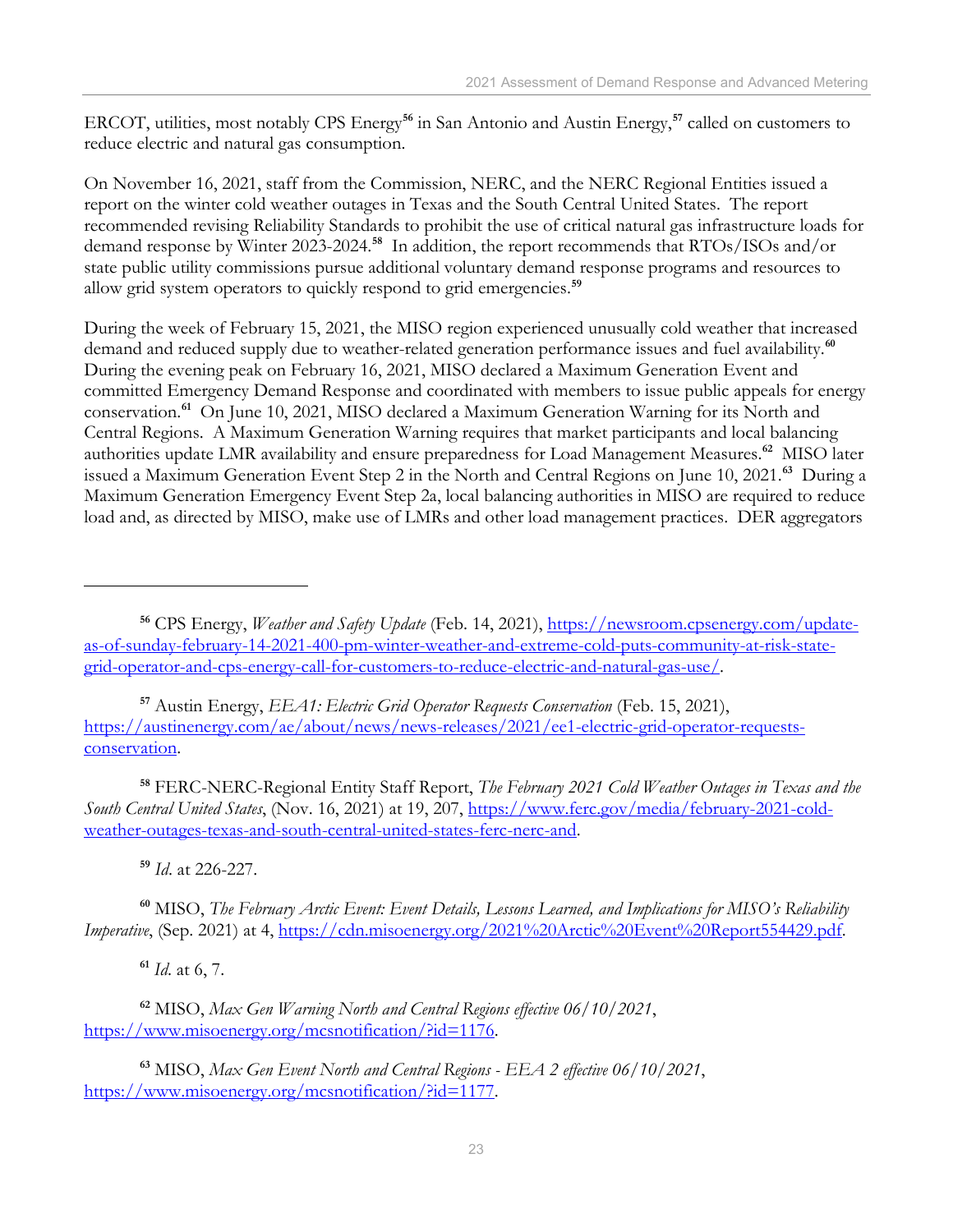provided over 400 MW during the three-hour LMR dispatch and reported delivering more than their commitment during the event called by MISO.**[64](#page-27-0)**

In 2021, CAISO issued Statewide Flex Alerts, encouraging consumers to conserve electricity during peak hours and times of system stress, for June 17 and 18, July 9, 10, 12, and 28, and September 8 and 9. **[65](#page-27-1)** On July 9, 2021 CAISO issued a Grid Stage 2 System Emergency Notice. **[66](#page-27-2)** During a Grid Stage 2 System Emergency, CAISO directs utilities to call on participating customers to reduce load under emergency demand response programs.**[67](#page-27-3)** CAISO also issued a Grid Warning for July 29, 2021 after forecasting a resource deficiency. Declaration of a Grid Warning allows CAISO to activate RDRR programs from large users to reduce electric demand. **[68](#page-27-4)** Additionally, Stem, which is a market participant that provides energy storage services, dispatched available capacity from its resources enrolled in demand response programs in response to Flex Alerts during the week of June 14, 2021 in California.**[69](#page-27-5)**

On June 30, 2021, Con Edison in New York asked 3.5 million of its customers in and around New York City to limit energy use during high temperatures when it projected a peak demand of 12,300 MW, 560 MW higher than the peak demand of 11,740 MW in 2020.<sup>[70](#page-27-6)</sup> In the notice, Con Edison urged customers not to use energy-intensive appliances and limit use of other necessary appliances, such as air conditioning. Within 30 minutes of the announcement urging energy conservation, demand fell by 263 MW.**[71](#page-27-7)**

**<sup>65</sup>** CAISO, *FlexAlert*, [http://www.flexalert.org/news.](http://www.flexalert.org/news)

<span id="page-27-2"></span><span id="page-27-1"></span>**<sup>66</sup>** RTO Insider, *CAISO Declares Emergency as Fire Derates Major Tx Lines¸*(July 9, 2021), [https://www.rtoinsider.com/articles/28185-caiso-issues-warning-as-fire-derates-major-tx-line.](https://www.rtoinsider.com/articles/28185-caiso-issues-warning-as-fire-derates-major-tx-line)

<span id="page-27-3"></span>**<sup>67</sup>** CAISO, *Operating Procedure No. 4420C, System Emergency Notice Templates*, (August 20, 2021) [http://www.caiso.com/Documents/4420C.pdf.](http://www.caiso.com/Documents/4420C.pdf)

<span id="page-27-4"></span>**<sup>68</sup>**CAISO, *System Conditions Bulletin* (July 29, 2021), [https://www.caiso.com/Documents/SystemConditionsBulletin.pdf.](https://www.caiso.com/Documents/SystemConditionsBulletin.pdf)

<span id="page-27-5"></span>**<sup>69</sup>** SmartGrid Today, *Stem Shares Details About Helping in June Heatwave* (July 2, 2021), [https://www.smartgridtoday.com/members/login.cfm?hpage=Stem-shares-details-about-helping-in-June](https://www.smartgridtoday.com/members/login.cfm?hpage=Stem-shares-details-about-helping-in-June-heatwave.cfm)[heatwave.cfm.](https://www.smartgridtoday.com/members/login.cfm?hpage=Stem-shares-details-about-helping-in-June-heatwave.cfm)

<span id="page-27-6"></span>**<sup>70</sup>** Con Edison, *Con Edison Asking Customers to Conserve on Day Four of Intense Heat Wave* (June 30, 2021), [https://www.coned.com/en/about-us/media-center/news/20210630/con-edison-asking-customers](https://www.coned.com/en/about-us/media-center/news/20210630/con-edison-asking-customers-to-conserve-on-day-four-of-intense-heat-wave)[to-conserve-on-day-four-of-intense-heat-wave.](https://www.coned.com/en/about-us/media-center/news/20210630/con-edison-asking-customers-to-conserve-on-day-four-of-intense-heat-wave)

<span id="page-27-7"></span>**<sup>71</sup>** S&P Global Platts, *New York City Calls on Households, Businesses to Cut Power Use Amid Heat Wave* (July 1, 2021), [https://www.spglobal.com/platts/en/market-insights/latest-news/electric-power/070121](https://www.spglobal.com/platts/en/market-insights/latest-news/electric-power/070121-new-york-city-calls-on-households-businesses-to-cut-power-use-amid-heat-wave) [new-york-city-calls-on-households-businesses-to-cut-power-use-amid-heat-wave.](https://www.spglobal.com/platts/en/market-insights/latest-news/electric-power/070121-new-york-city-calls-on-households-businesses-to-cut-power-use-amid-heat-wave)

<span id="page-27-0"></span>**<sup>64</sup>** SmartGrid Today, *Voltus DER-Based DR Beats Commitment to MISO Event* (July 20, 2021), [https://www.smartgridtoday.com/members/Voltus-DERbased-DR-beats-commitment-to-MISO](https://www.smartgridtoday.com/members/Voltus-DERbased-DR-beats-commitment-to-MISO-event.cfm)[event.cfm.](https://www.smartgridtoday.com/members/Voltus-DERbased-DR-beats-commitment-to-MISO-event.cfm)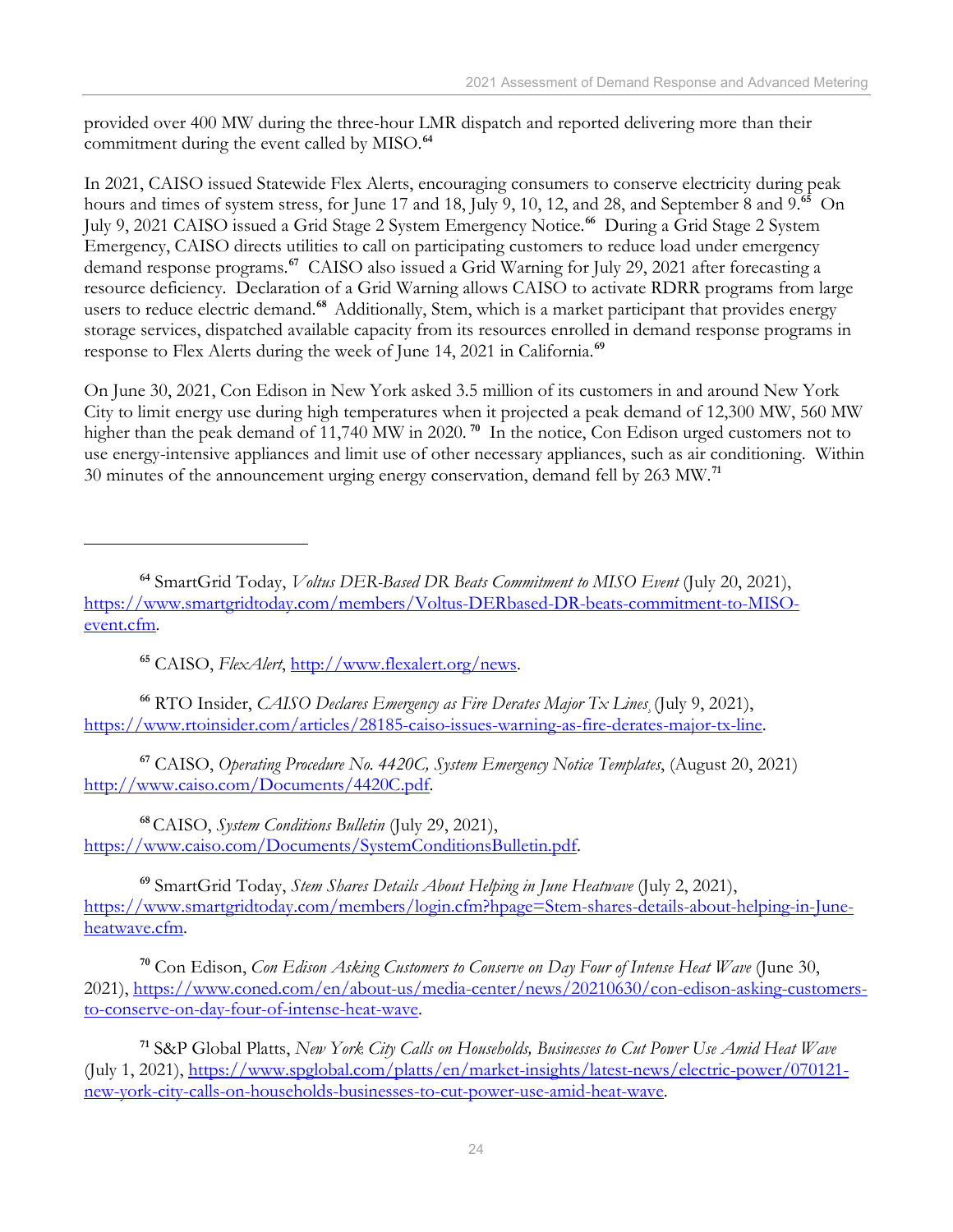Utilities in the Pacific Northwest also urged reductions in customer demand during record-breaking heat in June 2021. On June 24, 2021 Idaho Power, **[72](#page-28-1)** Portland General Electric, **[73](#page-28-2)** and Puget Sound Energy**[74](#page-28-3)** issued public notices in preparation for extreme heat and high demand, encouraging customers to reduce electricity consumption and shift demand to off-peak hours.

### **Update on California Summer 2020 Events**

<span id="page-28-0"></span>In summer 2020, California and other parts of the western United States experienced extreme heat, forcing CAISO to call on demand response resources and institute rotating outages. In January 2021, CAISO, the California Public Utilities Commission (California PUC), and the California Energy Commission (CEC) released a Final Root Cause Analysis on the summer 2020 events that found extreme weather, resource adequacy and planning processes, and market practices as the three primary factors that contributed to the outages.**[75](#page-28-4)** In the report, CAISO measured August 2020 demand response performance as the metered load drop relative to the amount of demand response that was dispatched or that received awards in real time. According to CAISO, during Stage 3 Emergency**[76](#page-28-5)** hours on August 14, RDRR from Investor Owned Utility (IOU) programs provided 81% of the metered load drop they were dispatched to provide, IOU operated PDR provided 68% of the metered load drop they were dispatched to provide, and non-IOU operated PDR provided 41% of the metered load drop they were dispatched to provide.**[77](#page-28-6)** During Stage 3 Emergency hours on August 15, RDRR performance increased to 85%, while IOU operated PDR and non-IOU operated PDR performance decreased to 30% and 25%, respectively, of the metered load drop they were dispatched to provide.**[78](#page-28-7)**

In their recommendations in the Final Root Cause Analysis, CAISO, California PUC, and CEC noted that further study on reducing the gap between dispatch levels and actual metered load drop is needed, especially

<span id="page-28-2"></span>**<sup>73</sup>** Portland General Electric, *PGE Prepares for Extreme Heat and High Electric Use – Encourages Customers to be Prepared, Too* (June 24, 2021), [https://portlandgeneral.com/news/2021-06-24-pge-prepares-for](https://portlandgeneral.com/news/2021-06-24-pge-prepares-for-extreme-heat-and-high-electric-use)[extreme-heat-and-high-electric-use.](https://portlandgeneral.com/news/2021-06-24-pge-prepares-for-extreme-heat-and-high-electric-use)

<span id="page-28-3"></span>**<sup>74</sup>** Puget Sound Energy, *PSE Offers Hot Weather Tips as Temperatures Heat Up* (June 24, 2021), <https://www.pse.com/press-release/details/PSE-offers-hot-weather-tips-as-temperatures-heat-up>

<span id="page-28-4"></span>**<sup>75</sup>**CAISO, *Final Root Cause Analysis* (Jan. 2021) at 3-5, [http://www.caiso.com/Documents/Final-](http://www.caiso.com/Documents/Final-Root-Cause-Analysis-Mid-August-2020-Extreme-Heat-Wave.pdf)[Root-Cause-Analysis-Mid-August-2020-Extreme-Heat-Wave.pdf](http://www.caiso.com/Documents/Final-Root-Cause-Analysis-Mid-August-2020-Extreme-Heat-Wave.pdf) (Final Root Cause Analysis).

<span id="page-28-6"></span><span id="page-28-5"></span>**<sup>76</sup>** *Id.* at 24. A Stage 3 Emergency is declared by CAISO when it is unable to meet minimum contingency reserve requirements, and load interruption is imminent or in progress. CAISO also issues a notice to utilities of potential electricity interruptions through firm load shedding.

**<sup>77</sup>** *Id.* at 56.

<span id="page-28-7"></span>**<sup>78</sup>** *Id.*

<span id="page-28-1"></span>**<sup>72</sup>** Idaho Power, *Idaho Power Asks Customers to Conserve Energy During Evening Hours* (June 24, 2021), [https://www.idahopower.com/news/idaho-power-asks-customers-to-conserve-energy-during-evening](https://www.idahopower.com/news/idaho-power-asks-customers-to-conserve-energy-during-evening-hours/)[hours/.](https://www.idahopower.com/news/idaho-power-asks-customers-to-conserve-energy-during-evening-hours/)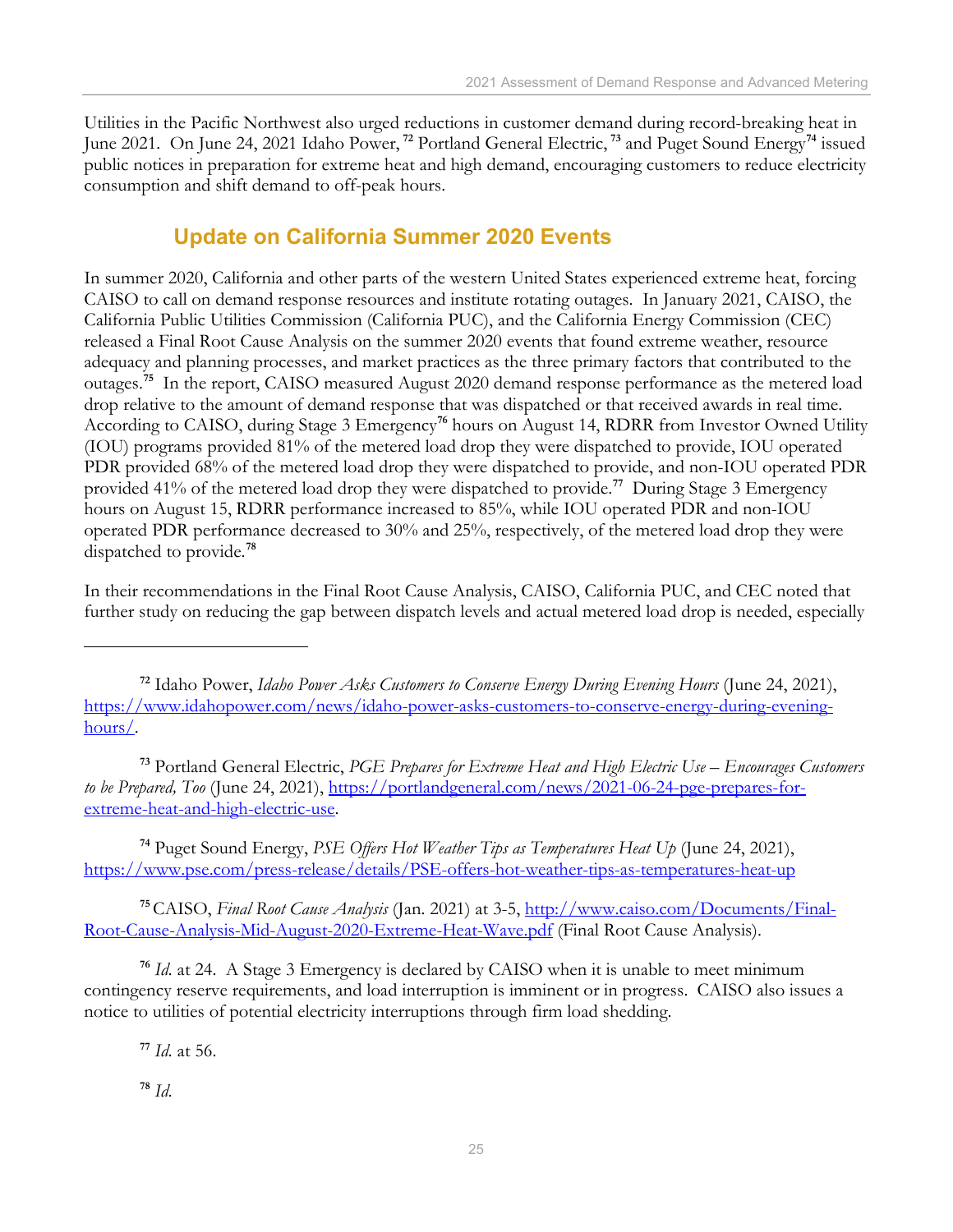with non-IOU demand response resources.<sup>[79](#page-29-0)</sup> The baseline methodology used to measure a demand response resource's expected load absent its demand reduction may have also contributed to the difference between dispatch level and metered load drop. In its Final Root Cause Analysis, CAISO acknowledged that some demand response providers submitted baseline and meter data showing that baseline adjustments limited reported performance.**[80](#page-29-1)** Many baseline methodologies use an average of the load levels from a number of days in the ten days prior to an event to calculate the resource's baseline, which may underestimate a resource's contribution compared to same-day methods, especially during high load periods like those seen during the events in 2020.<sup>[81](#page-29-2)</sup> Even including same-day adjustments to a baseline to account for higher than average loads, a resource's load on an event day can be higher than its baseline from the previous ten days plus the adjustment, requiring a resource to reduce by as much as the difference between the day of load adjustment and the baseline, plus any amount below the baseline to show that it is reducing demand. CAISO is examining different counting methodologies for demand response to better capture its variable capability.**[82](#page-29-3)**

CAISO, California PUC, and CEC also stated that some of the difference between demand response resources available and awarded may be due to physical and economic characteristics of resources as well as bidding practices that reduce the likelihood of resources being selected in the day-ahead market.**[83](#page-29-4)** For example, the CAISO Department of Market Monitoring noted that even with energy prices reaching \$1,000/MWh on critical days in summer 2020, a number of long-start demand response resources were not scheduled economically in the day-ahead market. As a result of not being selected in the day-ahead market, these resources were not required to participate in the residual unit commitment process, reducing the availability of resources in real-time due to their start-up time requirements. While resources are allowed to bid their own commitment costs as part of their offers, the CAISO Department of Market Monitoring noted that some demand response resources had commitment costs that made them uneconomic despite energy market bids that were lower than other resources. The CAISO Department of Market Monitoring recommended that CAISO consider what the appropriate commitment costs are for demand response resources as well as develop a process to manually dispatch PDR, which would allow resources to recover bid costs in excess of market revenues through bid cost recovery payments. **[84](#page-29-5)** CAISO also stated that PDRs

**<sup>79</sup>** *Id*. at 56, 108-109.

**<sup>80</sup>** Final Root Cause Analysis at 2.

<span id="page-29-2"></span><span id="page-29-1"></span><span id="page-29-0"></span>**<sup>81</sup>** Recurve, *Regulatory and Measurement Barriers Hinder the Full Potential of Demand Response* (Jan. 12, 2021), [https://www.recurve.com/blog/revenue-grade-analysis-of-the-ohmconnect-virtual-power-plant](https://www.recurve.com/blog/revenue-grade-analysis-of-the-ohmconnect-virtual-power-plant-during-the-california-blackouts)[during-the-california-blackouts;](https://www.recurve.com/blog/revenue-grade-analysis-of-the-ohmconnect-virtual-power-plant-during-the-california-blackouts) Greentech Media, *Seeking a Better Way to Pinpoint the Value of Demand Response in California* (Jan. 25, 2021), [https://www.greentechmedia.com/squared/dispatches-from-the-grid](https://www.greentechmedia.com/squared/dispatches-from-the-grid-edge/seeking-a-better-way-to-pinpoint-the-value-of-demand-response-in-california)[edge/seeking-a-better-way-to-pinpoint-the-value-of-demand-response-in-california.](https://www.greentechmedia.com/squared/dispatches-from-the-grid-edge/seeking-a-better-way-to-pinpoint-the-value-of-demand-response-in-california)

**<sup>82</sup>** *Id.* at 3.

**<sup>83</sup>** *Id*.

<span id="page-29-5"></span><span id="page-29-4"></span><span id="page-29-3"></span>**<sup>84</sup>** CAISO Department of Market Monitoring, *Report on Demand Response Issues and Performance* (Feb. 2021) at 12-14, [http://www.caiso.com/Documents/ReportonDemandResponseIssuesandPerformance-](http://www.caiso.com/Documents/ReportonDemandResponseIssuesandPerformance-Feb252021.pdf)[Feb252021.pdf.](http://www.caiso.com/Documents/ReportonDemandResponseIssuesandPerformance-Feb252021.pdf)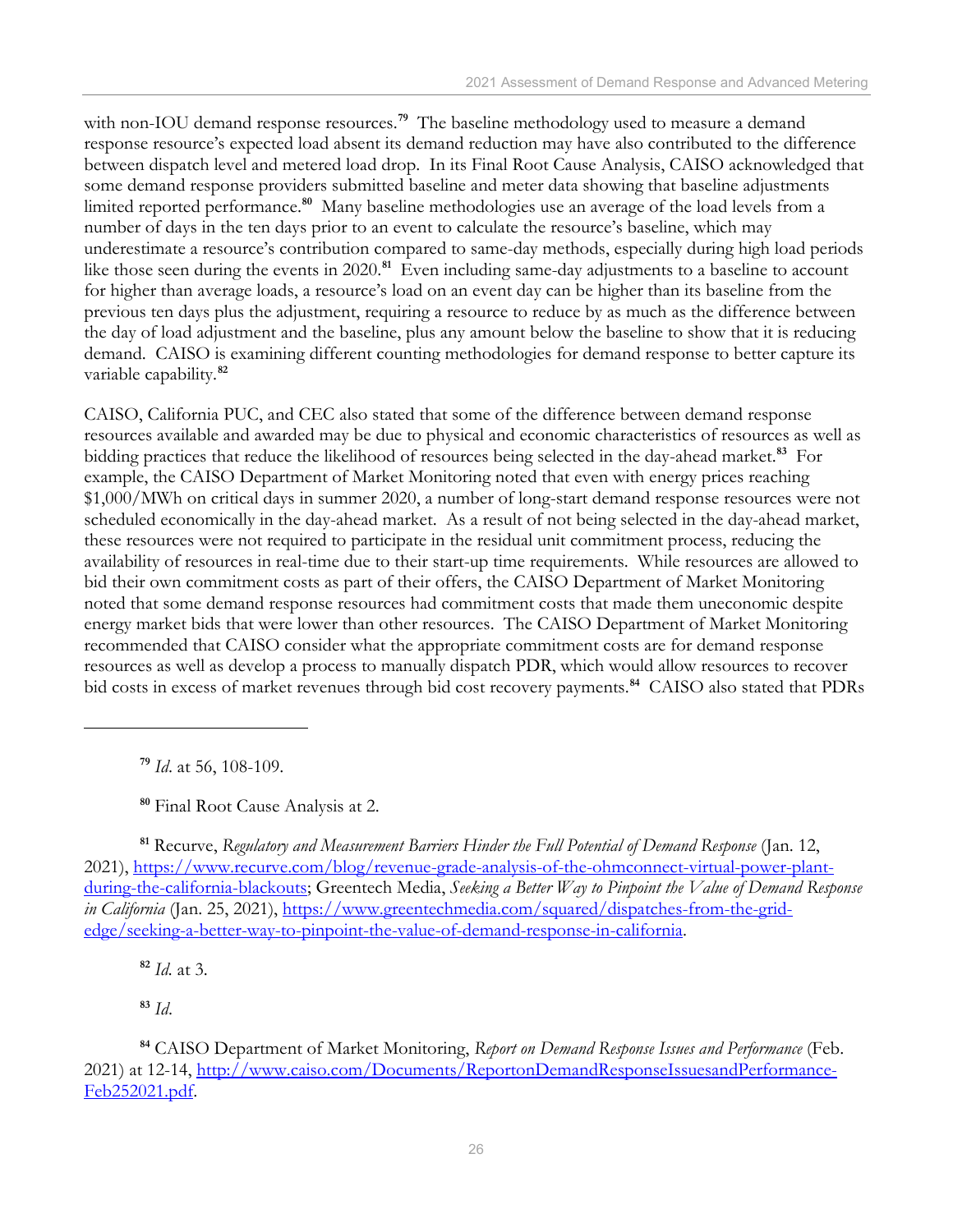that under-perform are penalized at real-time 5-minute energy market prices, which are generally lower than day-ahead and 15-minute prices, reducing the incentive for demand response resources to perform.**[85](#page-30-0)** As discussed in more detail in Chapter 5, CAISO implemented energy market enhancements to improve participation and dispatch of RDRRs in the energy market, which should increase their ability to respond to dispatch instructions. Incorporating some or all of these adjustments can positively impact the ability of demand response to participate in the real-time markets and improve their performance. CAISO has also taken other steps to address demand response participation and performance that are discussed in Chapters 4 and 5 of this report.

<span id="page-30-0"></span>**<sup>85</sup>** Final Root Cause Analysis at 2.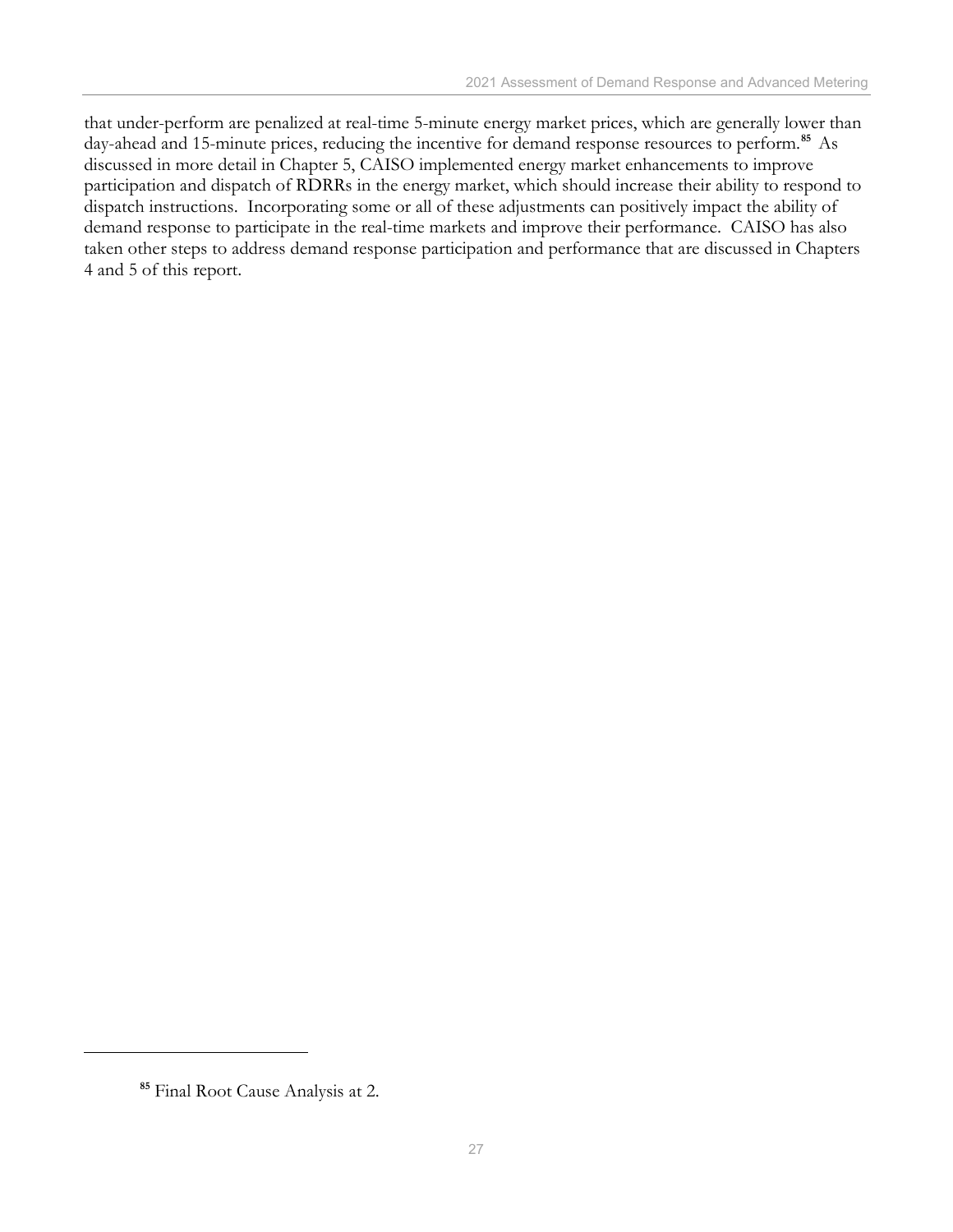## <span id="page-31-0"></span>**4. Potential for Demand Response as a Quantifiable, Reliable Resource for Regional Planning Purposes**

Many regions use demand response to meet planning requirements in addition to its ability to reduce demand and meet changing system needs in the energy and ancillary services markets. This chapter reports on the potential for demand response as a quantifiable, reliable resource for regional planning purposes from the perspective of regulatory bodies, reliability coordinators, RTOs/ISOs and utilities.

NERC assessed the reliability of the bulk power system for the 2021 summer season. NERC noted that parts of North America are at an elevated risk of experiencing energy emergencies, which make grid operations more challenging through increased demand, increased outages, and lower resource output.**[86](#page-31-1)** NERC recommended that balancing authorities and reliability coordinators conduct alert program drills to ensure preparation for conservation operations, LSEs prepare for demand-side conservation measures, and LSEs review non-firm customer inventories.**[87](#page-31-2)** NERC separately noted that traditional resource adequacy methods at peak load times may not fully reflect the ability of resources in the current and coming resource mix, including demand response, to supply energy and reserves for all hours.**[88](#page-31-3)** NERC further recommended that policy makers, system planners and other relevant parties review assessments and risks, and factor them into planning processes.**[89](#page-31-4)**

In November 2019, the Public Utilities Commission of the State of California (California PUC) instituted a rulemaking to consider changes and refinements to the state's Resource Adequacy program, which included demand response. The California PUC's June 2021 proposed decision for the rulemaking requires multiple changes related to demand response for planning purposes. Historically, demand response resources were only required to be available Monday through Friday. In its proposed decision, the California PUC ordered demand response resources to increase availability to Monday through Saturday. The proposed decision observes that increasing availability helps ensure grid reliability, and notes that during the summer 2020 events, three of the highest load days were on weekends when 3,000 MW of demand response resources

<span id="page-31-1"></span>4-5,

**<sup>87</sup>** *Id.* at 5.

**<sup>86</sup>** North American Electric Reliability Corporation, *2021 Summer Reliability Assessment* (May 2021) at

<https://www.nerc.com/pa/RAPA/ra/Reliability%20Assessments%20DL/NERC%20SRA%202021.pdf> (NERC Summer Reliability Assessment). The regions that NERC identified as at an elevated risk are ERCOT, MISO, NPPC – New England, and WECC.

<span id="page-31-4"></span><span id="page-31-3"></span><span id="page-31-2"></span>**<sup>88</sup>** North American Electric Reliability Corporation, *2020 Long-Term Reliability Assessment* (Dec. 2020) at 9, [https://www.nerc.com/pa/RAPA/ra/Reliability%20Assessments%20DL/NERC\\_LTRA\\_2020.pdf.](https://www.nerc.com/pa/RAPA/ra/Reliability%20Assessments%20DL/NERC_LTRA_2020.pdf)

**<sup>89</sup>** NERC Summer Reliability Assessment at 5.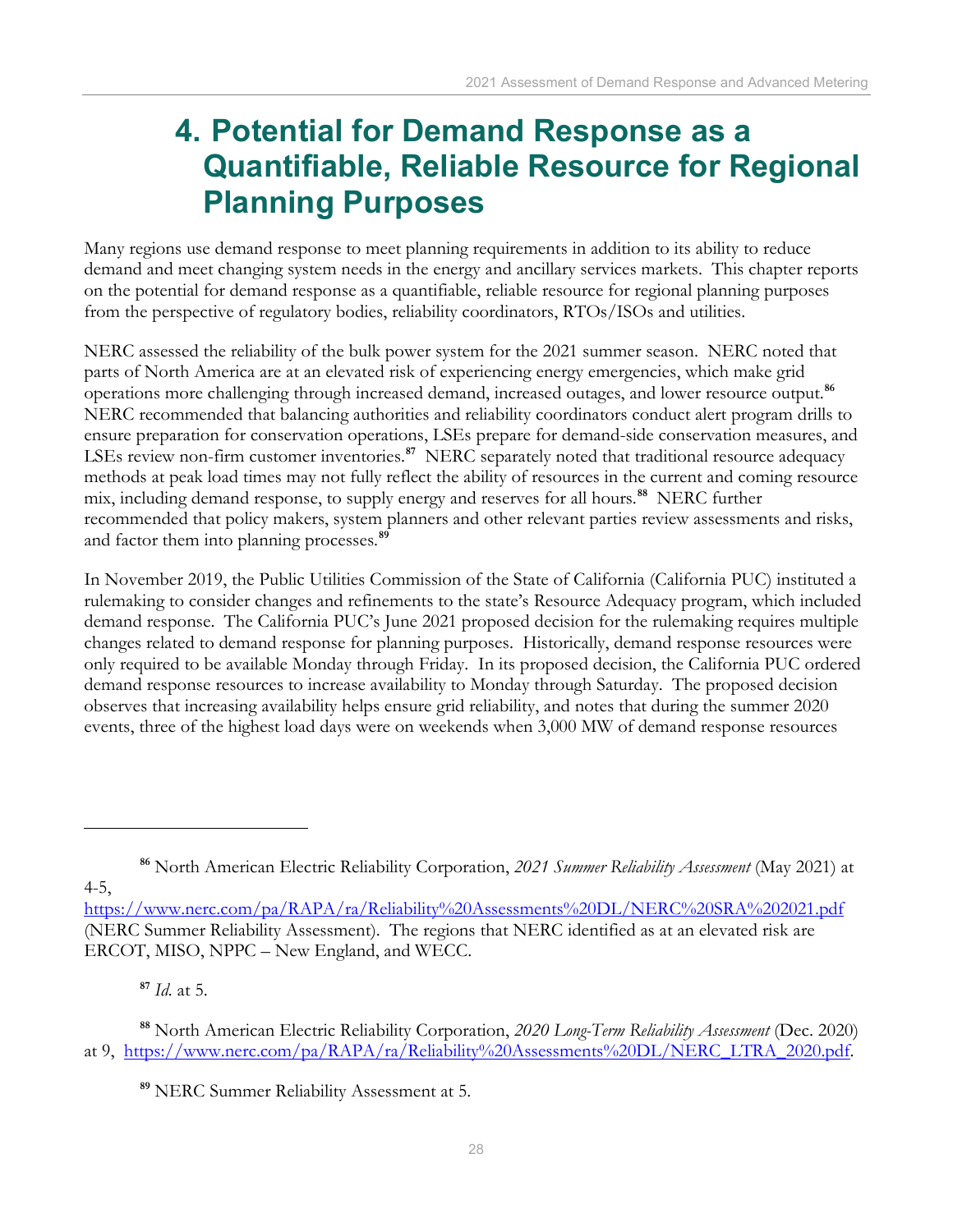were not required to be available per availability rules at the time. **[90](#page-32-0)** In addition, the California PUC's proposed decision for the 2022 Planning Year modifies the 15% Planning Reserve Margin adder for demand response resources in resource adequacy plans by removing the 6% associated with ancillary services. The proposed decision directs further study of the remaining 9% associated with load forecast error.<sup>[91](#page-32-1)</sup> The proposed decision retains the Distribution Loss Factor and Transmission Loss Factor adders in its decision and instructs the California Energy Commission to consider whether to keep the Transmission Loss Factor beyond 2022.**[92](#page-32-2)**

In July 2021, ERCOT developed a "Roadmap to Improving Grid Reliability" (Roadmap) intended to enhance operational reliability of the wholesale electric grid in Texas. The Roadmap contains 60 recommendations, four of which are related to demand-side management. Specifically, ERCOT's Roadmap proposes to improve the capability to manage short-supply situations, including additional voluntary load reductions; eliminate barriers to increase participation of distributed generation, energy storage, and demand response; perform testing of large industrial customers that are paid to reduce consumption during emergencies; and expand advanced meter implementation to receive more timely and accurate meter data for settlements and load management.**[93](#page-32-3)**

PacifiCorp is an electric power company comprising two service territories: Pacific Power serves customers in California, Oregon, and Washington, while Rocky Mountain Power serves customers in Idaho, Utah, and Wyoming. To inform the planning process for its biennial Integrated Resource Plan, PacifiCorp commissioned a 20-year study to assess the cumulative potential for energy efficiency, demand response, and demand-side rates across its service territory from 2021 through 2040. The study identified few opportunities to expand PacifiCorp's summer demand response programs but highlights the potential for additional demand response from sources like battery storage, direct load control, grid-interactive water heaters, and third party contracts to reduce non-residential customer demand during system peak periods.**[94](#page-32-4)** The study then assessed the potential for demand response to reduce demand over multiple hours (sustained duration) and for shorter duration events. The study identified the potential to add by 2040: (1) 1,300 MW of short duration demand response and 904 MW of sustained duration demand response during

**<sup>91</sup>** *Id.* at 41, 42.

**<sup>92</sup>** *Id.* at 43.

<span id="page-32-3"></span><span id="page-32-2"></span><span id="page-32-1"></span>**<sup>93</sup>** ERCOT, *Roadmap to Improving Grid Reliability* (July 2021), [http://www.ercot.com/content/wcm/lists/219694/ERCOT\\_Roadmap\\_Final\\_July\\_13\\_2021.pdf.](http://www.ercot.com/content/wcm/lists/219694/ERCOT_Roadmap_Final_July_13_2021.pdf)

<span id="page-32-4"></span>**<sup>94</sup>** PacifiCorp, *Conservation Potential Assessment for 2021-2040* (Feb. 2021) at viii, [https://www.pacificorp.com/content/dam/pcorp/documents/en/pacificorp/energy/integrated-resource](https://www.pacificorp.com/content/dam/pcorp/documents/en/pacificorp/energy/integrated-resource-plan/2021-irp/2021-irp-support-and-studies/cpa-final-report-and-appendices/PacifiCorp%20DSM%20Potential%20Report%20-%20Vol%201%20-%20FINAL_2-26-2021.pdf)[plan/2021-irp/2021-irp-support-and-studies/cpa-final-report-and](https://www.pacificorp.com/content/dam/pcorp/documents/en/pacificorp/energy/integrated-resource-plan/2021-irp/2021-irp-support-and-studies/cpa-final-report-and-appendices/PacifiCorp%20DSM%20Potential%20Report%20-%20Vol%201%20-%20FINAL_2-26-2021.pdf)[appendices/PacifiCorp%20DSM%20Potential%20Report%20-%20Vol%201%20-%20FINAL\\_2-26-](https://www.pacificorp.com/content/dam/pcorp/documents/en/pacificorp/energy/integrated-resource-plan/2021-irp/2021-irp-support-and-studies/cpa-final-report-and-appendices/PacifiCorp%20DSM%20Potential%20Report%20-%20Vol%201%20-%20FINAL_2-26-2021.pdf) [2021.pdf.](https://www.pacificorp.com/content/dam/pcorp/documents/en/pacificorp/energy/integrated-resource-plan/2021-irp/2021-irp-support-and-studies/cpa-final-report-and-appendices/PacifiCorp%20DSM%20Potential%20Report%20-%20Vol%201%20-%20FINAL_2-26-2021.pdf)

<span id="page-32-0"></span>**<sup>90</sup>** *Before the Public Utilities Commission of the State of California, Order Instituting Rulemaking to Oversee the Resource Adequacy Program, Consider Program Refinements, and Establish Forward Resource Adequacy Procurement Obligations*, Rulemaking 19-11-009, Decision 21-06-029 (California PUC June 24, 2021) at 20-21, [https://docs.cpuc.ca.gov/PublishedDocs/Published/G000/M389/K603/389603561.PDF.](https://docs.cpuc.ca.gov/PublishedDocs/Published/G000/M389/K603/389603561.PDF)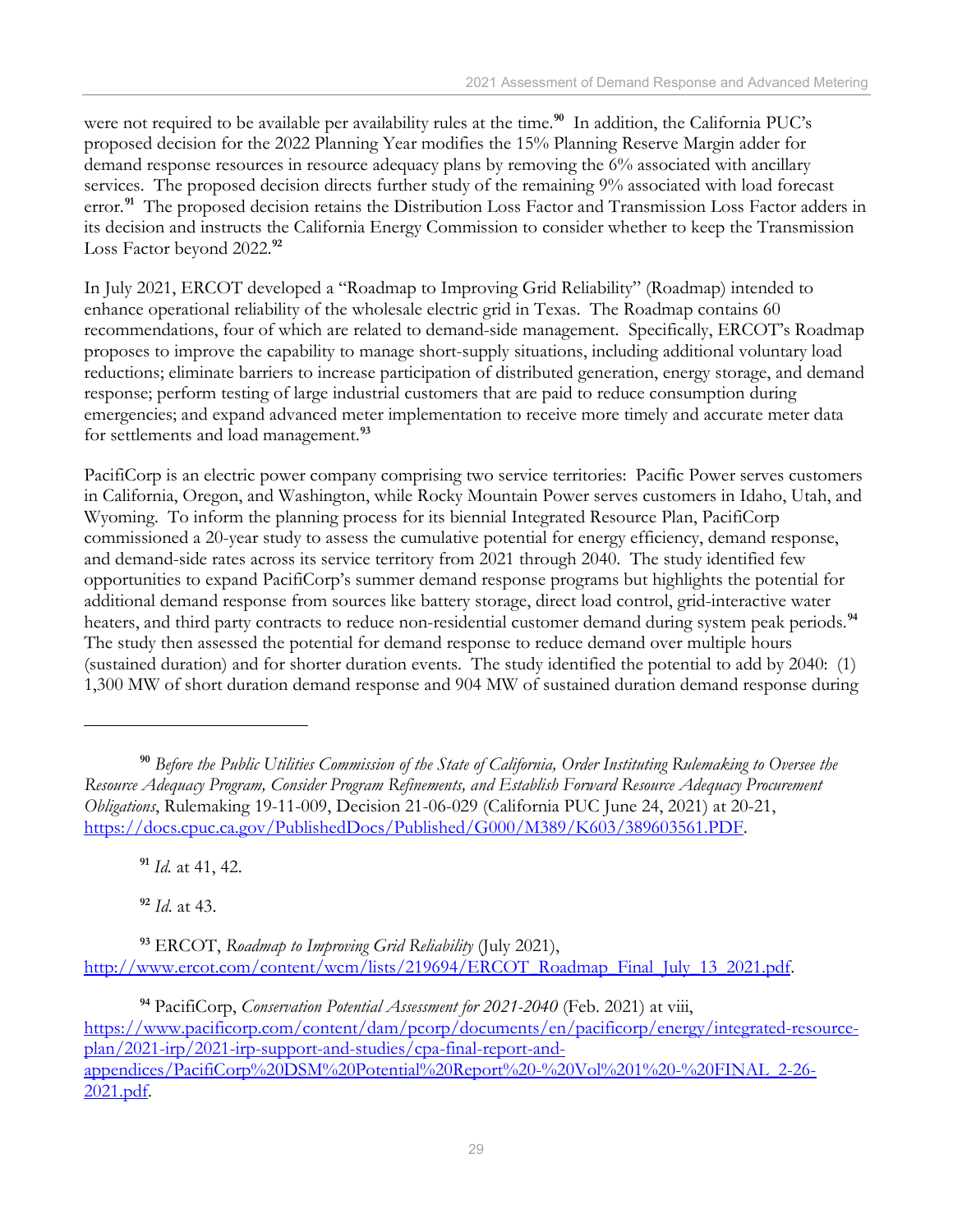the summer season; and (2) 1,322 MW of short duration demand response and 957 MW of sustained duration demand response during the winter season. **[95](#page-33-0)** The summer and winter sustained duration totals represent increases of 296 MW and 498 MW, respectively, compared to the previous study. **[96](#page-33-1)**

Southern Company and its subsidiaries, which serve over 9 million customers throughout the southeastern United States, have invested over \$1 billion in energy efficiency and demand response since 2007. Southern Company estimates that these investments have translated to the ability to reduce peak demand by 5,600 MW, or 8%, resulting in the avoidance of 2,500 MW of new generation capacity.<sup>[97](#page-33-2)</sup>

**<sup>96</sup>** *Id.* at 55.

**<sup>95</sup>** *Id.* at 44, 45.

<span id="page-33-2"></span><span id="page-33-1"></span><span id="page-33-0"></span>**<sup>97</sup>** Southern Company, *Implementation and Action Toward Net Zero* (Sept. 2020) at 23, [https://www.southerncompany.com/content/dam/southerncompany/pdfs/clean-energy/Net-zero](https://www.southerncompany.com/content/dam/southerncompany/pdfs/clean-energy/Net-zero-report.pdf)[report.pdf.](https://www.southerncompany.com/content/dam/southerncompany/pdfs/clean-energy/Net-zero-report.pdf)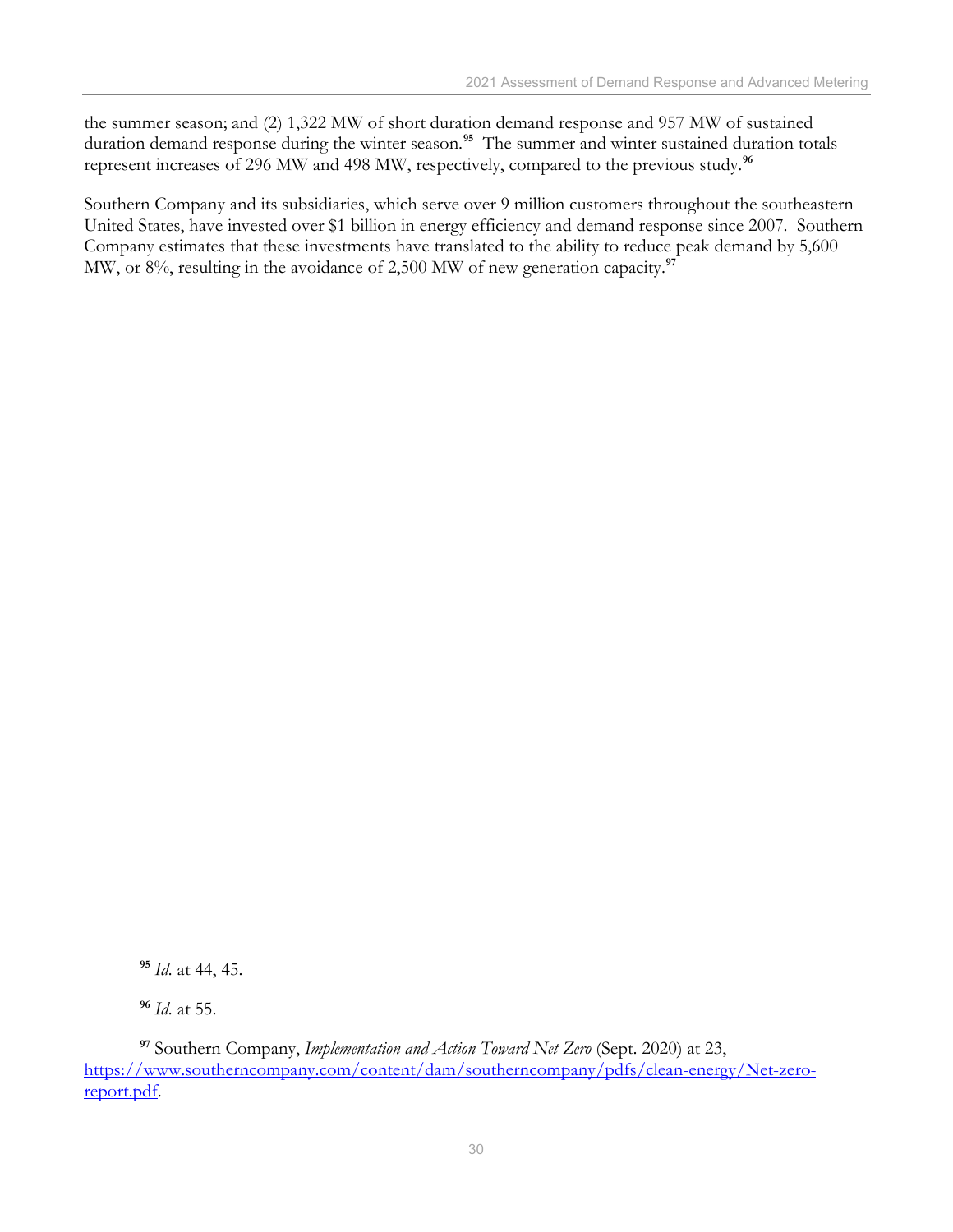## <span id="page-34-0"></span>**5. Existing Demand Response and Dynamic Pricing Programs**

This chapter presents information on retail demand response**[98](#page-34-2)** and dynamic pricing**[99](#page-34-3)** programs based on EIA data. From 2018 to 2019, utilities reported significant increases in customer enrollment in both retail demand response and dynamic pricing programs. As more advanced meters are deployed across the country, data suggest that utilities continue to increase enrollments in programs designed to leverage advanced meter investments and customer participation in cost-saving programs. This chapter also summarizes recent federal, regional, state and industry actions and developments related to demand response.

## <span id="page-34-1"></span>**Enrollment in Retail Demand Response and Dynamic Pricing Programs**

As shown in Table 5-1 and Figure 5-1 below, nationwide customer enrollment in retail incentive-based demand response programs increased by over 1.1 million customers, or 12%, from 2018 to 2019. Regionally, customer enrollment increased in six Census Divisions, with utilities in five Census Divisions reporting aggregate annual increases of 20% or more. In absolute terms, utilities in the South Atlantic Census Division reported the greatest increase, with over 669,000 additional customers enrolled in retail incentive-based demand response programs. On a percentage basis, utilities in the West South Central Census Division reported the largest annual increase, 88%, in customer enrollment from 2018 to 2019. Utilities in the New England Census Division reported the second highest annual increase from 2018 to 2019 on a percentage basis, reporting a 43% increase in customer enrollment. Increases were also reported by utilities in the East North Central, Mountain, and West North Central Census Divisions.

[response.pdf.](https://www.ferc.gov/sites/default/files/2020-05/06-09-demand-response.pdf)

<span id="page-34-2"></span>**<sup>98</sup>** Demand-side management (DSM) programs are designed to modify patterns of electricity usage, including the timing and level of electricity demand. Demand response programs include direct load control, interruptible, demand bidding/buyback, emergency demand response, capacity market, and ancillary service market programs. Previously, EIA referred to these programs as "incentive-based" demand response programs. *See* EIA, Form EIA-861S Instructions, Schedule 6 Part B, [https://www.eia.gov/survey/form/eia\\_861s/instructions.pdf;](https://www.eia.gov/survey/form/eia_861s/instructions.pdf) EIA, Form EIA-861 Instructions, Schedule 6 Part B, [https://www.eia.gov/survey/form/eia\\_861/instructions.pdf;](https://www.eia.gov/survey/form/eia_861/instructions.pdf) and FERC, *A National Assessment of Demand Response Potential* (2009), [https://www.ferc.gov/sites/default/files/2020-05/06-09-demand-](https://www.ferc.gov/sites/default/files/2020-05/06-09-demand-response.pdf)

<span id="page-34-3"></span>**<sup>99</sup>** Dynamic pricing programs, also known as time-based rate programs, are designed to modify patterns of electricity usage, including the timing and level of electricity demand. They include time-of-use prices, as well as real-time pricing, variable peak pricing, critical peak pricing, and critical peak rebate programs. *See* EIA, 2018 Form EIA-861S Instructions, Schedule 6 Part C, [https://www.eia.gov/electricity/data/eia861/.](https://www.eia.gov/electricity/data/eia861/)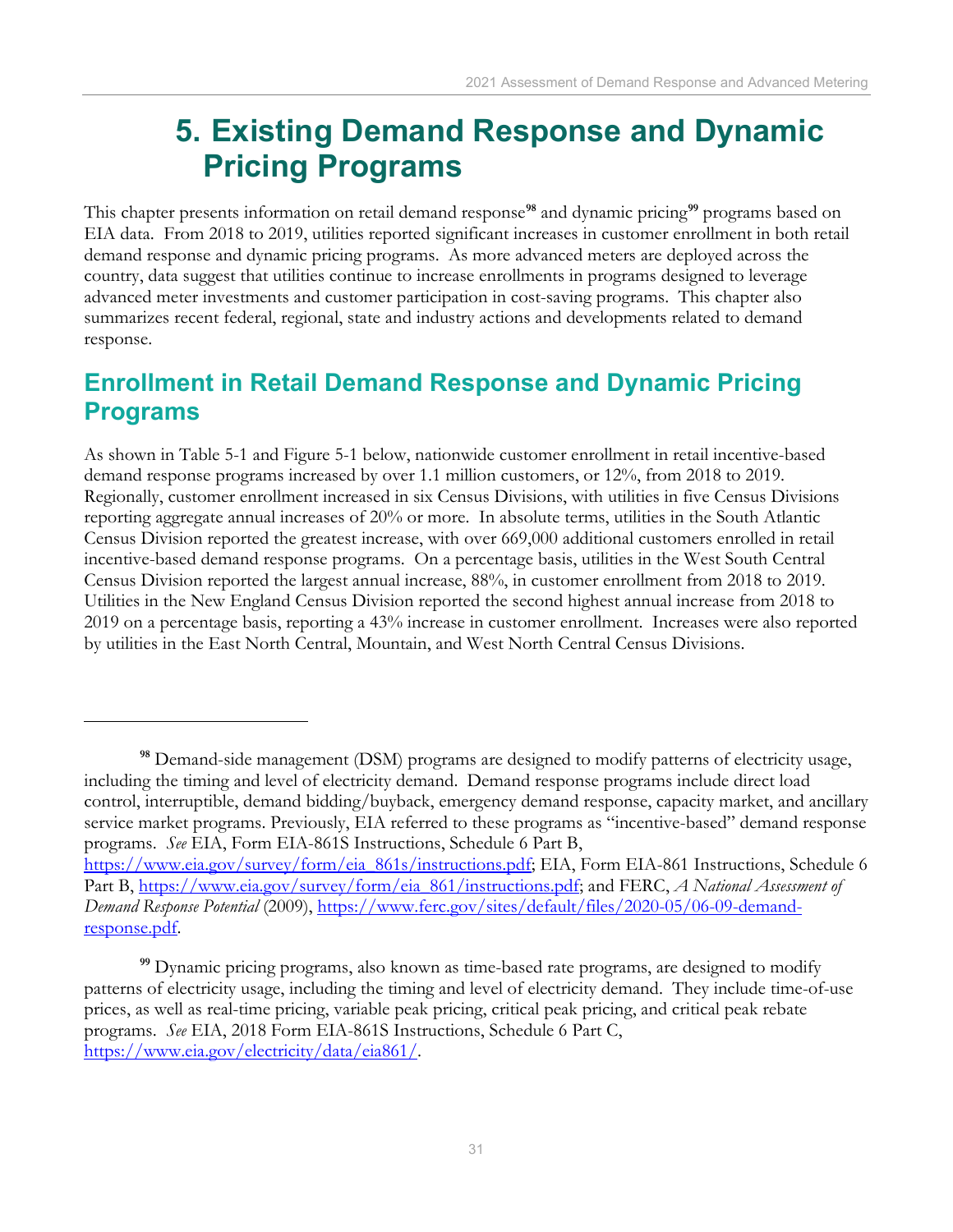| <b>Census Division</b>    | <b>Enrollment in Retail</b><br><b>Demand Response Programs</b> | Year-on-Year<br><b>Change</b> |                  |               |
|---------------------------|----------------------------------------------------------------|-------------------------------|------------------|---------------|
|                           | 2018                                                           | 2019                          | <b>Customers</b> | $\frac{0}{0}$ |
| East North Central        | 1,004,848                                                      | 1,284,707                     | 279,859          | 27.9%         |
| East South Central        | 211,364                                                        | 205,678                       | $-5,686$         | $-2.7\%$      |
| Middle Atlantic           | 603,671                                                        | 515,734                       | $-87,937$        | $-14.6%$      |
| Mountain                  | 946,705                                                        | 1,182,202                     | 235,497          | 24.9%         |
| New England               | 24,836                                                         | 35,554                        | 10,718           | $43.2\%$      |
| Pacific                   | 2,052,273                                                      | 1,703,932                     | $-348,341$       | $-17.0\%$     |
| South Atlantic            | 3,168,677                                                      | 3,838,226                     | 669,549          | $21.1\%$      |
| <b>West North Central</b> | 1,286,930                                                      | 1,311,735                     | 24,805           | $1.9\%$       |
| West South Central        | 452,934                                                        | 855,077                       | 402,143          | 88.8%         |
| Total                     | 9,752,238                                                      | 10,932,845                    | 1,180,607        | 12.1%         |

**Table 5-1: Customer Enrollment in Retail Demand Response Programs by Census Division (2018 & 2019)**

Response\_2010, Ut Demand\_Response\_2019, and Utility\_Data\_2019 data files.

Note: Although some utilities may operate in more than one state and Census Division, EIA data is broken down by utility at the state level. Commission staff has not independently verified the accuracy of EIA data.

Figure 5-1 below displays changes in customer enrollment from 2018 to 2019 by Census Division. Utilities in the South Atlantic Census Division continued to report the most customers enrolled in retail incentivebased demand response programs in 2019, with over 3.8 million customers. From 2018 to 2019, the largest increases in enrollment in the South Atlantic Census Division were reported by Baltimore Gas and Electric in Maryland, with 416,000 additional customers, and Duke Energy Carolinas in North Carolina and South Carolina, with a combined increase of over 244,000 customers. The increase in the West South Central Census Division, where utilities reported the largest percentage increase, is primarily attributable to an increase of 367,000 customers reported by the City of San Antonio, Texas. The largest increase in customers enrolled in the Mountain Census Division was reported by Public Service Company of Colorado, with additional enrollment of over 196,000 customers, while Commonwealth Edison in the East North Central Census Division reported an increase of over 332,000 customers.

Despite the large nationwide increase, not all Census Divisions realized growth in customer enrollment from 2018 to 2019. In aggregate, utilities in the Pacific Census Division reported the largest annual decrease, with 348,000 fewer customers enrolled in 2019 compared to 2018. However, individual utilities in the Pacific Census Division reported increases from 2018 to 2019, including San Diego Gas and Electric, which reported an additional 654,000 customers enrolled in incentive-based demand response programs, and Portland General Electric in Oregon, which reported an increase of 103,000 customers. The annual decrease in the Middle Atlantic Census Division is attributable to decreases in enrollment in programs run by Public Service Electric and Gas in New Jersey and Pennsylvania Power Company.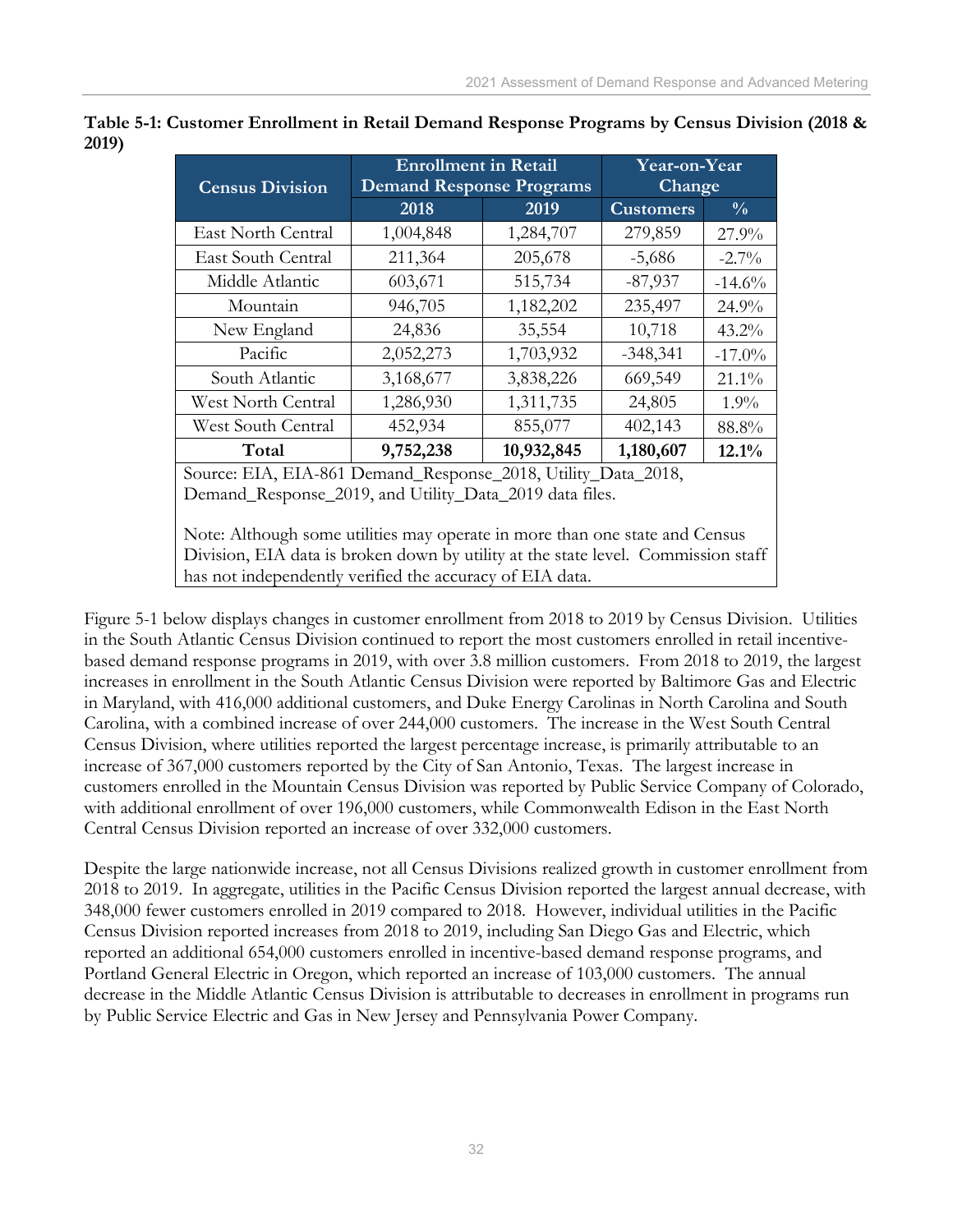

**Figure 5-1: Customer Enrollment in Retail Demand Response Programs by Census Division (2018 and 2019)**

Table 5-2 below presents changes in customer enrollment in retail dynamic pricing programs by Census Division and shows a nationwide increase of over 1.7 million customers, or approximately 19%, from 2018 to 2019. While increases in enrollment in dynamic pricing programs were realized in eight of the nine regions, the increase was concentrated in the Pacific Census Division, where utilities reported the largest annual increase in both absolute and percentage terms. Approximately 36% of all customers enrolled in retail dynamic pricing programs in 2019 were enrolled in programs by utilities in the Pacific Census Division. The significant annual increase in enrollment in dynamic pricing programs in the Pacific Census Division coincides with the California PUC's 2015 decision requiring utilities to transition customers to default time-of-use rates beginning in 2018 and 2019.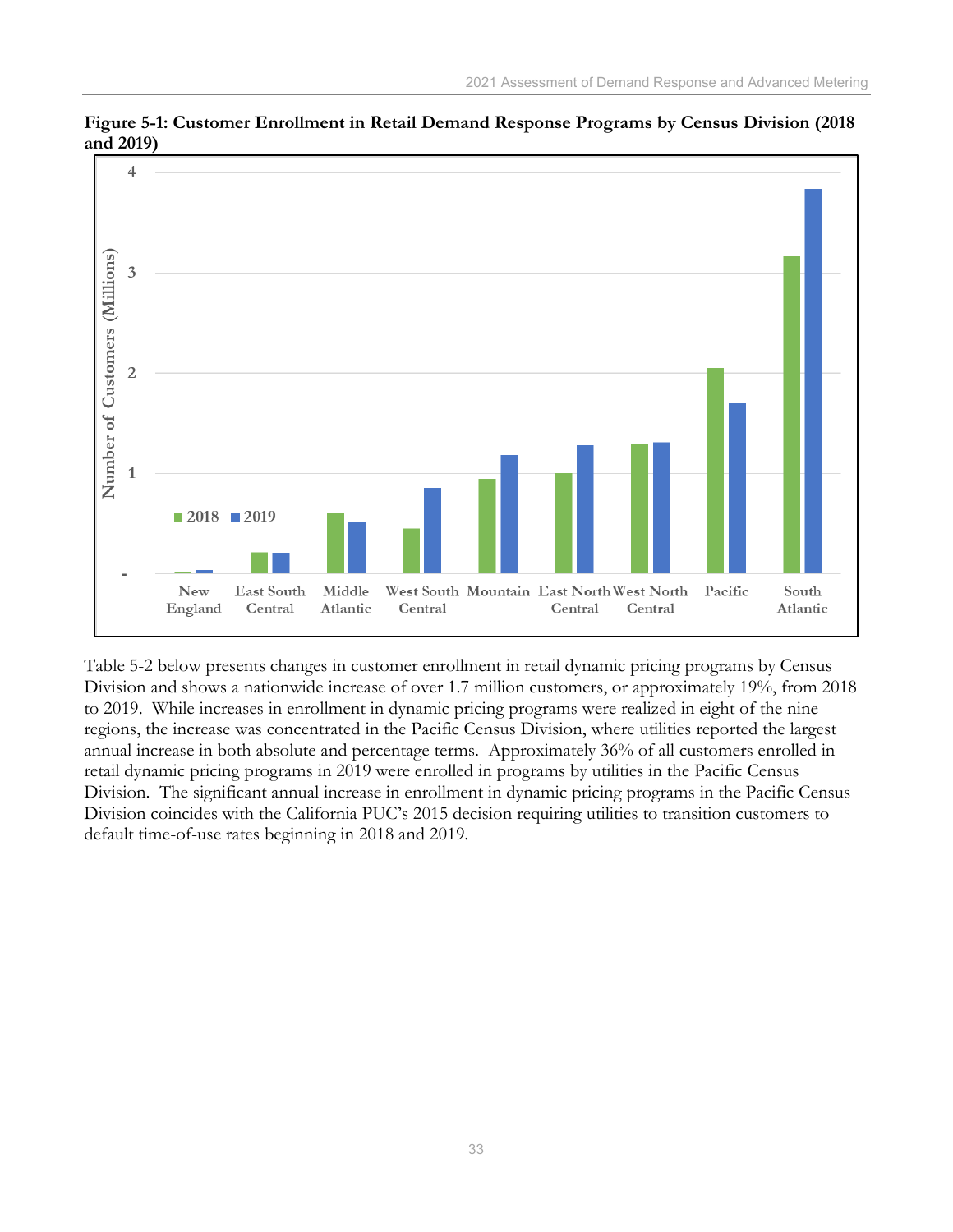| <b>Census Division</b>                                                                                                                                                                                                       | <b>Enrollment in Dynamic</b><br><b>Pricing Programs</b> |            | <b>Year-on-Year Change</b> |               |
|------------------------------------------------------------------------------------------------------------------------------------------------------------------------------------------------------------------------------|---------------------------------------------------------|------------|----------------------------|---------------|
|                                                                                                                                                                                                                              | 2018                                                    | 2019       | <b>Customers</b>           | $\frac{0}{0}$ |
| East North Central                                                                                                                                                                                                           | 1,331,303                                               | 1,406,404  | 75,101                     | 5.6%          |
| East South Central                                                                                                                                                                                                           | 58,536                                                  | 70,380     | 11,844                     | 20.2%         |
| Middle Atlantic                                                                                                                                                                                                              | 230,980                                                 | 179,692    | $-51,288$                  | $-22.2%$      |
| Mountain                                                                                                                                                                                                                     | 1,098,450                                               | 1,237,492  | 139,042                    | $12.7\%$      |
| New England                                                                                                                                                                                                                  | 106,896                                                 | 110,242    | 3,346                      | $3.1\%$       |
| Pacific                                                                                                                                                                                                                      | 2,551,339                                               | 4,009,490  | 1,458,151                  | $57.2\%$      |
| South Atlantic                                                                                                                                                                                                               | 2,309,385                                               | 2,400,027  | 90,642                     | $3.9\%$       |
| West North Central                                                                                                                                                                                                           | 170,013                                                 | 172,144    | 2,131                      | 1.3%          |
| West South Central                                                                                                                                                                                                           | 1,362,967                                               | 1,372,452  | 9,485                      | $0.7\%$       |
| Total                                                                                                                                                                                                                        | 9,219,869                                               | 10,958,323 | 1,738,454                  | 18.9%         |
| Source: Sources: EIA, EIA-861 Dynamic_Pricing _2018, Utility_Data_2018,<br>Dynamic_Pricing_2019, and Dynamic_Pricing_2019 data files.                                                                                        |                                                         |            |                            |               |
| Note: Although some utilities may operate in more than one state and Census<br>Division, EIA data is broken down by utility at the state level. Commission<br>staff has not independently verified the accuracy of EIA data. |                                                         |            |                            |               |

**Table 5-2: Customer Enrollment in Retail Dynamic Pricing Programs by Census Division (2018 & 2019)**

Figure 5-2 below shows that 2019 was the first year in which over 4 million customers were enrolled in retail dynamic pricing programs in a single Census Division, Pacific, as utilities in California began moving customers onto default time-of-use rates. Of the over 1.4 million additional customers enrolled from 2018 to 2019 in the Pacific Census Division, San Diego Gas and Electric reported more than 514,000 new customer enrollments, the Sacramento Municipal Utility District reported more than 461,000 new customer enrollments, and Pacific Gas and Electric reported more than 243,000 new customer enrollments. Utilities in other Census Divisions also reported increases in customer enrollment in dynamic pricing programs. From 2018 to 2019, Arizona Public Service Company in the Mountain Census Division reported an increase

of over 55,000 customers while Ameren Illinois and Commonwealth Edison in the East North Central

Census Division reported increases of over 32,000 customers and 26,000 customers.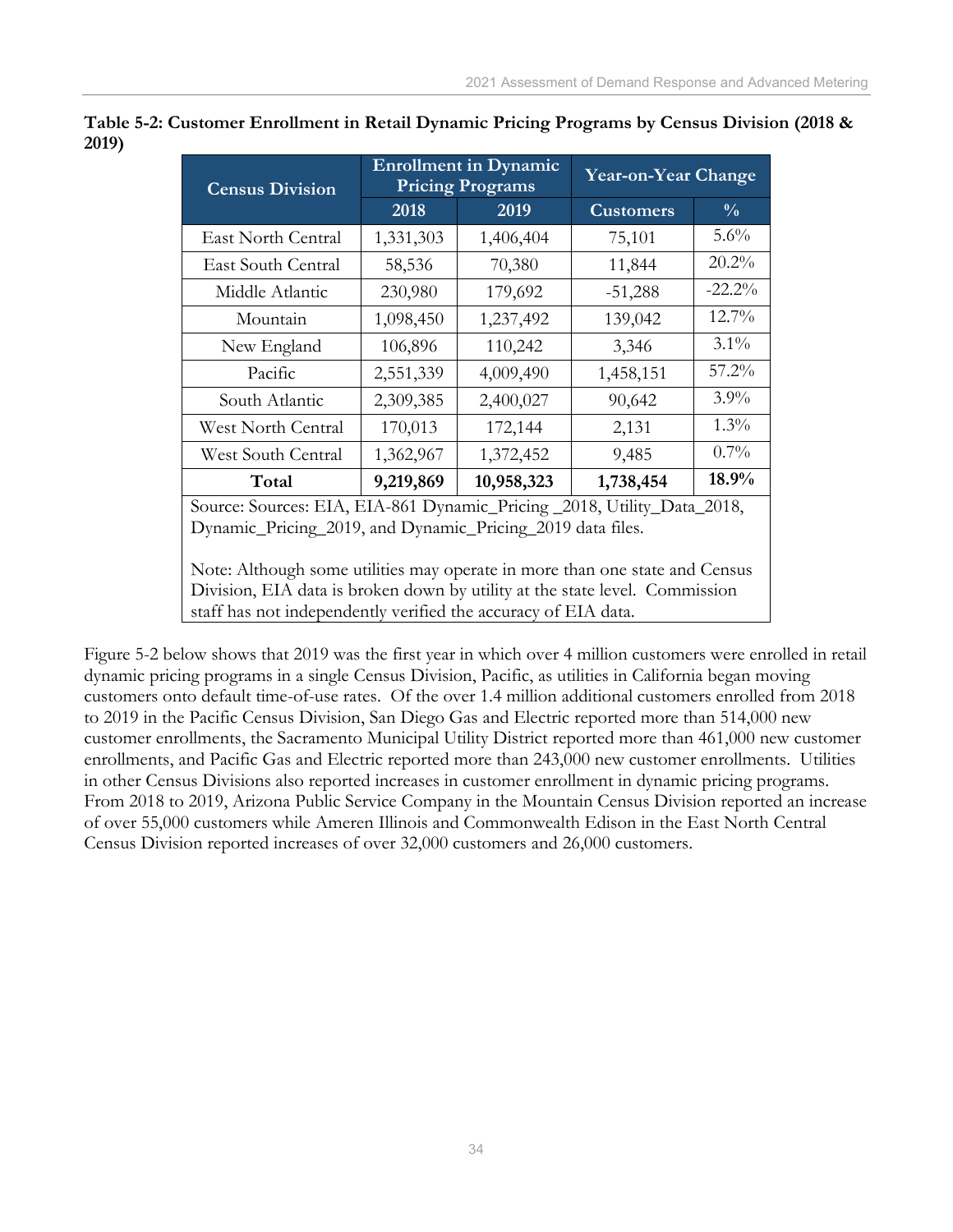

**Figure 5-2: Customer Enrollment in Retail Dynamic Pricing Programs by Census Division (2018 and 2019)**

## <span id="page-38-0"></span>**FERC Demand Response Orders and Activities**

### **Order No. 2222 Rehearing Orders**

On March 18, 2021, in Docket No. RM18-9-002, the Commission issued Order No. 2222-A. Order No. 2222-A largely affirmed Order No. 2222**[100](#page-38-1)** but set aside the finding that the participation of demand response in DER aggregations is subject to the opt-out and opt-in requirements of Order Nos. 719 and 719- A.**[101](#page-38-2)** The Commission declined to extend these opt-out provisions to demand response resources that participate in heterogeneous DER aggregations (i.e., different types of DERs participating in a single DER

<span id="page-38-1"></span>**<sup>100</sup>** *Participation of Distributed Energy Resource Aggregations in Markets Operated by Regional Transmission Organizations and Independent System Operators*, Order No. 2222, 85 FR 67094 (Oct. 1, 2020), 172 FERC ¶ 61,247 (2020), *corrected*, 85 FR 68450 (Oct. 29, 2020), *order on reh'g*, Order No. 2222-A, 86 FR 16511 (Mar. 24, 2011), 174 FERC ¶ 61,197 (2021), *order on reh'g*, Order No. 2222-B, 86 FR 33853 (June 28, 2021), 175 FERC ¶ 61,227 (2021).

<span id="page-38-2"></span><sup>&</sup>lt;sup>101</sup> Order Nos. 719 and 719-A opt-out provisions forbid grid operators from accepting offers from aggregated demand response where state and local regulators prohibit such participation.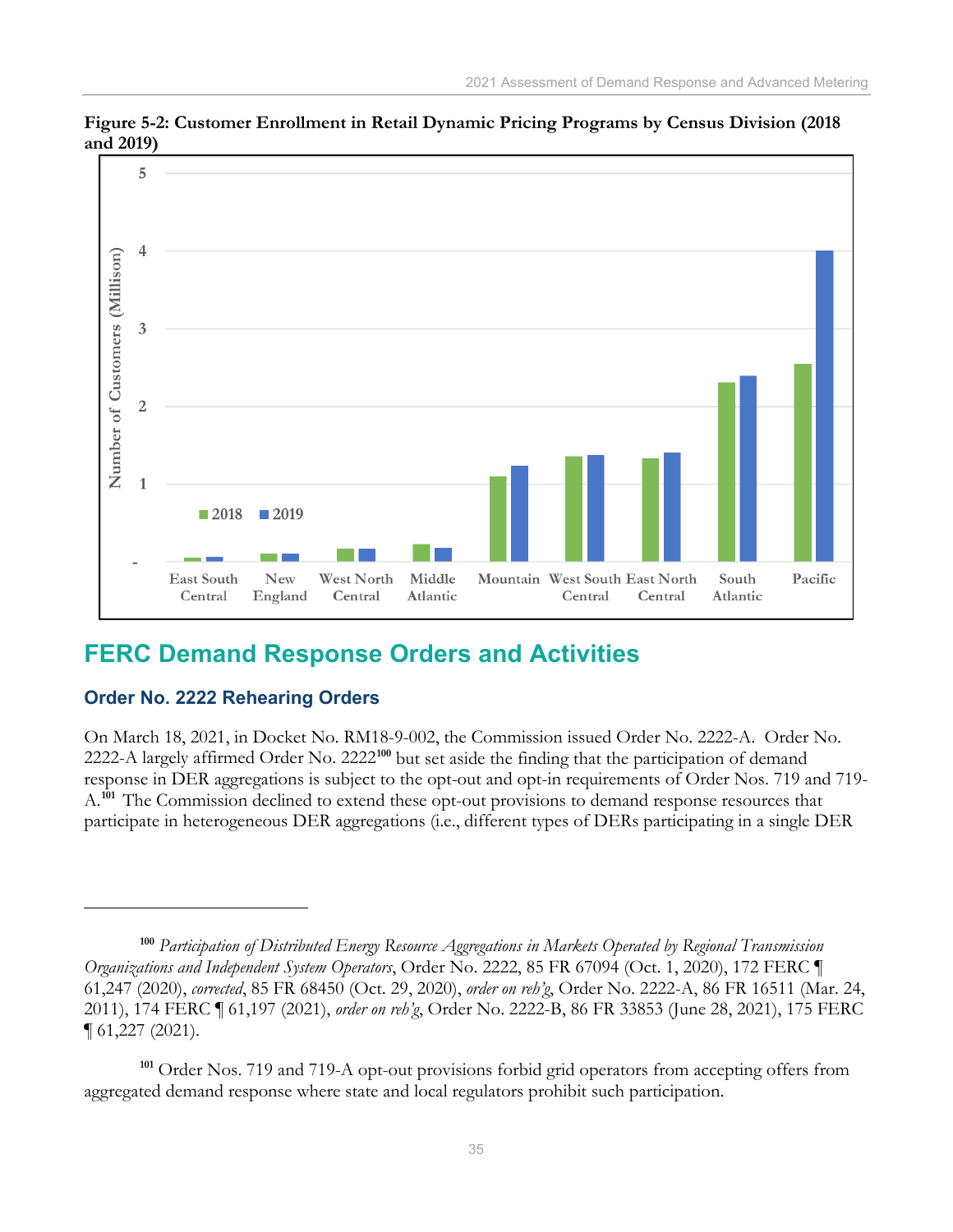aggregation). The Commission clarified that the opt-out provision does apply to aggregations solely made up of demand response.**[102](#page-39-0)**

On June 17, 2021, in Docket No. RM18-9-003, the Commission issued Order No. 2222-B. Order No. 2222-B sets aside the Commission's decision in Order No. 2222-A that the opt-out requirement would not extend to aggregations that include a mix of demand response and other forms of DERs. Instead, the Commission will further evaluate whether to permit demand response resources to participate as part of a DER aggregation in the context of the Commission's broader Notice of Inquiry proceeding considering whether to revise its regulations to remove the demand response opt-out (discussed below).**[103](#page-39-1)** Order No. 2222-B also provided further clarification regarding appropriate restrictions to avoid double counting of services and the compensation of demand response resources that participate in DER aggregations.

#### **Participation of Aggregators of Retail Demand Response Customers in Markets Operated by RTOs/ISOs (Docket No. RM21-14-000)**

On March 18, 2021, the Commission issued a Notice of Inquiry seeking comment on whether changing circumstances warrant revision to the demand response opt-out established in Order Nos. 719 and 719-A and whether RTO/ISO markets would significantly benefit from increased participation of demand response resources via aggregations in states that exercised the opt-out. **[104](#page-39-2)** The order noted significant legal, policy and technological developments that warrant exploration of revision of the demand response opt-out. The order sought comment on the changed circumstances since the issuance of Order Nos. 719 and 719-A, potential benefits of removing the opt-out, and potential resulting burdens of removing the opt-out. Comments and reply comments were due in July and August 2021, respectively. The matter is currently pending before the Commission.

### **CAISO Summer 2021 Readiness Initiatives (Docket No. ER21-1536-000)**

On May 25, 2021, the Commission accepted CAISO's tariff revisions that expand participation of RDRRs in the energy markets to prepare for summer 2021 in light of the supply shortages and market performance during the summer 2020 heat wave.**[105](#page-39-3)** The revisions added 15-minute and hourly dispatch options that improve dispatch and pricing of RDRRs that were previously limited to CAISO's real-time market.**[106](#page-39-4)** The added flexibility allows RDRRs to be included in the market optimization process and aims to avoid manual dispatch of these resources.**[107](#page-39-5)**

**<sup>102</sup>** Order No. 2222-A, 174 FERC ¶ 61,197 at P 22.

**<sup>103</sup>** Order No. 2222-B, 175 FERC ¶ 61,227 at P 26.

<span id="page-39-4"></span><span id="page-39-3"></span><span id="page-39-2"></span><span id="page-39-1"></span><span id="page-39-0"></span>**<sup>104</sup>** *Participation of Aggregators of Retail Demand Response Customers in Markets Operated by Regional Transmission Organizations and Independent System Operators*, 174 FERC ¶ 61,198, at P 18 (2021).

**<sup>105</sup>** *Cal. Indep. Sys. Operator Corp.*, 175 FERC ¶ 61,160, at PP 35-36 (2021).

**<sup>106</sup>** CAISO, Filing, Docket No. ER21-1536-000, at 3 (filed Mar. 26, 2021).

<span id="page-39-5"></span>**<sup>107</sup>** *Id.* at 36.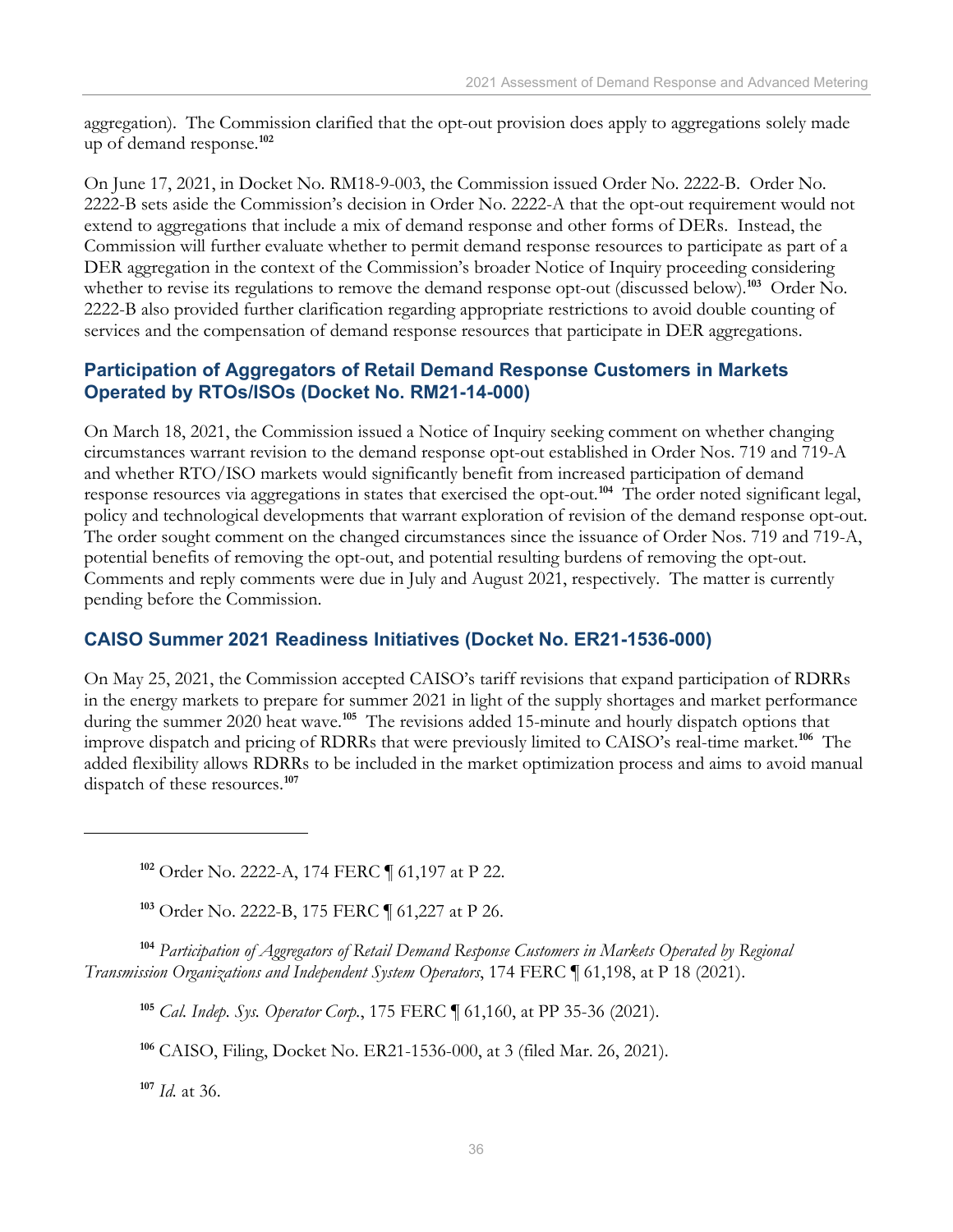#### **MISO Aggregator of Retail Customers Tariff Modifications (Docket No. ER20-2591-000)**

On December 18, 2020, the Commission accepted MISO's tariff revisions to clarify Aggregator of Retail Customers (ARC) registration and participation provisions in MISO's energy and operating reserve markets.<sup>[108](#page-40-0)</sup> According to MISO, ARCs are market participants that combine the abilities of one or more retail customers to provide load reductions or supply incremental energy through behind-the-meter generation.**[109](#page-40-1)** The revisions clarify the requirements for ARCs to register as Demand Response Resources, Emergency Demand Response, and/or Load Modifying Resources, subject to participation being allowed, either explicitly or implicitly, by the Relevant Electric Retail Regulatory Authority. **[110](#page-40-2)** The revisions require ARC applicants to provide their maximum level of participation and allow MISO to deny applications that include end-use customers included in an existing resource to prevent double counting, unless the end-use customer(s) operate under special rate structures and is not registered as part of any MISO resources.**[111](#page-40-3)**

#### **MISO LMR Performance Evaluation (Docket No. ER21-693-000)**

On February 3, 2021, the Commission issued an order accepting MISO's revisions to clarify the performance evaluation provisions for LMRs.**[112](#page-40-4)** MISO filed revisions to clarify that a market participant shall at all times notify MISO when the status or availability of an LMR changes and to clarify that an LMR that fails to perform in accordance with its market participant's response to MISO's scheduling instruction will be subject to a penalty and will not receive credit for its deployment with respect to the required annual availability.**[113](#page-40-5)**

#### **NYISO Buyer-Side Market Power Mitigation Rules for Special Case Resources (Docket Nos. EL16-92-001 and EL16-92-003)**

On February 18, 2021, the Commission set aside in part its October 2020 order and found that Commercial System Distribution Load Relief Programs (CSRP) should be excluded from the calculation of Special Case Resource (SCR) offer floors.**[114](#page-40-6)** The Commission found that CSRPs are designed to benefit the distribution system and not system-wide needs, and any system-wide reliability benefit provided by CSRPs are not the result of the programs' design.**[115](#page-40-7)** SCRs are demand response resources that can provide capacity in

<span id="page-40-0"></span>**<sup>108</sup>** *Midcontinent Indep. Sys. Operator, Inc.*, 173 FERC ¶ 61,254, at P 1 (2020).

<span id="page-40-1"></span>**<sup>109</sup>** *Id*. (citing Transmittal at 1).

<span id="page-40-2"></span>**<sup>110</sup>** *Id.* P 4.

**<sup>111</sup>** *Id.* PP 4, 47.

**<sup>112</sup>** *Midcontinent Indep. Sys. Operator, Inc.*, Docket No. ER21-693-000 (Feb. 3, 2021) (delegated order).

<span id="page-40-7"></span><span id="page-40-6"></span><span id="page-40-5"></span><span id="page-40-4"></span><span id="page-40-3"></span>**<sup>113</sup>** MISO, Filing, Docket No. ER21-693-000, at 4 (filed Dec. 21, 2020). *See* MISO FERC Electric Tariff Section 69A.3.3.1, Deployment Procedures for LMR, 34.0.0. A.

**<sup>114</sup>** *N.Y. Pub. Serv. Comm'n v. N.Y. Indep. Sys. Operator, Inc.*, 174 FERC ¶ 61,110, at PP 2, 10 (2021).

**<sup>115</sup>** *Id.* PP 11-12.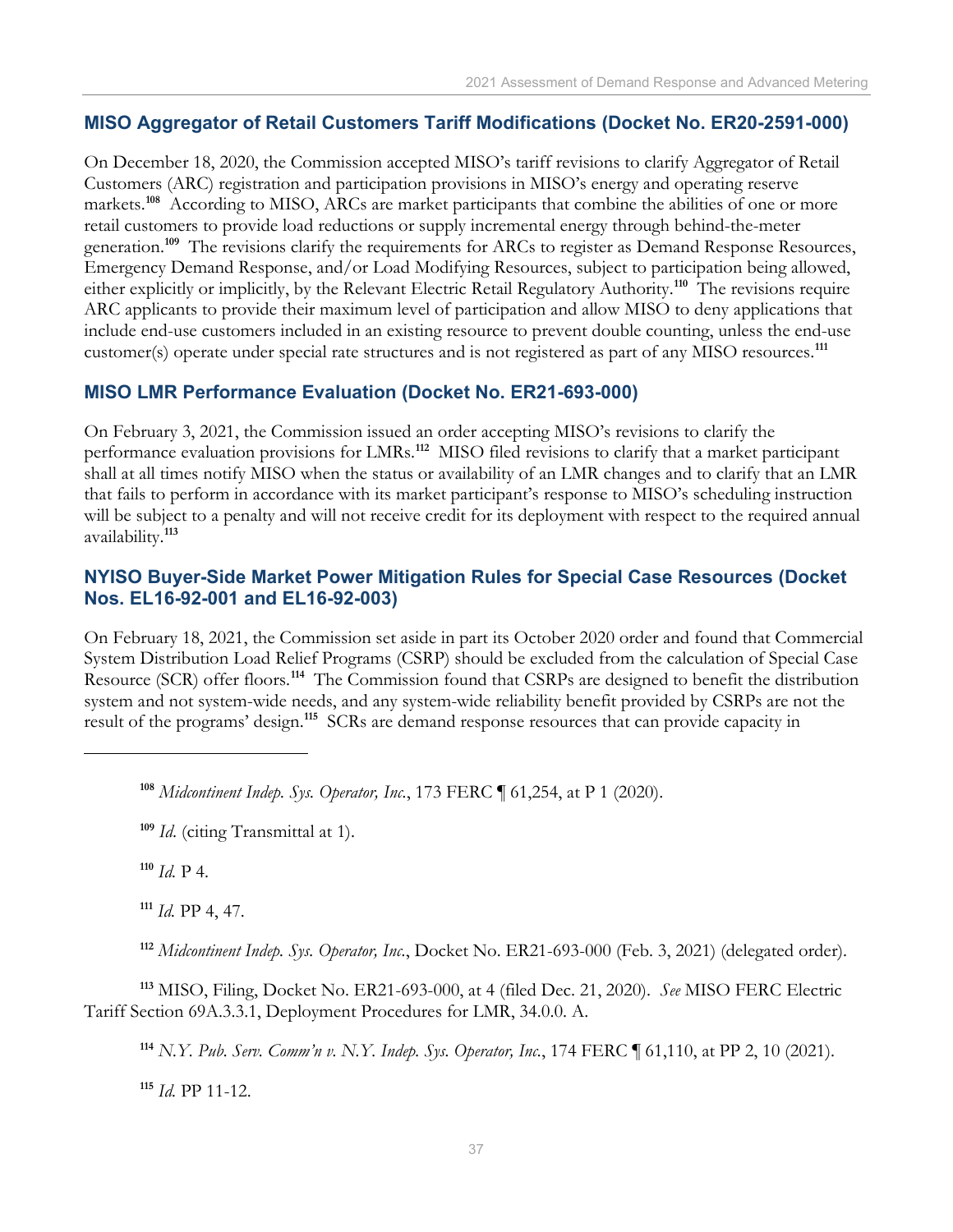NYISO's capacity market. In 2016, a complaint was filed against NYISO alleging that the application of its buyer-side market power mitigation rules are unjust and unreasonable because they limit full participation of SCRs in NYISO's capacity market and interfere with federal, state, and local policy objectives. **[116](#page-41-1)**  Complainants requested that the Commission establish a blanket exemption for SCRs from NYISO's buyerside market power mitigation rules or exclude payments received from certain retail-level demand response programs from the calculations of SCRs' offer floors. On October 7, 2020, the Commission concluded that payments received under the CSRP did not qualify for exclusion from offer floor calculation for SCR under NYISO's buyer-side market power mitigation rules.<sup>[117](#page-41-2)</sup> In December 2020, requests for rehearing of that October 7, 2020 order were denied by operation of law. **[118](#page-41-3)**

## <span id="page-41-0"></span>**Other Federal Demand Response Activities**

### **Department of Defense**

The U.S. Department of Defense (DoD) Defense Logistics Agency Energy (DLA Energy) provides the DoD and other federal government agencies with comprehensive energy solutions,**[119](#page-41-4)** including administering incentive-based demand response programs. In fiscal year 2020, DLA Energy coordinated and facilitated the participation of 46 installations in demand response programs in 11 states and the District of Columbia—all of which are within organized wholesale markets—and had 93 MW of demand response enrolled in its programs.<sup>[120](#page-41-5)</sup> DLA Energy reported savings of over \$2.7 million in fiscal year 2020, with cumulative savings since 2008 totaling over \$39 million.

### **Energy Act of 2020**

As part of the omnibus appropriations bill signed into law on December 27, 2020, Congress passed the Energy Act of 2020.**[121](#page-41-6)** Section 1002 of the act amended the National Energy Conservation Policy Act and requires that agencies report the status of energy savings performance contracts, the investment value of the contracts, and a comparison of guaranteed savings to actual energy savings.**[122](#page-41-7)** Section 1007 of the act

**<sup>116</sup>**New York PSC, Complaint, Docket No. EL16-92-000 (filed June 24, 2016).

<span id="page-41-2"></span><span id="page-41-1"></span>**<sup>117</sup>** *N.Y. Pub. Serv. Comm'n v. N.Y. Indep. Sys. Operator, Inc.*, 174 FERC ¶ 61,110, at P 1 (2020) (citing *N.Y. Pub. Serv. Comm'n v. N.Y. Indep. Sys. Operator, Inc.*, 173 FERC ¶ 61,022, at PP 4, 57-58 (2020)).

**<sup>118</sup>** *N.Y. Pub. Serv. Comm'n v. N.Y. Indep. Sys. Operator, Inc.*, 173 FERC ¶ 62,125 (2020).

<span id="page-41-4"></span><span id="page-41-3"></span>**<sup>119</sup>** Department of Defense, *Defense Logistics Agency Energy, Fiscal Year 2020 Fact Book* (Jan. 2020) at 2, [https://www.dla.mil/Portals/104/Documents/Energy/Publications/DLAEnergyFactBookFY20\\_lowres2.](https://www.dla.mil/Portals/104/Documents/Energy/Publications/DLAEnergyFactBookFY20_lowres2.pdf?ver=VE-mCUImzFiKKnG1uajkxg%3D%3D) [pdf?ver=VE-mCUImzFiKKnG1uajkxg%3D%3D.](https://www.dla.mil/Portals/104/Documents/Energy/Publications/DLAEnergyFactBookFY20_lowres2.pdf?ver=VE-mCUImzFiKKnG1uajkxg%3D%3D)

**<sup>120</sup>** *Id.* at 49.

<span id="page-41-7"></span><span id="page-41-6"></span><span id="page-41-5"></span>**<sup>121</sup>** House Committee on Rules and Senate Committee on Energy & Natural Resources, *Rules Committee Print 116-68 Text of the House Amendment to the Senate Amendment to H.R.* (Dec. 21, 2020), [https://rules.house.gov/sites/democrats.rules.house.gov/files/BILLS-116HR133SA-RCP-116-68.pdf.](https://rules.house.gov/sites/democrats.rules.house.gov/files/BILLS-116HR133SA-RCP-116-68.pdf)

**<sup>122</sup>** *Id*. at 734-35.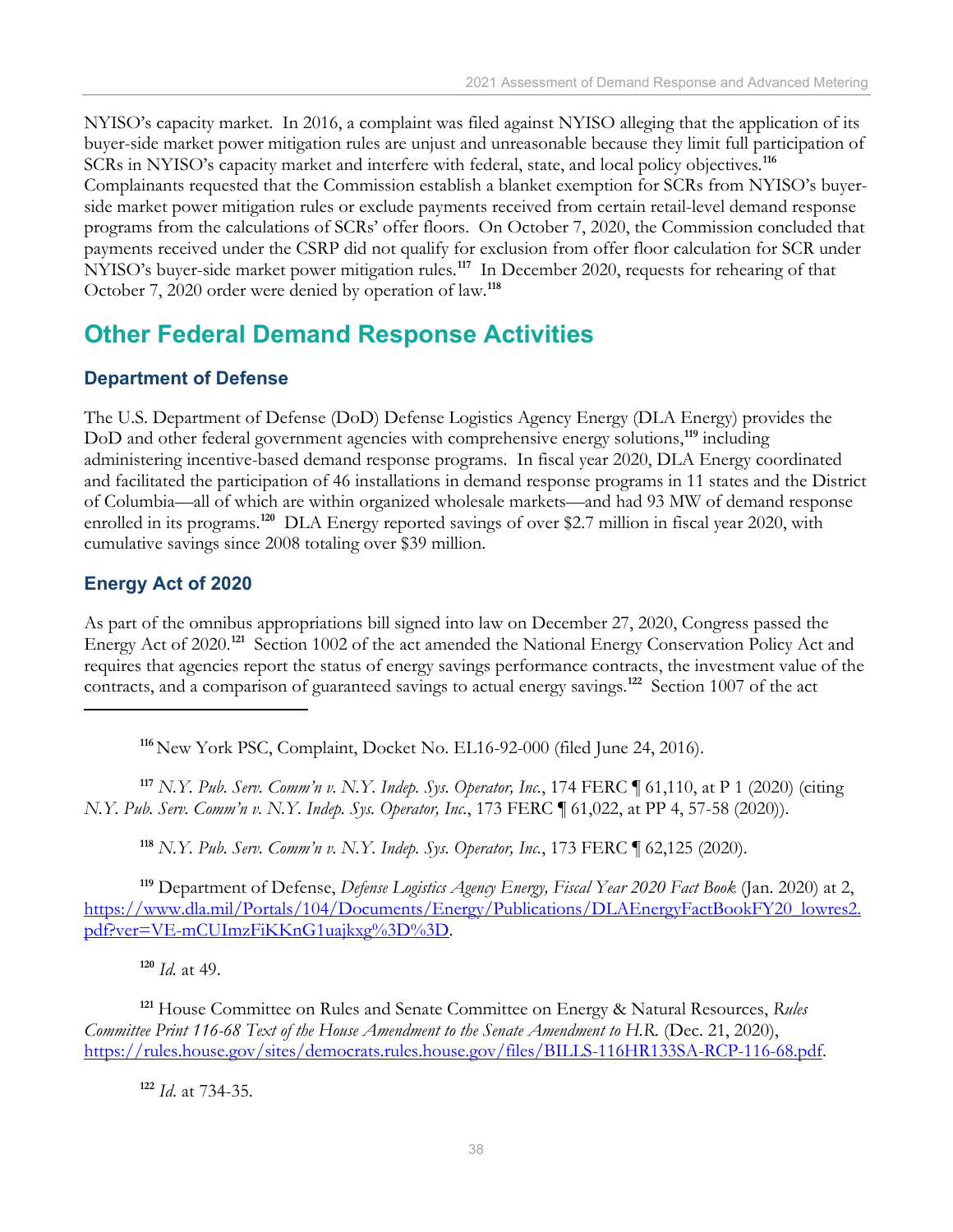requires that the Secretary of Energy enact the Federal Smart Building Program to implement smart building technologies in and across multiple agencies to increase building energy savings and to advance integration of buildings onto the electric grid to serve as resources and dynamic energy loads.**[123](#page-42-0)** The requirement includes the development of data management capabilities, standard communication protocols for interoperability at the building and grid level, and development of advanced building energy management through integration of smart technologies, control systems, and data processing to enable energy efficiency and savings.**[124](#page-42-1)** The act requires that the Secretary of Energy "carry out research, development, demonstration, and commercialization activities" in many subject areas, including demand response technologies.**[125](#page-42-2)**

#### **General Services Administration**

The General Services Administration (GSA) manages centralized procurement for the Federal government, which includes providing energy services for agency workspaces in buildings that are either federally-owned or leased.**[126](#page-42-3)** In July 2020, the GSA's Green Building Advisory Committee released its proposed roadmap and advice letter to review and modify federal energy policy goals, which currently focus on energy reduction, to include load management, demand reduction, flexible rate structures, and exploration of pilot programs to better realize demand savings.**[127](#page-42-4)** The proposed roadmap discusses conducting a comprehensive review of federal agency outleasing authorities to identify where this approach is feasible; conducting a comprehensive review of GSA's owned portfolio to determine which assets are conducive to solar outleasing based on the criteria identified by the GSA; researching the costs, benefits, and logistics of integrating federal renewable outleases into GSA's outleasing program; learning from the experience of state and local governments; developing resources to support renewable energy outleasing, including standardized processes and documentation for identifying underutilized assets; soliciting competitive proposals for renewable leasing; and testing the renewable energy outleasing concept with a pilot project for an asset or assets conducive to solar outleasing. **[128](#page-42-5)**

### **Grid-Interactive Efficient Buildings**

In May 2021, the DOE and Lawrence Berkeley National Laboratory published a roadmap that detailed the potential for grid-interactive efficient buildings (GEB) to deliver \$100 to \$200 billion in cumulative electric

<span id="page-42-1"></span>**<sup>124</sup>** *Id*. at 771-72.

**<sup>125</sup>** *Id*. at 948.

**<sup>126</sup>** GSA, *Background and History*, [https://www.gsa.gov/about-us/background-and-history.](https://www.gsa.gov/about-us/background-and-history)

<span id="page-42-5"></span><span id="page-42-4"></span><span id="page-42-3"></span><span id="page-42-2"></span>**<sup>127</sup>** GSA, *GSA Green Building Advisory Committee Advice Letter on Renewable Energy Outleasing* (Jul. 2020) at 2, [https://www.gsa.gov/cdnstatic/FINAL\\_REO\\_TG\\_Advice\\_Ltr\\_7-9-20\\_-\\_508.pdf.](https://www.gsa.gov/cdnstatic/FINAL_REO_TG_Advice_Ltr_7-9-20_-_508.pdf)

**<sup>128</sup>** *Id.* at 8.

<span id="page-42-0"></span>**<sup>123</sup>** *Id*. at 773-74.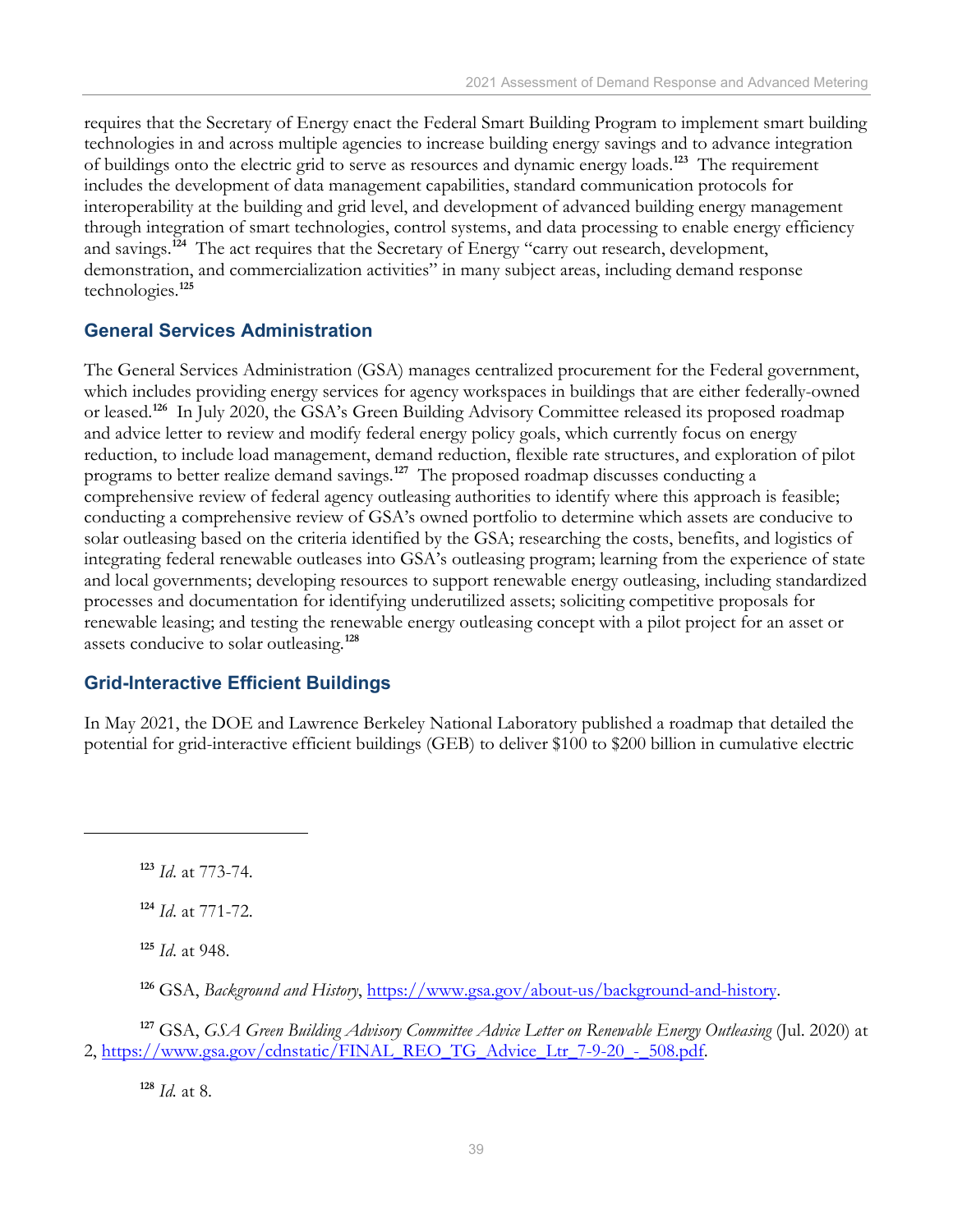system costs savings through 2040.**[129](#page-43-0)** GEBs are energy efficient buildings that use smart technologies and DERs to optimize energy use for grid services, occupant needs and cost reductions.**[130](#page-43-1)** The DOE and Lawrence Berkeley National Laboratory found that GEBs can provide value to the grid through energy efficiency measures, load shedding, load shifting, ancillary services and electricity generation. **[131](#page-43-2)** The study noted that, currently, approximately 10 GW of peak demand reduction capability from technology-enabled demand flexibility is available in residential and commercial buildings.**[132](#page-43-3)** The report identified an additional 15.6 GW of new, dispatchable demand flexibility from residential and commercial programs scheduled to come online by 2030.**[133](#page-43-4)** In addition, the report noted the opportunity for building-integrated DERs to increase the value of GEBs. For example, optimizing building-integrated solar production with building loads and interoperability between DER communications and controls can unlock greater value from GEBs.**[134](#page-43-5)** Finally, the report noted that incentive-based and price-based utility program offerings can provide financial incentives for GEB deployment, while incorporating demand flexibility into utility planning can reduce supply-side investment.**[135](#page-43-6)**

#### **Infrastructure Investment and Jobs Act**

On November 15, 2021, President Biden signed the Infrastructure Investment and Jobs Act (the Act), which contains amendments to previous energy legislation and investments for energy infrastructure, some of which are related to demand response resources and advanced metering. Section 40104 of the Act amends the Public Utility Regulatory Policies Act of 1976 by directing electric utilities to promote the use of demand response and demand flexibility practices by commercial, residential and industrial consumers to reduce electricity consumption during periods of unusually high demand.**[136](#page-43-7)** The Act also requires state regulatory authorities to consider rate mechanisms that allow for cost recovery and requires that each state regulatory authority commence consideration or set a hearing date for consideration within one year of enactment and make a determination within two years of enactment to establish mechanisms to recover the costs of promoting demand response and demand flexibility practices. **[137](#page-43-8)** The Act also amends the Federal

**<sup>130</sup>** *Id*. at 3, 5.

<span id="page-43-2"></span>**<sup>131</sup>** *Id*. at 4.

<span id="page-43-3"></span>**<sup>132</sup>** *Id*. at 10.

<span id="page-43-4"></span>**<sup>133</sup>** *Id*. at 12.

**<sup>134</sup>** *Id.* at 25-26.

**<sup>135</sup>** *Id*. at 36.

**<sup>137</sup>** *Id*. at 503-504.

<span id="page-43-1"></span><span id="page-43-0"></span>**<sup>129</sup>** U.S. Department of Energy Office of Energy Efficiency and Renewable Energy, *A National Roadmap for Grid-Interactive Efficient Buildings* (May 2021) at 1, [https://gebroadmap.lbl.gov/A%20National%20Roadmap%20for%20GEBs-20210712.pdf.](https://gebroadmap.lbl.gov/A%20National%20Roadmap%20for%20GEBs-20210712.pdf)

<span id="page-43-8"></span><span id="page-43-7"></span><span id="page-43-6"></span><span id="page-43-5"></span>**<sup>136</sup>** Infrastructure Investment and Jobs Act of 2021, Pub. L. No. 117-58, § 40104, 125 Stat. 429, 502- 503 (2021), [https://www.congress.gov/117/bills/hr3684/BILLS-117hr3684enr.pdf.](https://www.congress.gov/117/bills/hr3684/BILLS-117hr3684enr.pdf)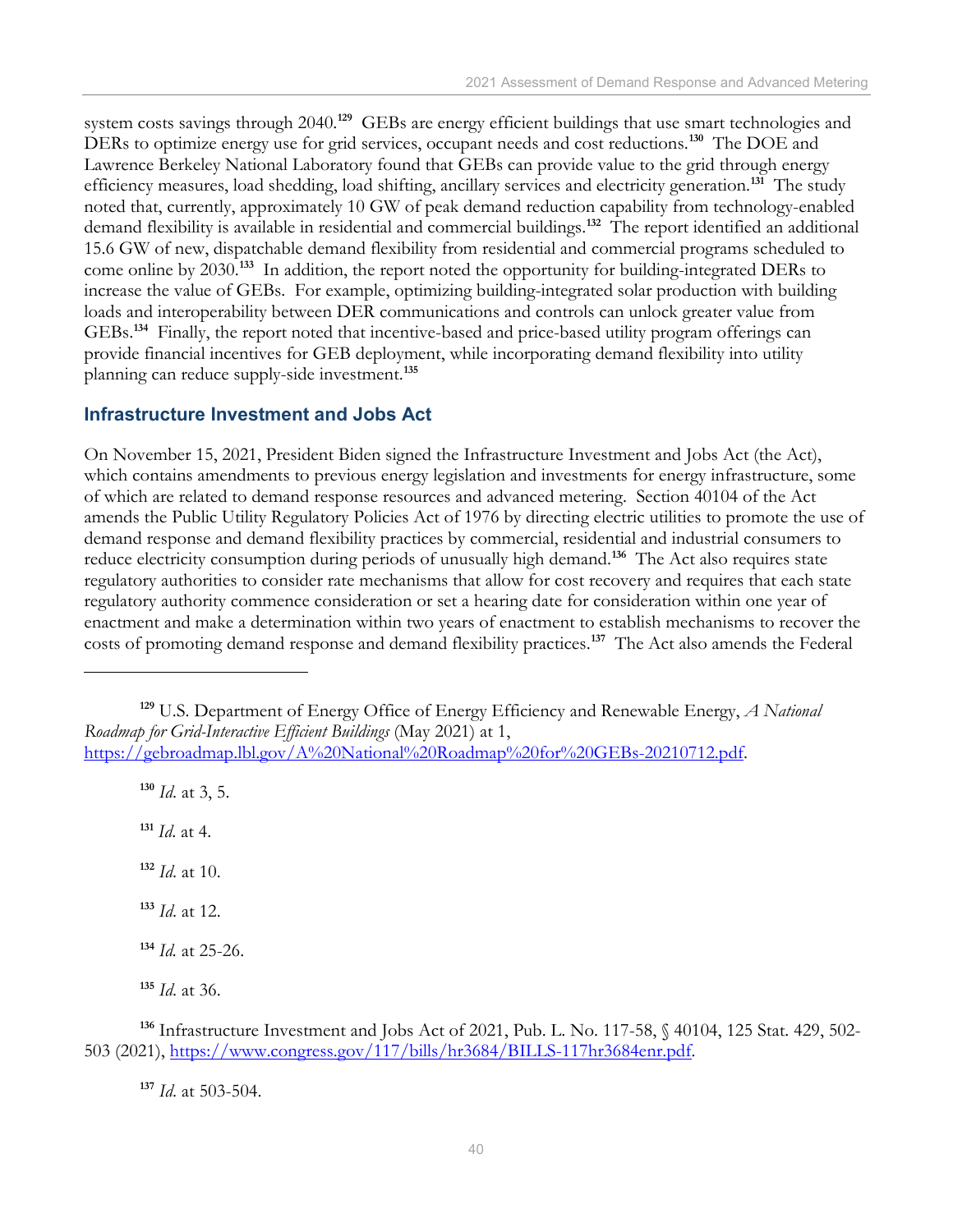Energy Management Program to promote installation of demand response technology and the use of demand response practices in Federal buildings.**[138](#page-44-2)** Additionally, the Act amends the Energy Independence and Security Act of 2007 to include demand response technologies, practices, and policies as part of the Components of Zero-Net-Energy Commercial Buildings Initiative.**[139](#page-44-3)** Section 40125 of the Act requires development of advanced cybersecurity applications and technologies for the energy sector to identify and mitigate vulnerabilities and specifically discusses the need to advance the security of field devices and third-party control systems, including advanced metering.<sup>[140](#page-44-4)</sup> Section 40413 of the Act expands the Manufacturing Energy Consumption Survey to collect information on the use of demand response.**[141](#page-44-5)** Finally, Section 40417 of the Act requires development of a plan to identify the need or opportunity to update or further the capabilities of the National Energy Modeling System with respect to demand response in capacity expansion models and the economic modeling of the role of demand response.**[142](#page-44-6)**

## <span id="page-44-0"></span>**Developments and Issues in Demand Response**

### <span id="page-44-1"></span>**State Legislative and Regulatory Activities Related to Demand Response and Dynamic Pricing**

State regulators and policymakers continue to expand dynamic pricing offerings through pilot programs and permanent rate programs. Orders issued by state regulators, such as those in Illinois and North Carolina, stress the importance of clear price signals to induce customer behavior to use less power depending on the time of day. Similarly, state policymakers in states like Indiana and Montana passed legislation seeking to further study the benefits of dynamic pricing.

• **California.** On November 20, 2020, the California PUC instituted a rulemaking to identify and execute interim and longer-term actions to ensure reliable electric service in the event of an extreme heat storm in the summer of 2021.**[143](#page-44-7)** In March 2021, for the summers of 2021 and 2022, the California PUC directed the state's major investor-owned utilities to take specific actions to decrease peak and net peak demand**[144](#page-44-8)** and increase supply to avoid rotating outages similar to the events that

<span id="page-44-3"></span><span id="page-44-2"></span> *Id.* at 505. *Id*. at 505. *Id*. at 527. *Id*. at 614. *Id*. at 617.

<span id="page-44-7"></span><span id="page-44-6"></span><span id="page-44-5"></span><span id="page-44-4"></span>**<sup>143</sup>***Order Instituting Rulemaking to Establish Policies, Processes, and Rules to Ensure Reliable Electric Service in California in the Event of an Extreme Weather Event in 2021*, Rulemaking 20-11-003 (California PUC Nov. 20, 2020) at 2, [https://docs.cpuc.ca.gov/PublishedDocs/Published/G000/M351/K809/351809897.PDF.](https://docs.cpuc.ca.gov/PublishedDocs/Published/G000/M351/K809/351809897.PDF)

<span id="page-44-8"></span>**<sup>144</sup>** Net Peak Demand, also known as "net peak" or "net demand", is defined by the California Energy Commission as the "total electricity demand minus utility-scale solar and wind generation at a given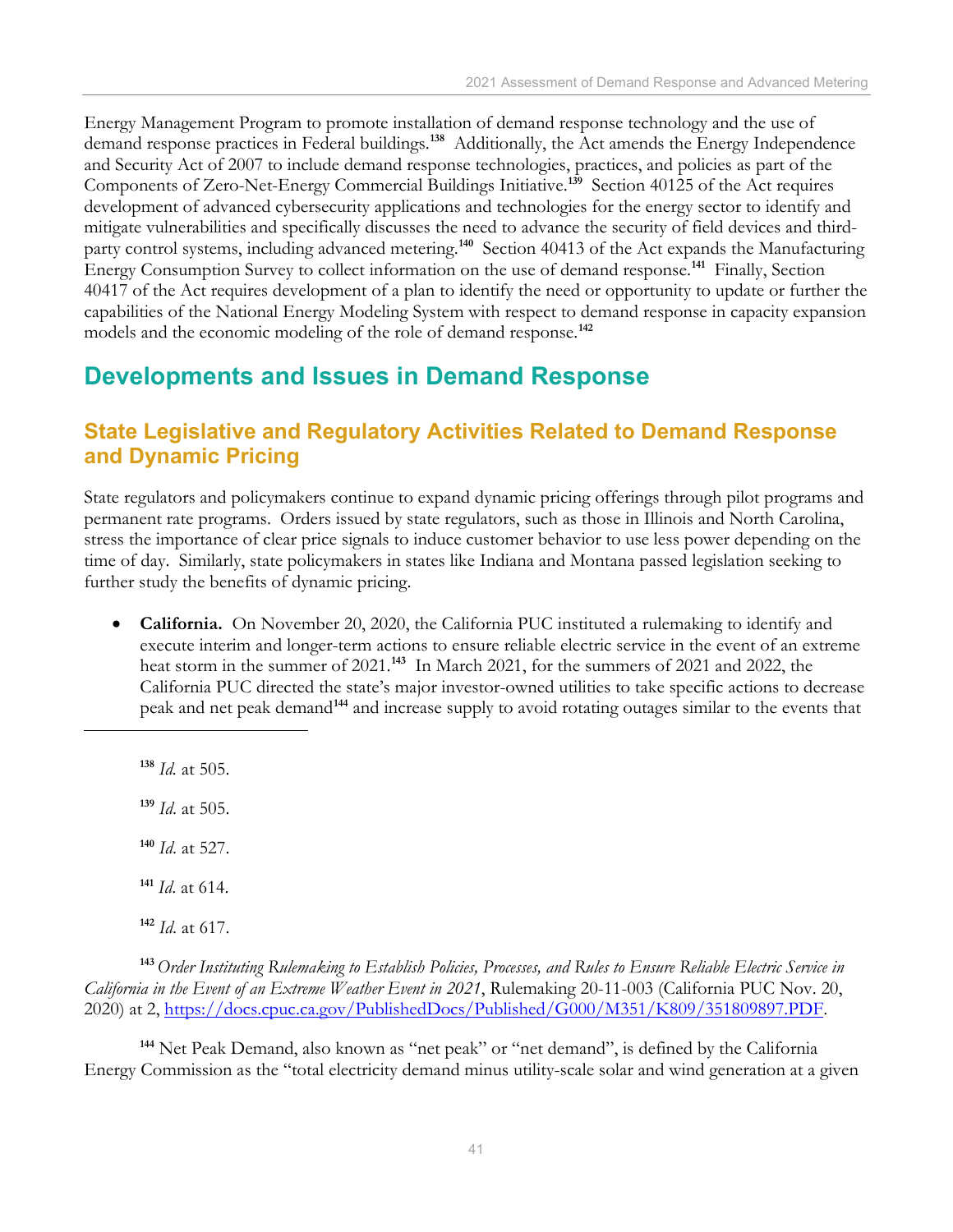occurred in summer 2020. **[145](#page-45-0)** The March 2021 decision required Pacific Gas & Electric and San Diego Gas & Electric to increase critical peak pricing event windows from 4 pm to 9 pm, while Southern California Edison was required to increase the number of events from 12 to 15.**[146](#page-45-1)** The decision also required utilities to develop and administer a pilot Emergency Load Reduction Program to access additional load reduction outside of the resource adequacy framework during times of grid stress and emergency, notably from non-residential customers not already in demand response programs and some proxy demand resources. **[147](#page-45-2)** The pilot program will require resources to be available May through October, seven days a week during the evening peak, for a minimum of one hour and maximum of five hours following a CAISO Alert, Warning, or Emergency declaration. **[148](#page-45-3)** In a June 2021 decision, the California PUC modified its original decision and clarified that the Emergency Load Reduction Program would have day-ahead and day-of triggers for a subset of the program's resources.**[149](#page-45-4)** The pilot programs are for five years, with the years 2023 through 2025 subject to revision in a later proceeding.

In July 2021, the California PUC issued an order instituting a rulemaking to prepare the electric grid for a high number of DERs, including demand response.**[150](#page-45-5)** The California PUC noted that the expected growth of DERs, electric vehicles and higher clean energy goals and emissions targets,

<span id="page-45-1"></span>**<sup>146</sup>** *Decision Directing Pacific Gas and Electric Company, Southern California Edison Company, and San Diego Gas & Electric Company to Take Actions to Prepare for Potential Extreme Weather in the Summers of 2021 and 2022*, Rulemaking 20-11-003 (California PUC Mar. 5, 2021) Att. 1 at 2, [https://docs.cpuc.ca.gov/PublishedDocs/Efile/G000/M369/K237/369237342.PDF.](https://docs.cpuc.ca.gov/PublishedDocs/Efile/G000/M369/K237/369237342.PDF)

<span id="page-45-2"></span>**<sup>147</sup>***Order Instituting Rulemaking to Establish Policies, Processes, and Rules to Ensure Reliable Electric Service in California in the Event of an Extreme Weather Event in 2021*, Rulemaking 20-11-003 (California PUC Mar. 5, 2021) at 15-16, https://docs.cpuc.ca.gov/PublishedDocs/Efile/G000/M369/K286/369286360.PDF.

**<sup>148</sup>** *Id.* at 17.

<span id="page-45-4"></span><span id="page-45-3"></span>**<sup>149</sup>** *Order Modifying Decision 21-03-056 to Clarify Guidance in the Emergency Load Reduction Program Regarding a Day-Of Trigger*, Rulemaking 20-11-003 (California PUC June 25, 2021) at 1, [https://docs.cpuc.ca.gov/PublishedDocs/Published/G000/M389/K525/389525818.PDF.](https://docs.cpuc.ca.gov/PublishedDocs/Published/G000/M389/K525/389525818.PDF)

<span id="page-45-5"></span>**<sup>150</sup>** *Order Instituting Rulemaking to Modernize the Electric Grid for a High Distributed Energy Resources Future*, Rulemaking 21-06-017 (California PUC July 2, 2021) at 1, [https://docs.cpuc.ca.gov/PublishedDocs/Published/G000/M390/K664/390664433.PDF.](https://docs.cpuc.ca.gov/PublishedDocs/Published/G000/M390/K664/390664433.PDF)

time, and… typically occurs later in the evening than the total demand peak." California Energy Commission, *A Peek at Net Peak* (May 2021), [https://www.energy.ca.gov/data-reports/energy](https://www.energy.ca.gov/data-reports/energy-insights/peek-net-peak)[insights/peek-net-peak.](https://www.energy.ca.gov/data-reports/energy-insights/peek-net-peak)

<span id="page-45-0"></span>**<sup>145</sup>** *Decision Directing Pacific Gas and Electric Company, Southern California Edison Company, and San Diego Gas & Electric Company to Take Actions to Prepare for Potential Extreme Weather in the Summers of 2021 and 2022*, Rulemaking 20-11-003 (California PUC Mar. 5, 2021) at 5, [https://docs.cpuc.ca.gov/PublishedDocs/Efile/G000/M369/K286/369286360.PDF.](https://docs.cpuc.ca.gov/PublishedDocs/Efile/G000/M369/K286/369286360.PDF)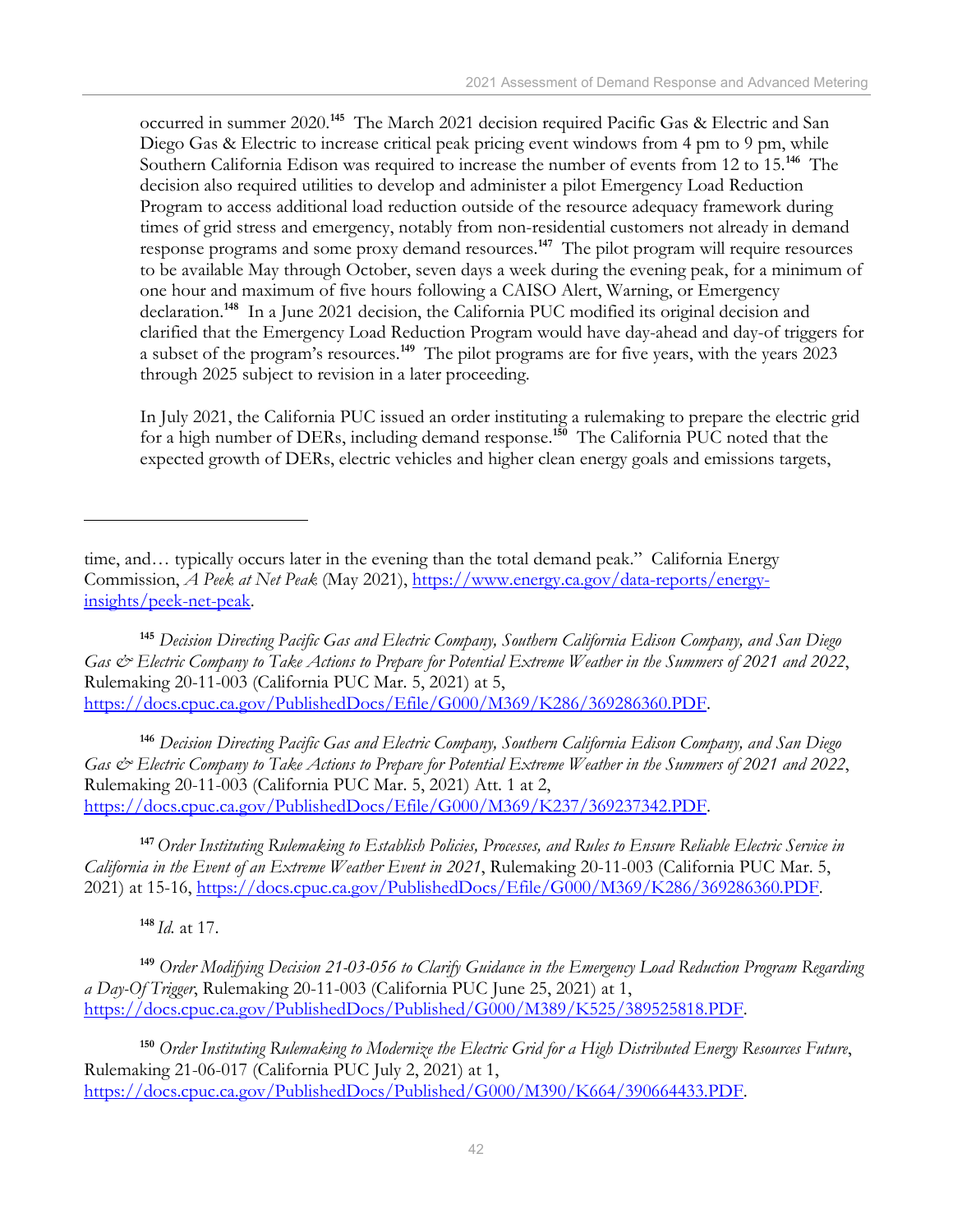highlighted the need to explore improvements to distribution planning and grid modernization.**[151](#page-46-0)** The California PUC held a workshop in September 2021 and issued a preliminary schedule that included a scoping memo and ruling date of late 2021 with a proposed decision date of 2024.**[152](#page-46-1)**

- **Illinois.** On April 1, 2020, the Illinois Commerce Commission issued an order on rehearing to implement changes to the Commonwealth Edison Company's (ComEd) residential time-of-use rate pilot program to incentivize residential customers to shift their energy use away from peak periods.**[153](#page-46-2)** The Illinois Commerce Commission stated that ComEd's proposal, as requested on rehearing, does not provide a clear price signal for customers to switch usage to avoid high energy prices.<sup>[154](#page-46-3)</sup> In the order, the Illinois Commerce Commission directed ComEd to file its new pilot time-of-use rates to encourage customers to alter their usage patterns under clearly stated times and clear price differentiation. **[155](#page-46-4)** On April 12, 2021, ComEd filed its latest time-of-use pricing pilot report, required to be submitted semiannually in compliance with the order. **[156](#page-46-5)**
- **Indiana**. On April 26, 2021, the governor of Indiana signed a bill that reestablished the state's 21st Century Energy Policy Development Task Force following its expiration on December 2, 2020.**[157](#page-46-6)** The law requires that the Task Force study a number of issues, including methods to assure fairness to customers on time-of-use, real-time pricing, and critical peak pricing rate designs; appropriate regulation of the deployment of DERs consistent with Order No. 2222; and demand response and pricing systems that incentivize temporal shifting of electric load.**[158](#page-46-7)** The law requires that the Task Force develop recommendations and issue a report for the General Assembly and the governor by November 1, 2022.**[159](#page-46-8)**

**<sup>151</sup>** *Id.* at 8-9.

**<sup>152</sup>** *Id.* at 27.

<span id="page-46-2"></span><span id="page-46-1"></span><span id="page-46-0"></span>**<sup>153</sup>** *Verified Petition for Approval of a Revision to Integrated Distribution Company Implementation Plan*, Docket No. 18-1725 (Illinois Commerce Commission Apr. 17, 2021) at 1, [https://www.icc.illinois.gov/docket/P2018-1725/documents/298022/files/519662.pdf.](https://www.icc.illinois.gov/docket/P2018-1725/documents/298022/files/519662.pdf)

**<sup>154</sup>** *Id*. at 27-28.

**<sup>155</sup>** *Id.* at 28-30.

<span id="page-46-5"></span><span id="page-46-4"></span><span id="page-46-3"></span>**<sup>156</sup>** *Verified Petition for Approval of a Revision to Integrated Distribution Company Implementation Plan*, Compliance Filing #2, Docket No. 18-1725 (Illinois Commerce Commission Apr. 12, 2021), [https://www.icc.illinois.gov/docket/P2018-1725/documents/310325/files/540776.pdf.](https://www.icc.illinois.gov/docket/P2018-1725/documents/310325/files/540776.pdf)

<span id="page-46-7"></span><span id="page-46-6"></span>**<sup>157</sup>** 21st Century Energy Policy Development Task Force, Ind. Legis. Serv. P.L. 131-2021 (H.E.A. 1220), Ind. Code Ann. § 2-5-45.1 (2021), [http://184.175.130.101/legislative/2021/bills/house/1220#document-066c3967.](http://184.175.130.101/legislative/2021/bills/house/1220#document-066c3967)

**<sup>158</sup>** *Id.* at 2-4.

<span id="page-46-8"></span>**<sup>159</sup>** *Id.* at 2.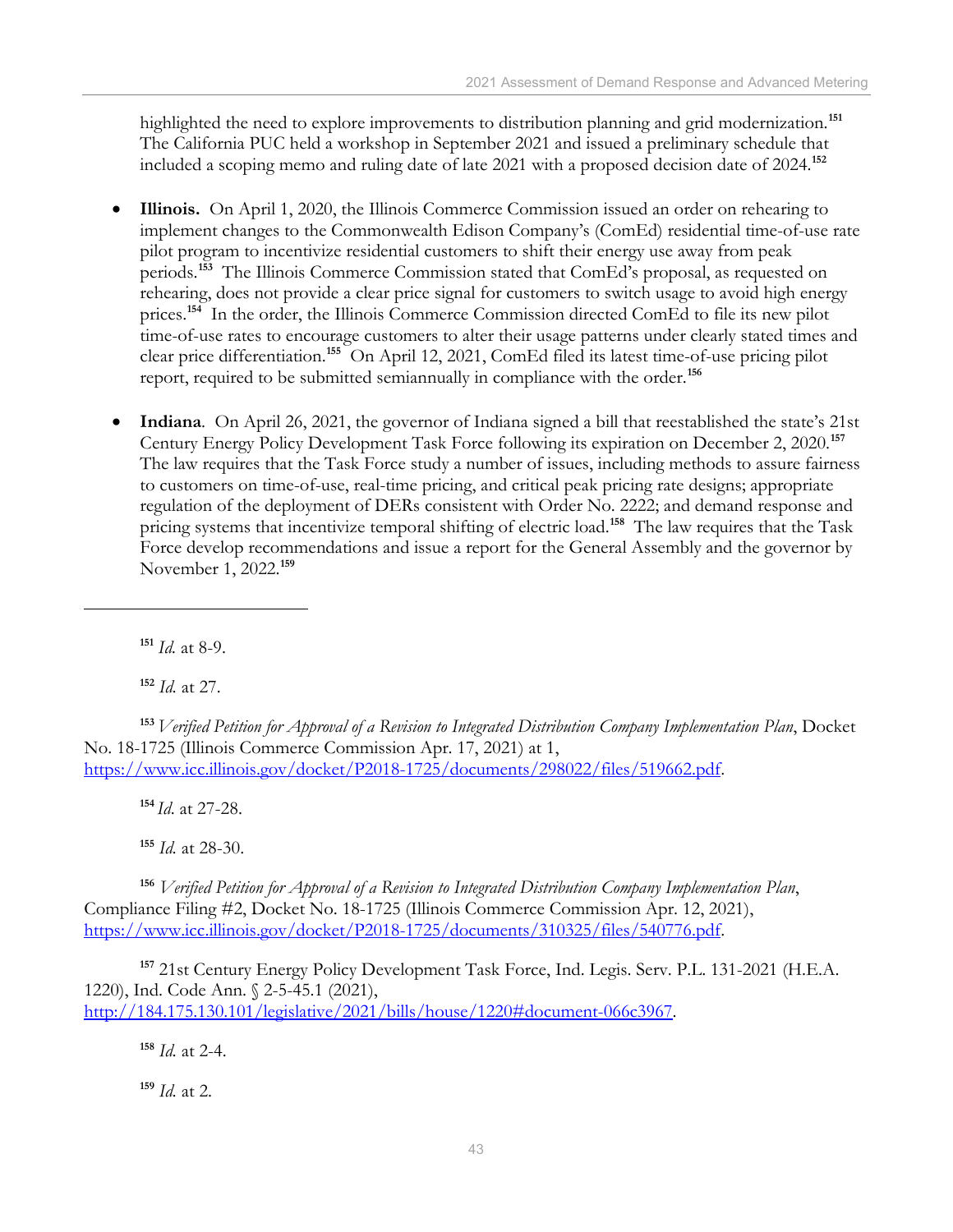- **Minnesota**. On May 25, 2021, the governor of Minnesota signed the Energy Conservation and Optimization Act of 2021, which found that energy savings are an energy resource and that optimizing the timing and method used by energy consumers to manage energy use provides benefits to customers and the utility system as a whole.**[160](#page-47-0)** The law requires the state to achieve annual energy savings equal to at least 2.5% of annual retail energy sales of electricity and natural gas. The law defines load management as an activity, service, or technology that changes the timing or efficiency of a customer's use based on local and regional energy system conditions or to reduce peak demand and stated that utilities can meet the goal through rate designs, programs to change consumer behavior, efforts to promote energy conservation, and load management programs that enable customers to maximize the value of energy purchased.<sup>[161](#page-47-1)</sup> The law also requires that, by June 1, 2022, and every three years thereafter, each of the state's cooperative and municipal electric utilities file an energy conservation and optimization plan describing load management and other measures intended to achieve the law's energy savings goals.**[162](#page-47-2)**
- **Montana.** As discussed above,**[163](#page-47-3)** on May 12, 2021, the Montana legislature passed a joint resolution requesting an interim study to examine future electric grid capacity requirements, grid technologies, and the roles of regulatory, private-sector, and state government entities in the future of the grid. **[164](#page-47-4)** Specifically, the resolution designates an interim committee to study, among other things, the impact of future electricity load that may drive future capacity requirements and "the contributions of nongeneration technologies to achieve a more efficient, lower-peak grid." The legislature directed that the study be completed prior to September 15, 2022.
- **New York**. On May 14, 2020, the New York PSC ordered the state's six investor-owned utilities to file emergency tariff modifications to make program changes for the 2020 summer demand response Capability Period for capacity. **[165](#page-47-5)** The changes provided additional flexibility for demand response market participants by extending program enrollment deadlines in response to the declared state disaster emergency resulting from COVID-19.**[166](#page-47-6)** Utilities submitted compliance filings at the end of

**<sup>161</sup>** *Id.* at 2, 5.

**<sup>162</sup>** *Id.* at 7.

**<sup>163</sup>** *See supra* Ch. 2.

**<sup>164</sup>** *Id.*

**<sup>166</sup>** *Id.* at 2-4.

<span id="page-47-2"></span><span id="page-47-1"></span><span id="page-47-0"></span>**<sup>160</sup>** Energy Conservation and Optimization Act of 2021, HF 164, 92nd Minnesota Legislature (2021) at 1-2, [http://wdoc.house.leg.state.mn.us/leg/LS92/HF0164.2.pdf.](http://wdoc.house.leg.state.mn.us/leg/LS92/HF0164.2.pdf)

<span id="page-47-6"></span><span id="page-47-5"></span><span id="page-47-4"></span><span id="page-47-3"></span>**<sup>165</sup>** *Proceeding on Motion of the Commission to Develop Dynamic Load Management Programs*, Case No. 14-E-0423 (New York PSC Apr. 16, 2021) at 1-2, [https://documents.dps.ny.gov/public/Common/ViewDoc.aspx?DocRefId={4D9D4832-9854-4C7F-](https://documents.dps.ny.gov/public/Common/ViewDoc.aspx?DocRefId=%7b4D9D4832-9854-4C7F-9DA6-350A70F86CD3%7d)[9DA6-350A70F86CD3}.](https://documents.dps.ny.gov/public/Common/ViewDoc.aspx?DocRefId=%7b4D9D4832-9854-4C7F-9DA6-350A70F86CD3%7d)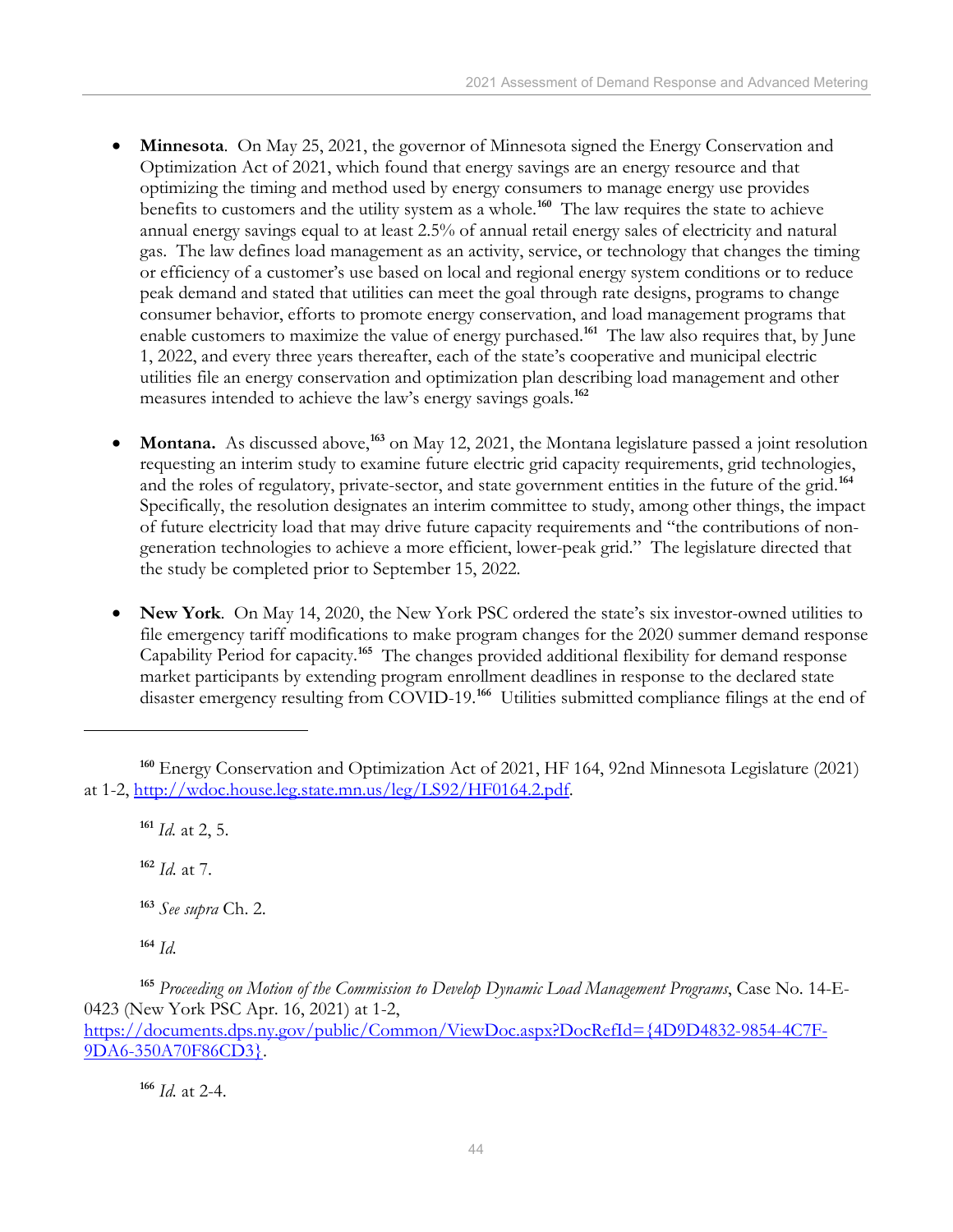May 2020. In August 2020, the New York PSC made its May 2020 emergency order permanent.**[167](#page-48-0)** In April 2021, the New York PSC extended the provision in response to stakeholder requests to allow for adjustments in enrolled capability by June 1, 2021 for the 2021 Capability Period. **[168](#page-48-1)**

• **North Carolina.** On May 7, 2021, Duke Energy Carolinas filed a petition requesting that the North Carolina Utilities Commission (North Carolina Commission) approve critical peak pricing schedules.<sup>[169](#page-48-2)</sup> The petition stated that the dynamic rate pilots approved by the North Carolina Commission demonstrated customer potential to change their consumption patterns in response to price signals and created savings and system benefits. **[170](#page-48-3)** According to Duke Energy Carolinas, lessons learned and data from pilot programs were incorporated into its most recent petition to implement the new offerings. **[171](#page-48-4)** As the North Carolina Commission considers the petition, the current advanced rate pilots will be extended until issuance of a further order.**[172](#page-48-5)**

<span id="page-48-3"></span><span id="page-48-2"></span>**<sup>169</sup>** *In the Matter of Application of Duke Energy Carolinas, LLC for Adjustment of Rates and Charges Applicable to Electric Utility Service in North Carolina*, Docket No. E-7, Sub 1253 (North Carolina Commission May 7, 2021) at 1, [https://starw1.ncuc.net/NCUC/ViewFile.aspx?Id=3d73c0a1-aae9-480c-b96f-10aaae7ddf1d.](https://starw1.ncuc.net/NCUC/ViewFile.aspx?Id=3d73c0a1-aae9-480c-b96f-10aaae7ddf1d)

**<sup>170</sup>** *Id.* at 3.

<span id="page-48-4"></span>**<sup>171</sup>** *Id.* at 3.

<span id="page-48-5"></span>**<sup>172</sup>** *Id.* at 2.

<span id="page-48-0"></span>**<sup>167</sup>** *Proceeding on Motion of the Commission to Develop Dynamic Load Management Programs*, Case No. 14-E-0423 (New York PSC Aug. 7, 2020) at 3, [https://documents.dps.ny.gov/public/MatterManagement/CaseMaster.aspx?MatterCaseNo=14-E-0423.](https://documents.dps.ny.gov/public/MatterManagement/CaseMaster.aspx?MatterCaseNo=14-E-0423)

<span id="page-48-1"></span>**<sup>168</sup>** *Proceeding on Motion of the Commission to Develop Dynamic Load Management Programs*, Case No. 14-E-0423 (New York PSC Apr. 16, 2021) at 12, [https://documents.dps.ny.gov/public/Common/ViewDoc.aspx?DocRefId={4D9D4832-9854-4C7F-](https://documents.dps.ny.gov/public/Common/ViewDoc.aspx?DocRefId=%7b4D9D4832-9854-4C7F-9DA6-350A70F86CD3%7d)[9DA6-350A70F86CD3}.](https://documents.dps.ny.gov/public/Common/ViewDoc.aspx?DocRefId=%7b4D9D4832-9854-4C7F-9DA6-350A70F86CD3%7d)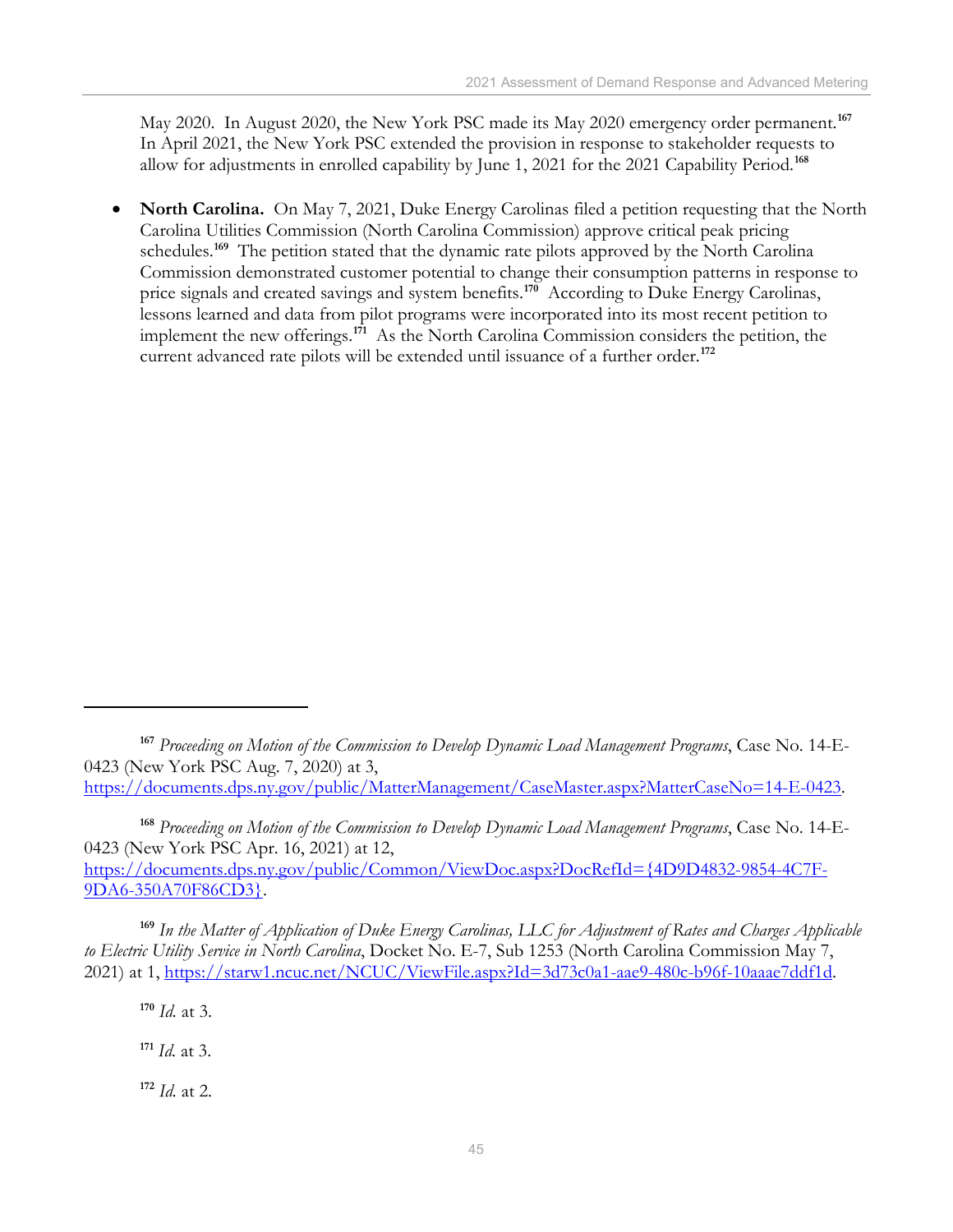## <span id="page-49-0"></span>**6. Regulatory Barriers to Improved Customer Participation in Demand Response, Peak Reduction, and Critical Pricing Programs**

Even as the number of customers participating in demand response programs grows, regulatory barriers to customer participation continue to exist. With new streams of resources, customer information, and program data, regulators and utilities must consider the best way to use investments to improve customer participation in and satisfaction with demand response programs. Outstanding barriers to customer participation and recommendations are discussed below.

### **Implementing Time-Based Rates**

The total number of customers enrolled in retail dynamic pricing and retail demand response programs is still relatively low compared to the total number of retail customers in the United States. Advanced metering facilitates demand-side strategies, and demand response programs increase demand-side customer engagement, which results in lower energy costs for customers and deferred generation. Regulatory approval processes required for technologies that unlock the value of demand response and time-based rate programs, like advanced metering, can slow the development and implementation of new programs. For example, regulators can require utilities to demonstrate how advanced metering will not only unlock the potential for demand reduction strategies, but also help achieve other state goals. Lengthy regulatory proceedings can delay adoption of new technologies and programs despite the growth of advanced metering and its abilities. Similarly, even previously approved and successful pilot programs face regulatory barriers that limit customer participation, delaying or eliminating benefits to customers.

#### **Incorporating Demand Flexibility**

The number of customer-sited DERs, smart technologies, and flexible loads in the United States continues to grow. Demand flexibility, also known as load flexibility, is the capability of loads and customer-sited DERs coupled with smart technologies and controls to change load patterns or generate electricity. As described in Chapter 5, recent analysis from the Department of Energy shows that demand flexibility through use of smart buildings like GEBs and Connected Communities can deliver billions of dollars in electric system savings.

A recent Department of Energy report indicates that barriers to adopting and using the full suite of capabilities of demand-side resources prevents consumers, regulators, and utilities from realizing the full potential of those resources. **[173](#page-49-1)** For example, many RTO/ISO markets limit the ability of demand flexibility to participate at the wholesale level as demand response because demand response is often defined as a reduction in expected consumption. Demand flexibility can also require coordinated operation of multiple devices or buildings to achieve full savings. The costs to adopt all the technological components required to achieve maximum demand flexibility, and the greater interoperability requirements, may currently inhibit the

<span id="page-49-1"></span>**<sup>173</sup>** U.S. Department of Energy Office of Energy Efficiency and Renewable Energy, *A National Roadmap for Grid-Interactive Efficient Buildings* (May 2021) at 27, [https://gebroadmap.lbl.gov/A%20National%20Roadmap%20for%20GEBs-20210712.pdf.](https://gebroadmap.lbl.gov/A%20National%20Roadmap%20for%20GEBs-20210712.pdf)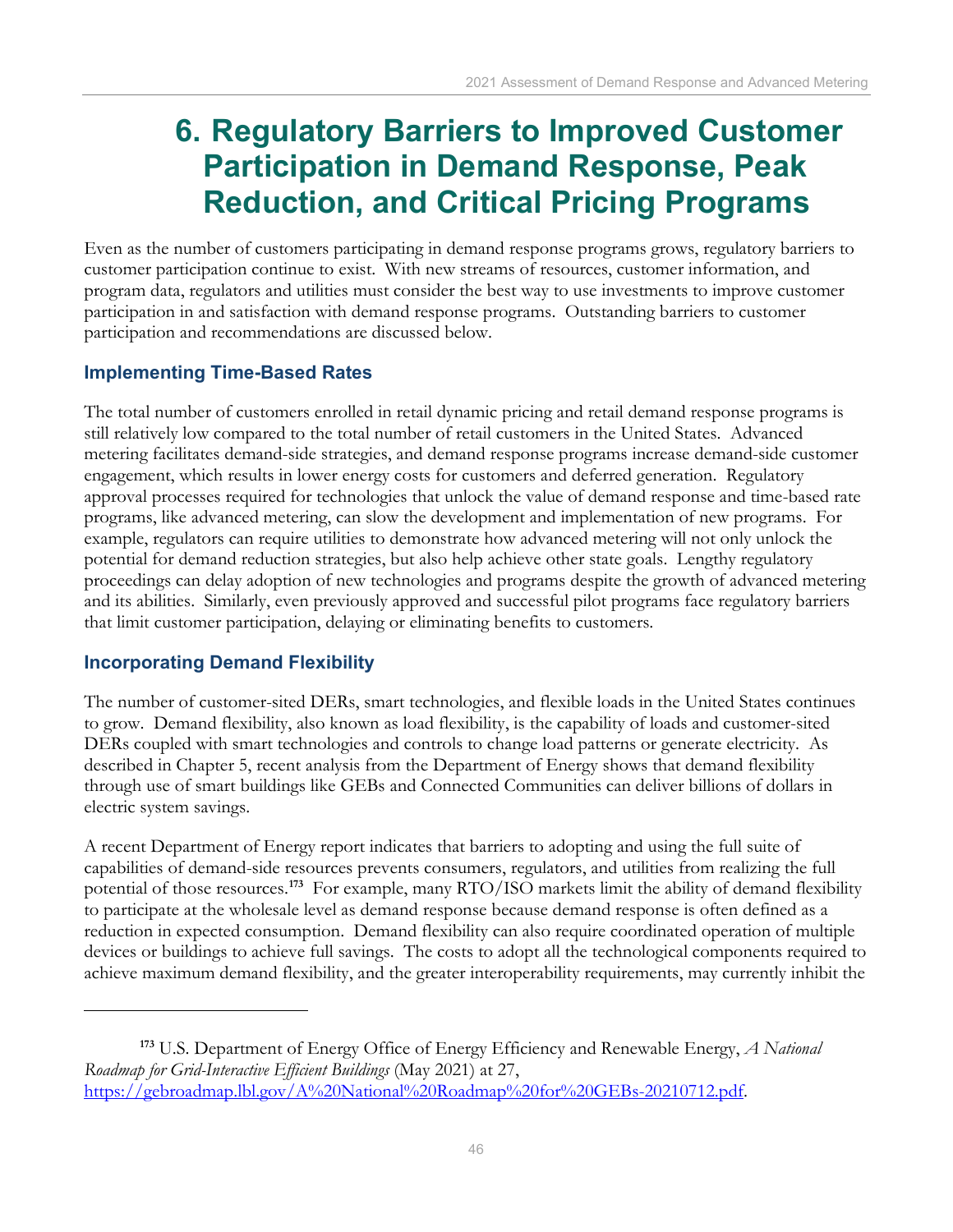deployment of these resources. While some RTOs/ISOs incorporate demand response and demand-side resources into planning and resource adequacy processes, the full suite of demand flexibility capabilities are not currently accounted for in utility, state, and RTO/ISO planning processes. DOE argues that support in state, local, and federal policies and regulatory proceedings is critical to broader adoption and utilization of demand flexibility.**[174](#page-50-0)**

<span id="page-50-0"></span>**<sup>174</sup>** *Id.* at 29.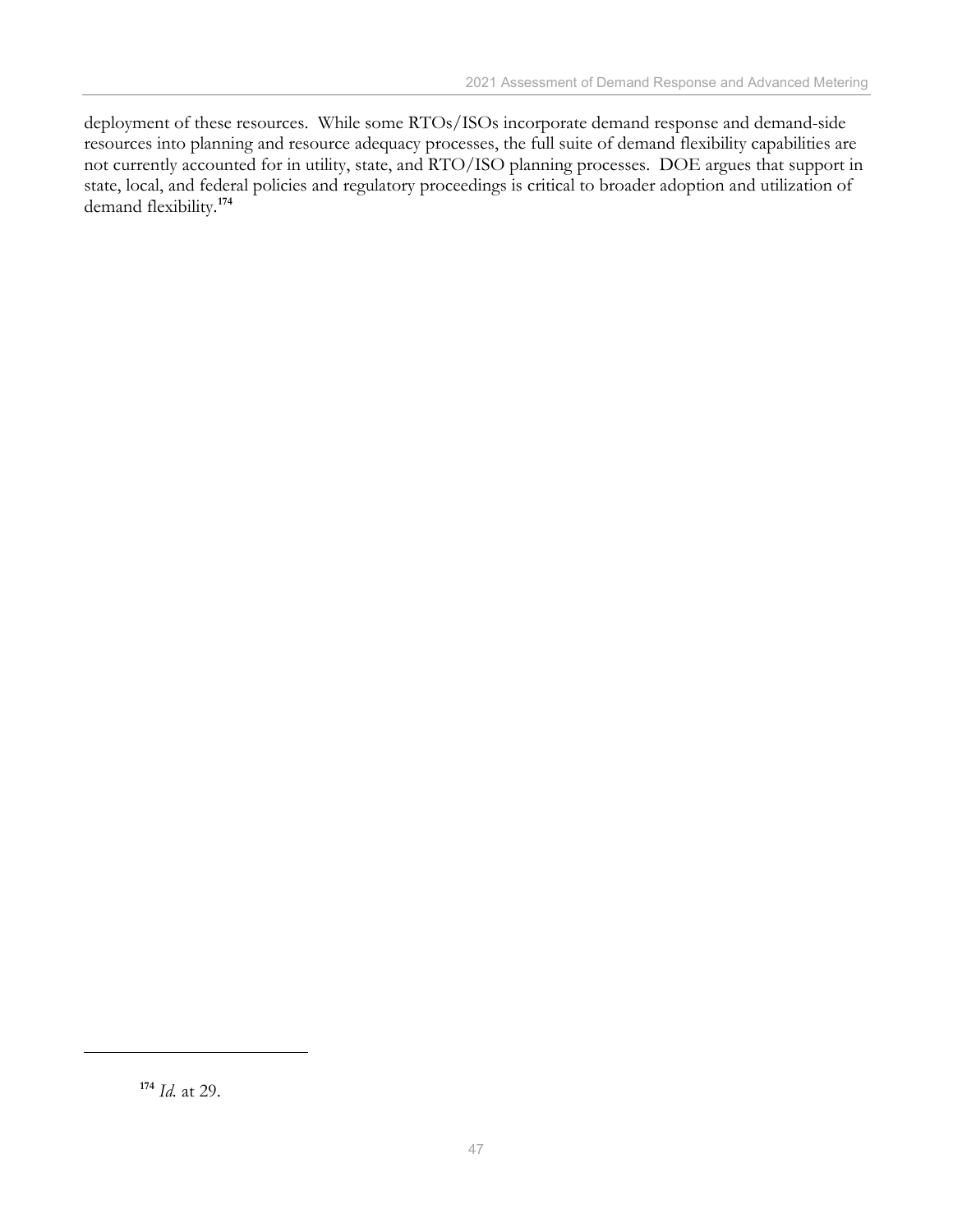## <span id="page-51-0"></span>**Appendix: List and Map of Census Divisions**

The report assesses advanced meter penetration, retail demand response, and retail dynamic pricing programs by Census Division. The current Census Divisions and states are listed below.

**Division 1, New England:** Connecticut, Maine, Massachusetts, New Hampshire, Rhode Island, Vermont

- **Division 2, Middle Atlantic:** New Jersey, New York, Pennsylvania
- **Division 3, East North Central:** Indiana, Illinois, Michigan, Ohio, Wisconsin
- **Division 4, West North Central:** Iowa, Kansas, Minnesota, Missouri, Nebraska, North Dakota, South Dakota

**Division 5, South Atlantic:** Delaware, District of Columbia, Florida, Georgia, Maryland, North Carolina, South Carolina, Virginia, West Virginia

- **Division 6, East South Central:** Alabama, Kentucky, Mississippi, Tennessee
- **Division 7, West South Central:** Arkansas, Louisiana, Oklahoma, Texas

**Division 8, Mountain:** Arizona, Colorado, Idaho, Montana, Nevada, New Mexico, Utah, Wyoming

**Division 9, Pacific:** Alaska, California, Hawaii, Oregon, Washington